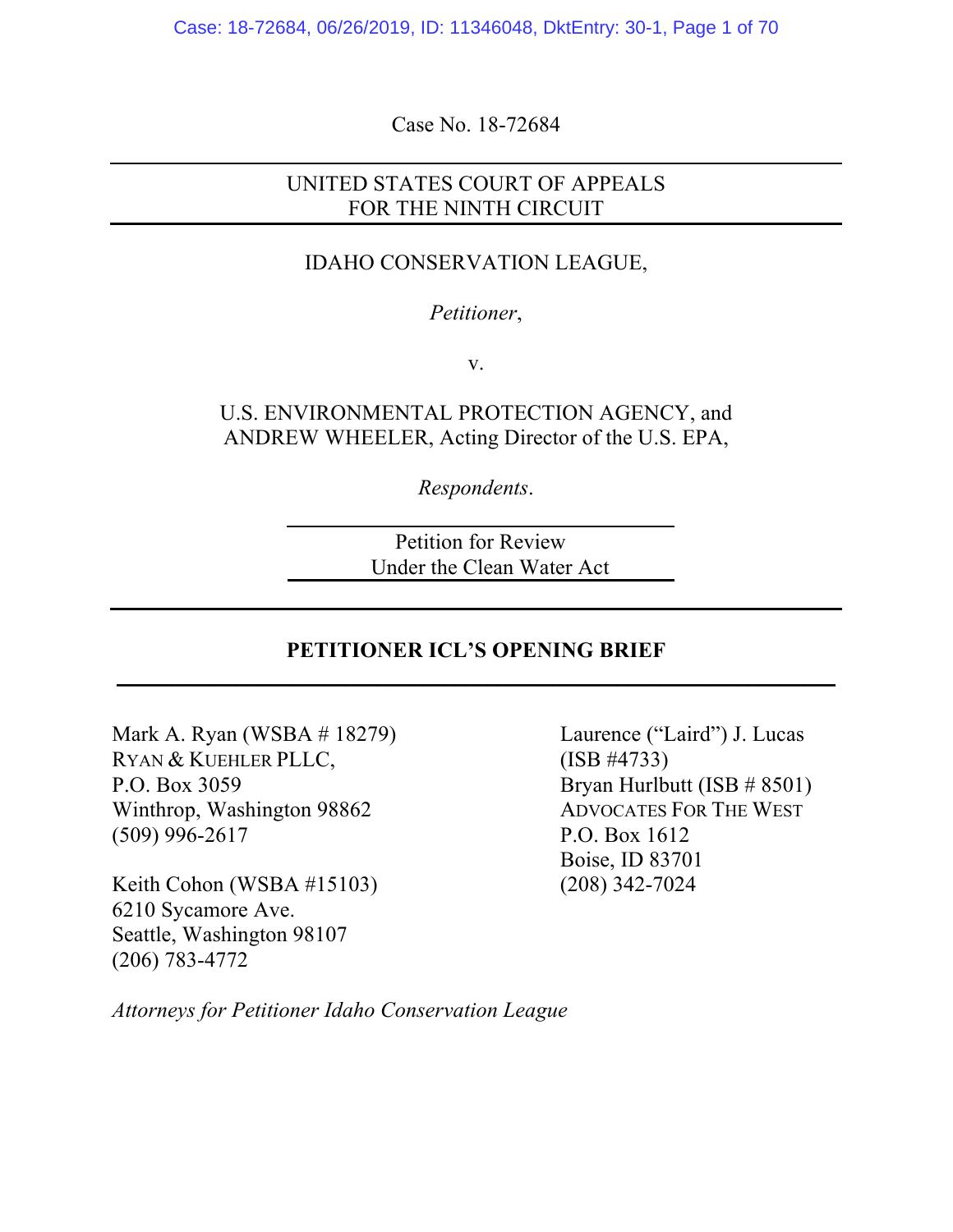# **TABLE OF CONTENTS**

|    |           |    | Page                                                    |    |
|----|-----------|----|---------------------------------------------------------|----|
|    |           |    |                                                         |    |
|    |           |    |                                                         |    |
|    |           |    | PERTINENT STATUTES AND REGULATIONS  4                   |    |
|    |           |    |                                                         |    |
|    |           |    |                                                         |    |
|    |           |    |                                                         |    |
|    |           |    |                                                         |    |
| I. |           |    | EPA IMPROPERLY APPROVED THE IDAHO CRIMINAL              |    |
|    | A.        |    | The Idaho Mens Rea Standard Does Not Comply with        |    |
|    |           | 1. | The Administrative Record Supports ICL's                |    |
|    |           | 2. | EPA's Interpretation of 40 C.F.R. 123.27                |    |
|    | <b>B.</b> |    | EPA Relied on Outdated Regulations that Were Superseded | 19 |
|    |           | 1. | Congress Amended Section $309(c)$ in $1987$             | 20 |
|    |           | 2. | 40 C.F.R. $\S$ 123.27(a)(3) Makes Sense Only in the     | 22 |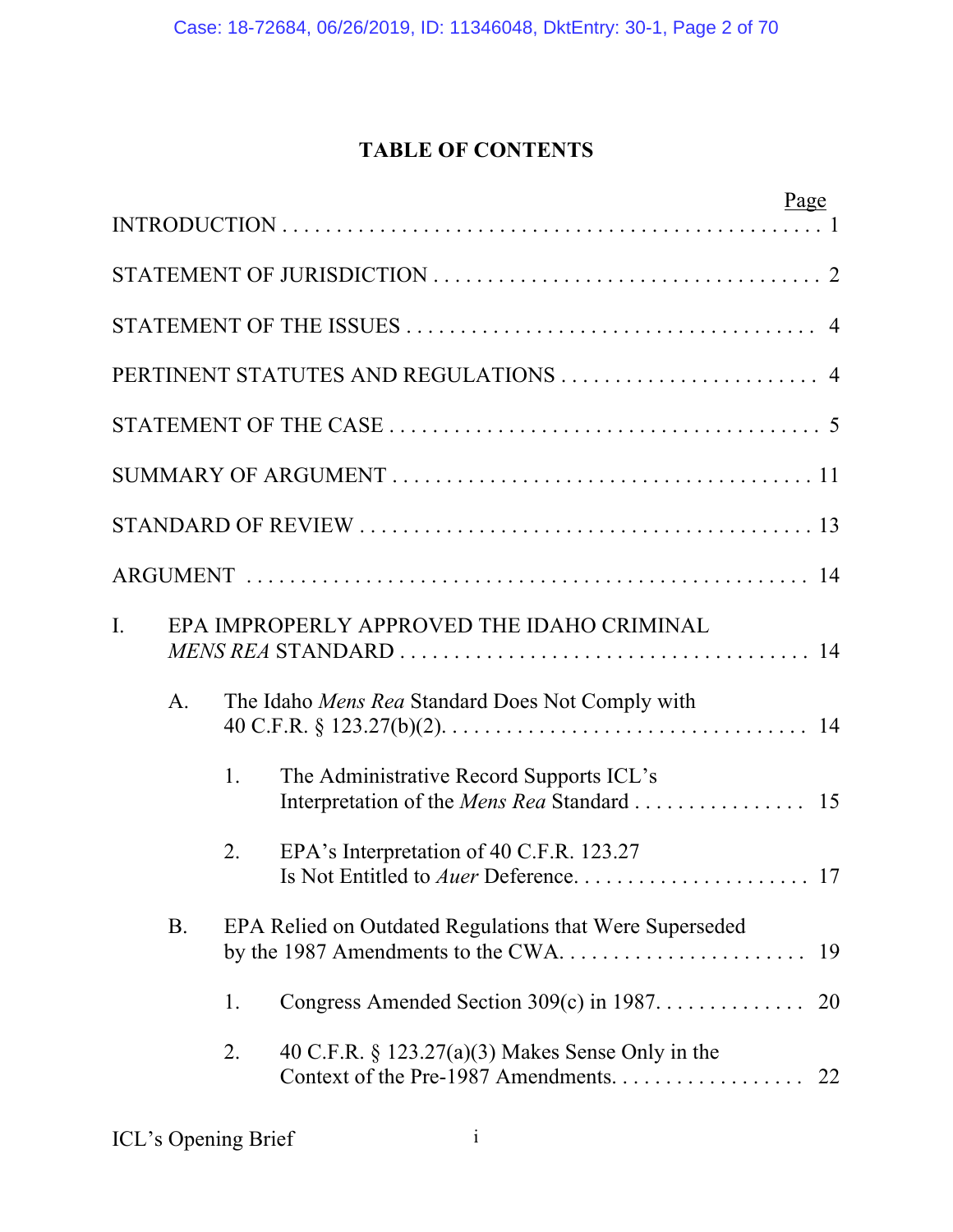| II.  | THE TWO-YEAR STATUTE OF LIMITATION FOR IPDES<br>ENFORCEMENT ACTIONS IS TOO SHORT TO SATISFY |                                                                                                                                                           |    |
|------|---------------------------------------------------------------------------------------------|-----------------------------------------------------------------------------------------------------------------------------------------------------------|----|
|      | A.                                                                                          | The CWA Requires State NPDES Programs to Have<br>Adequate Enforcement Authority to Abate NPDES<br>Violations, and to Assess Penalties for Each Instance   |    |
|      | B.                                                                                          | Idaho's Two-Year Statute Deprives IDEQ of Adequate<br>Authority to Abate NPDES Violations or to Assess<br>Penalties for Each Instance or Day of Violation | 25 |
|      | $\mathcal{C}$ .                                                                             | Idaho's Two-Year Limitation Period Runs from the Time                                                                                                     | 28 |
|      | D.                                                                                          | EPA Recognized this Problem and Notified IDEQ of It, Yet<br>Approved the Program with No Rational Basis to                                                |    |
| III. |                                                                                             | EPA IMPROPERLY AUTHORIZED IDEQ TO REGULATE<br>CAFOS UNDER THE CWA, KNOWING THAT ISDA                                                                      |    |
|      | A.                                                                                          | The Record Shows that EPA was Aware that ISDA                                                                                                             |    |
|      | <b>B.</b>                                                                                   | Even Though IDEQ May Have Authority, EPA Was Still                                                                                                        |    |
|      | $C_{\cdot}$                                                                                 | IDEQ's Ability to Enforce Against CAFOs in Idaho<br>Does Not Obviate the Need to Authorize ISDA under                                                     |    |
| IV.  |                                                                                             | REMAND WITHOUT VACATUR IS THE                                                                                                                             |    |
|      |                                                                                             |                                                                                                                                                           |    |
|      |                                                                                             |                                                                                                                                                           |    |
|      |                                                                                             |                                                                                                                                                           |    |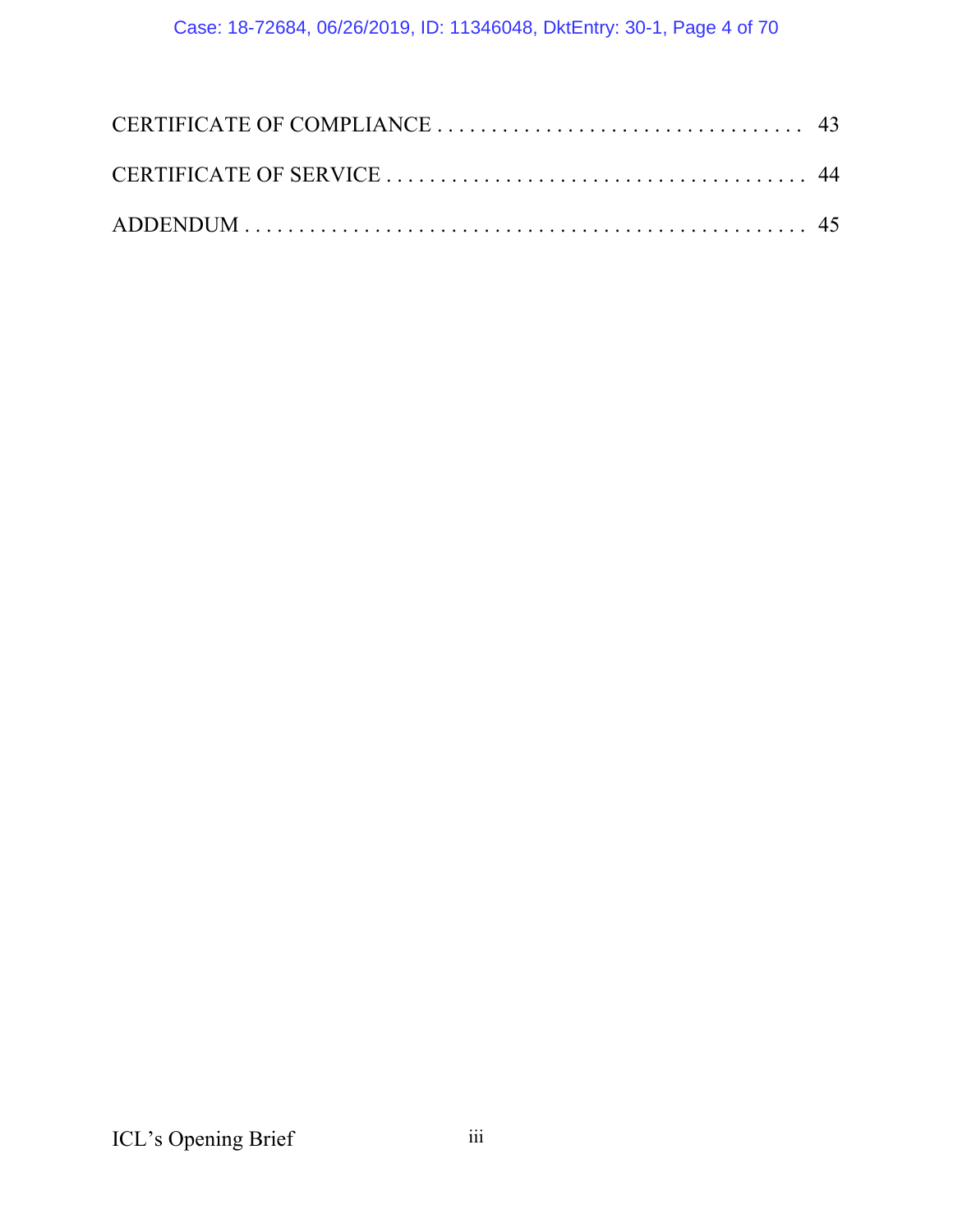# **TABLE OF AUTHORITIES**

|                                                                                                       | Page           |
|-------------------------------------------------------------------------------------------------------|----------------|
| Federal                                                                                               |                |
| <i>Akiak Native Cmty. v. EPA</i> , $625$ F.3d 1162 (9 <sup>th</sup> Cir. 2010).                       | 13, 24         |
| Alaska Ctr. for the Env't v. Browner, 20 F.3d 981 (9th Cir. 1994)                                     | $\overline{3}$ |
| Am. Mining Cong. v. EPA, 965 F.2d 759 (9th Cir. 1992).                                                | 13             |
| Animal Legal Defense Fund v. Wasden, 878 F.3d 1184                                                    | 7              |
| <i>Auer v. Robbins</i> , 519 U.S. 452 (1997) $\ldots \ldots \ldots \ldots \ldots \ldots$              | 18             |
| Christensen v. Harris Cnty., 529 U.S. 576 (2000). $\dots \dots \dots$                                 | 19             |
| Christopher v. SmithKline Beecham Corp., 567 U.S. 142 (2012).                                         | 18             |
| <i>Encino Motorcars, LLC v. Navarro, 136 S. Ct. 2117 (2016)</i> $\ldots$                              | 16             |
| Friends of the Earth v. Laidlaw Envtl. Servs., 528 U.S. 167 (2000)                                    | 3, 6           |
| Gill v. U.S. Dept. of Justice, 913 F.3d 1179 (9th Cir. 2019).                                         | 13             |
| Havens Realty Corp. v. Coleman, 455 U.S. 363 (1982).                                                  | 3              |
| Hawaii Longline Association v. National Marine Fisheries<br>Service, 288 F. Supp. 2d 7 (D.D.C. 2003). | 39             |
| Idaho Conservation League v. Browner, 968 F. Supp. 546                                                | 6              |
| Idaho Farm Bureau Fed'n v. Babbitt, 58 F.3d 1392                                                      | 39             |
| Idaho Sportsmen's Coal. v. Browner, 951 F. Supp. 962                                                  | 6              |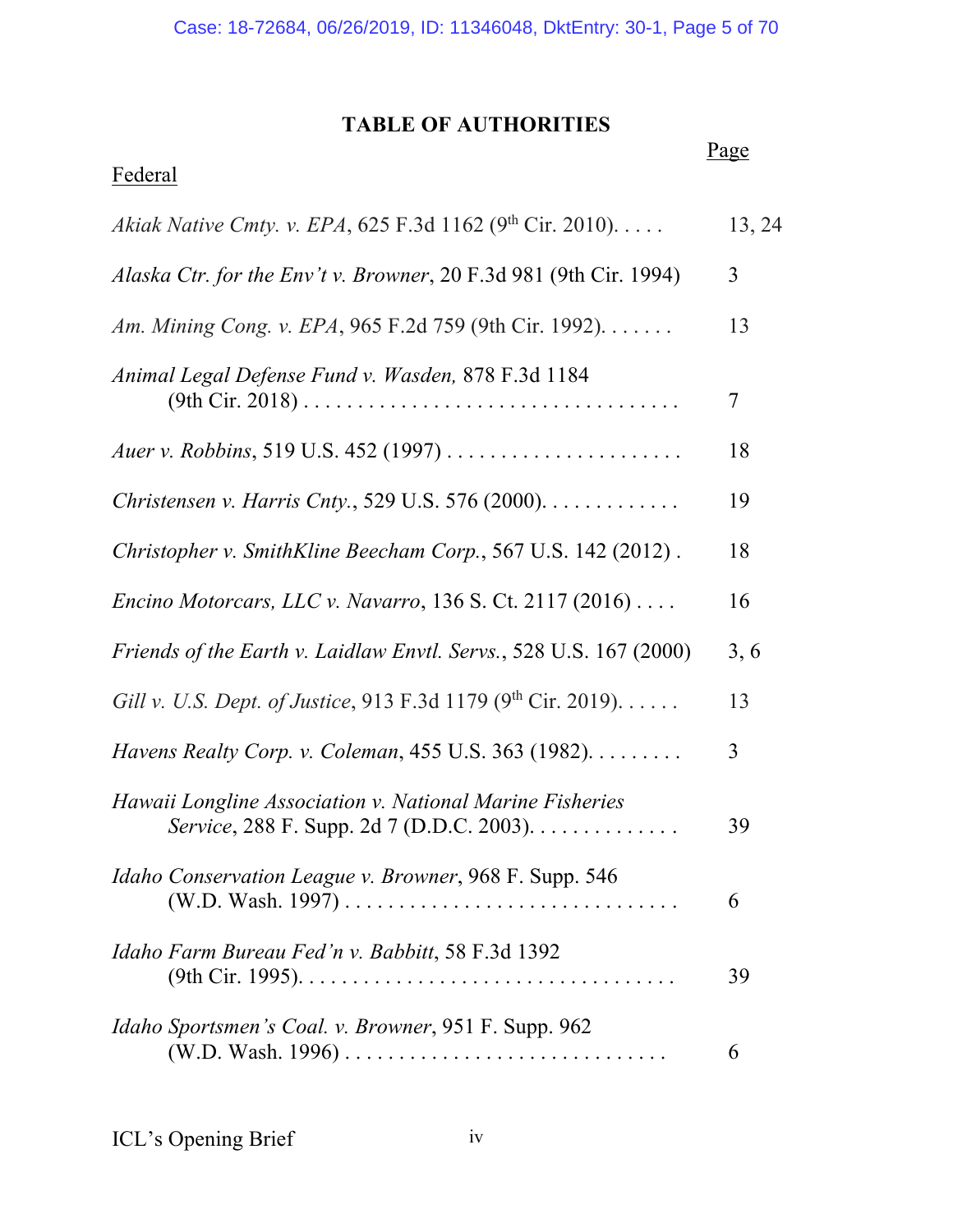| <i>Kisor v. Wilkie, Case No. 16-1929, Docket No. 18-15.</i>           | 18 n.2     |
|-----------------------------------------------------------------------|------------|
| Marsh v. J. Alexander's LLC, 905 F.3d 610 (9th Cir. 2018)             | 18         |
| Nat'l Ass'n of Home Builders v. Norton, 340 F.3d 835                  | 13         |
| Nw. Envtl. Def. Ctr. v. Bonneville Power Admin., 117 F.3d 1520        | 3          |
| Oregon Natural Desert Association v. Rose, 921 F.3d 1185              | 16         |
| Radio-Television News Directors Ass'n v. FCC, 184 F.3d 972            | 39         |
| Tablada v. Thomas, 533 F.3d 800 (9th Cir. 2008).                      | 13         |
| United States v. Hanousek, 176 F.3d 1116 (9 <sup>th</sup> Cir. 1999), | 11, 14, 21 |
| United States v. Maury, 695 F.3d 227 (3rd Cir. 2012).                 | 21 n.4     |
| United States v. Ortiz, 427 F.3d 1278 (10th Cir. 2005).               | 21 n.4     |
| United States v. Pruett et al, 681 F.3d. 232 (5th Cir. 2012).         | 21 n.4     |
| Voss v. Comm. of Internal Revenue, 796 F.3d 1051 (9th Cir. 2015)      | 18         |

# State

| Davis v. Harrison, 25 Wash.2d 1, 167 P.2d 1015 (Wash. 1946)                                                            | 30 |
|------------------------------------------------------------------------------------------------------------------------|----|
| Gerlach v. Schultz, 72 Idaho 507, 244 P.2d 1095 (Idaho 1952).                                                          | 29 |
| Idaho Conservation League v. Idaho Cattle Association,<br>143 Idaho 366, 146 P.3d 366 (Idaho 2006) $\dots \dots \dots$ | X  |

| ICL's Opening Brief |  |
|---------------------|--|
|---------------------|--|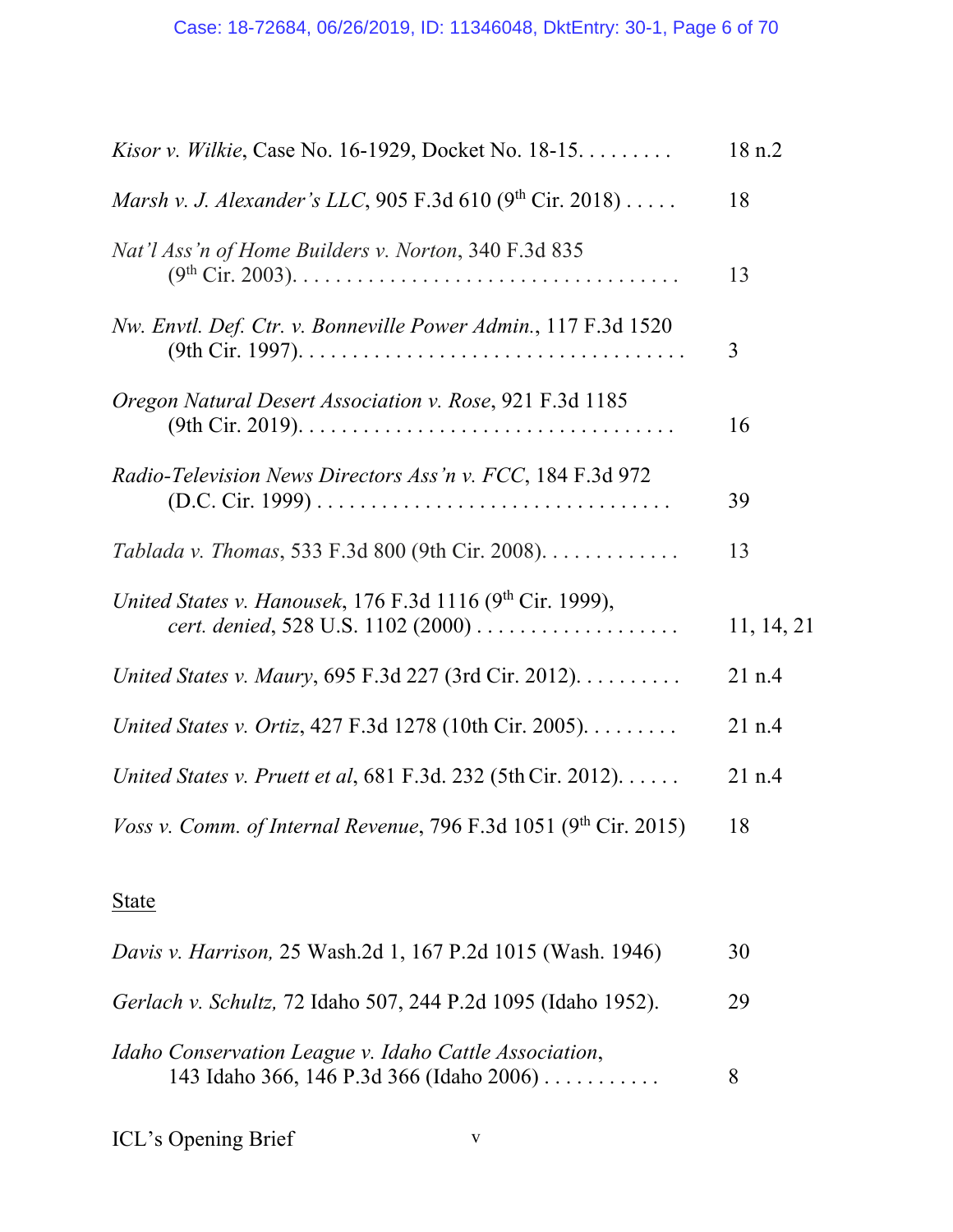| Mason v. Tucker and Assoc., 125 Idaho 429, 871 P.2d 846       | 29     |
|---------------------------------------------------------------|--------|
| McCorkle v. Northwestern Mut. Life Ins. Co, 141 Idaho 550,    | 29     |
| Nancy Lee Mines, Inc. v. Harrison, 59 Idaho 546, 511 P.2d 828 | 29, 30 |

### **Statutes**

|                                                                                                                           | 13                   |
|---------------------------------------------------------------------------------------------------------------------------|----------------------|
|                                                                                                                           | 24                   |
|                                                                                                                           | 27                   |
|                                                                                                                           | 5                    |
| $33 \text{ U.S.C.} \S 1311(a) \ldots \ldots \ldots \ldots \ldots \ldots \ldots \ldots \ldots \ldots \ldots \ldots$        | 5                    |
|                                                                                                                           | 5                    |
|                                                                                                                           | 5                    |
| $33 \text{ U.S.C.} \S 1319(c) \ldots \ldots \ldots \ldots \ldots \ldots \ldots \ldots \ldots \ldots \ldots \ldots$        | 10, 20               |
|                                                                                                                           | $21 - 23$            |
|                                                                                                                           | 20 n.3               |
|                                                                                                                           | $21 - 22$            |
| $33 \text{ U.S.C.} \S 1342(b) \ldots \ldots \ldots \ldots \ldots \ldots \ldots \ldots \ldots \ldots \ldots \ldots \ldots$ | 6                    |
|                                                                                                                           | 24, 28               |
|                                                                                                                           | 4, 12, 33,<br>37, 40 |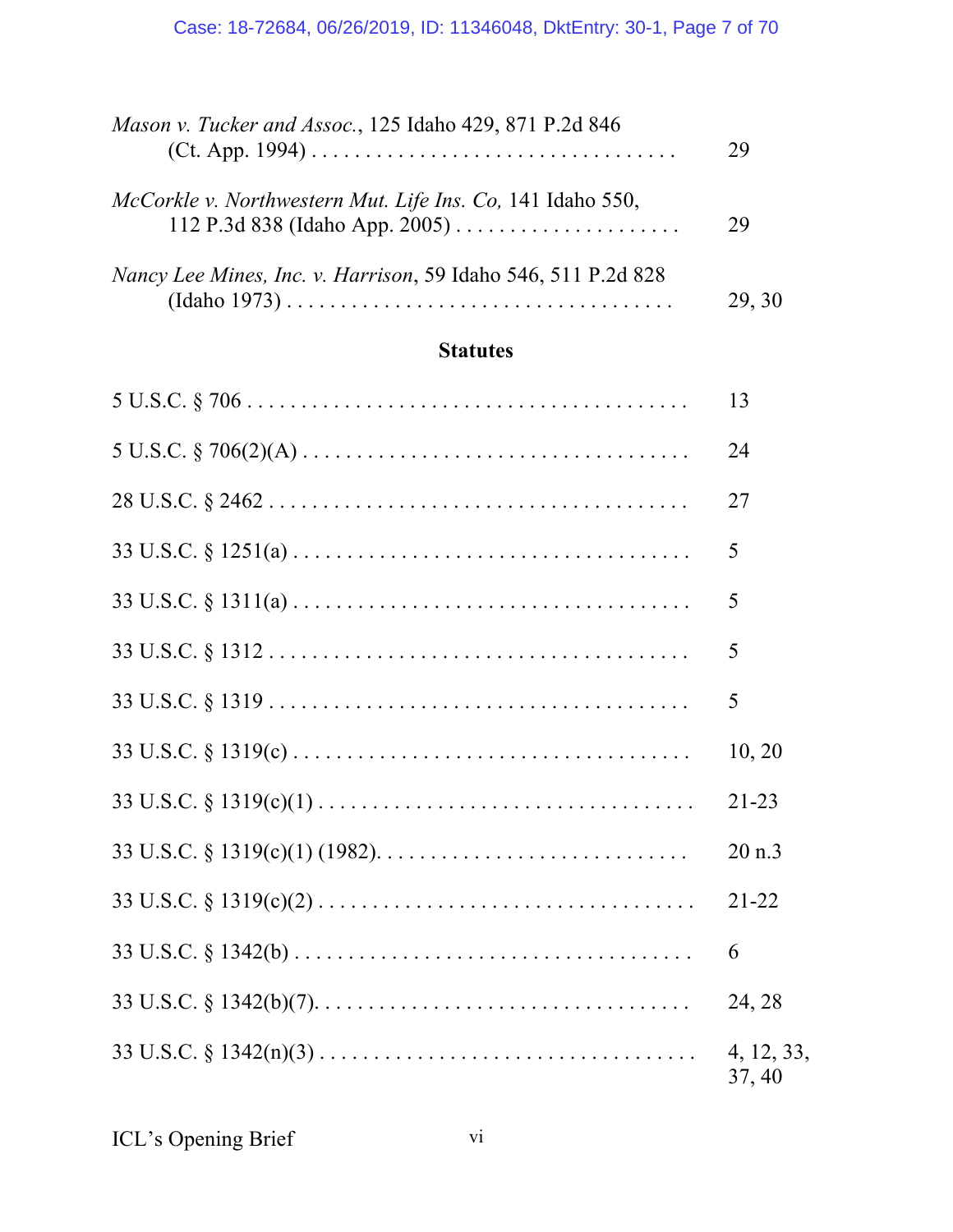| $33 \text{ U.S.C.} \S 1362(14) \ldots \ldots \ldots \ldots \ldots \ldots \ldots \ldots \ldots \ldots \ldots \ldots$ | 5                 |
|---------------------------------------------------------------------------------------------------------------------|-------------------|
|                                                                                                                     | 13                |
|                                                                                                                     | 34                |
|                                                                                                                     | 7, 34             |
|                                                                                                                     | 8                 |
|                                                                                                                     | 8                 |
|                                                                                                                     | 8                 |
|                                                                                                                     | 8                 |
|                                                                                                                     | 34                |
|                                                                                                                     | 7,34              |
|                                                                                                                     | 8                 |
|                                                                                                                     | 8                 |
|                                                                                                                     | 25, 28, 29,<br>38 |
|                                                                                                                     | 38                |
|                                                                                                                     | 8                 |
|                                                                                                                     | 8                 |
|                                                                                                                     | 28                |
|                                                                                                                     | 28                |
|                                                                                                                     | 28                |
| ICL's Opening Brief<br>V11                                                                                          | 28                |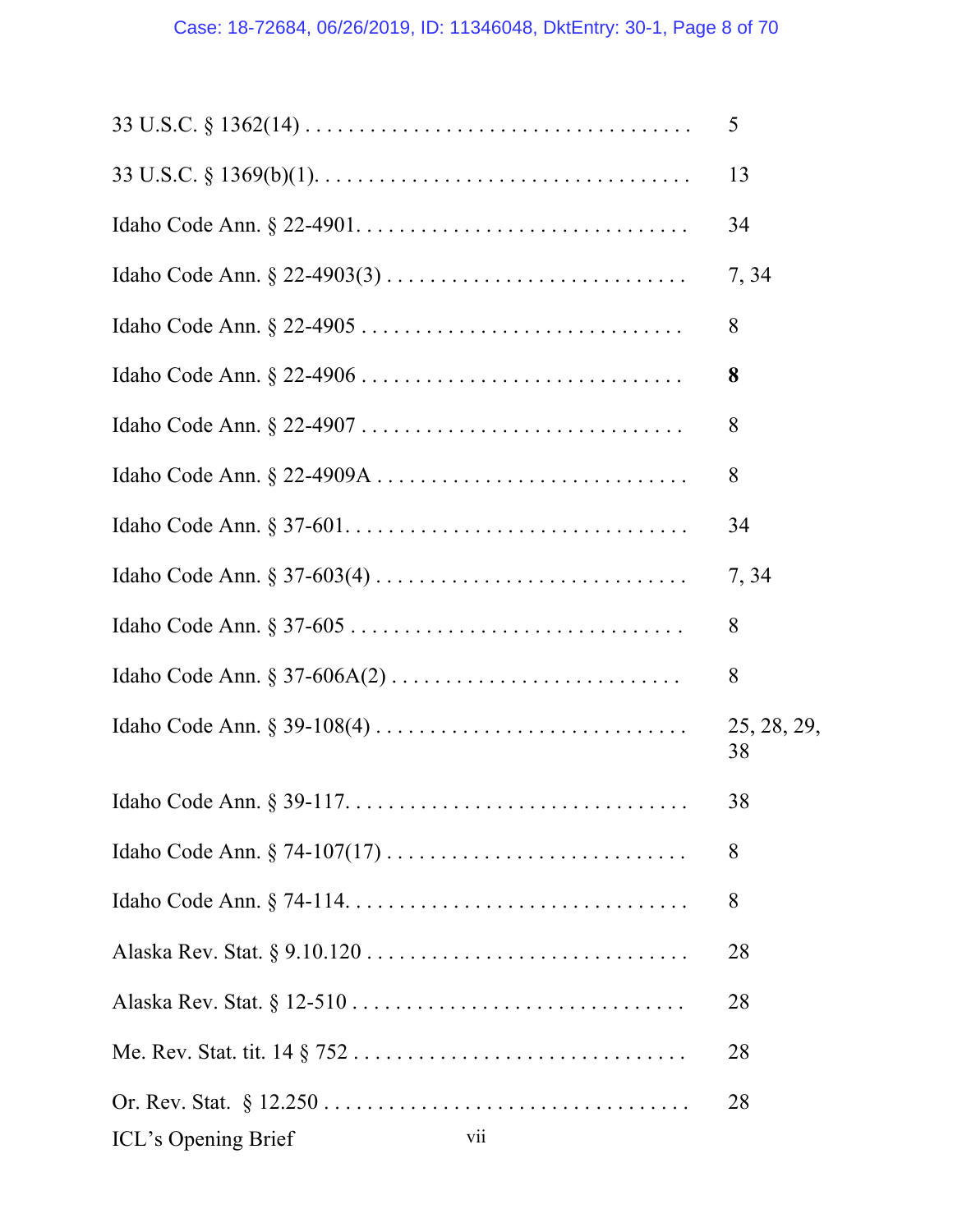# **Regulations**

| 5                         |
|---------------------------|
| 5                         |
| 6                         |
| 35                        |
| 37                        |
| 35                        |
| 34                        |
| 35                        |
| 26                        |
| 26                        |
| 12, 19, 21                |
| 19                        |
| 10, 19, 20,<br>21, 22, 23 |
| 25, 28, 32                |
| 14, 15, 19,<br>23         |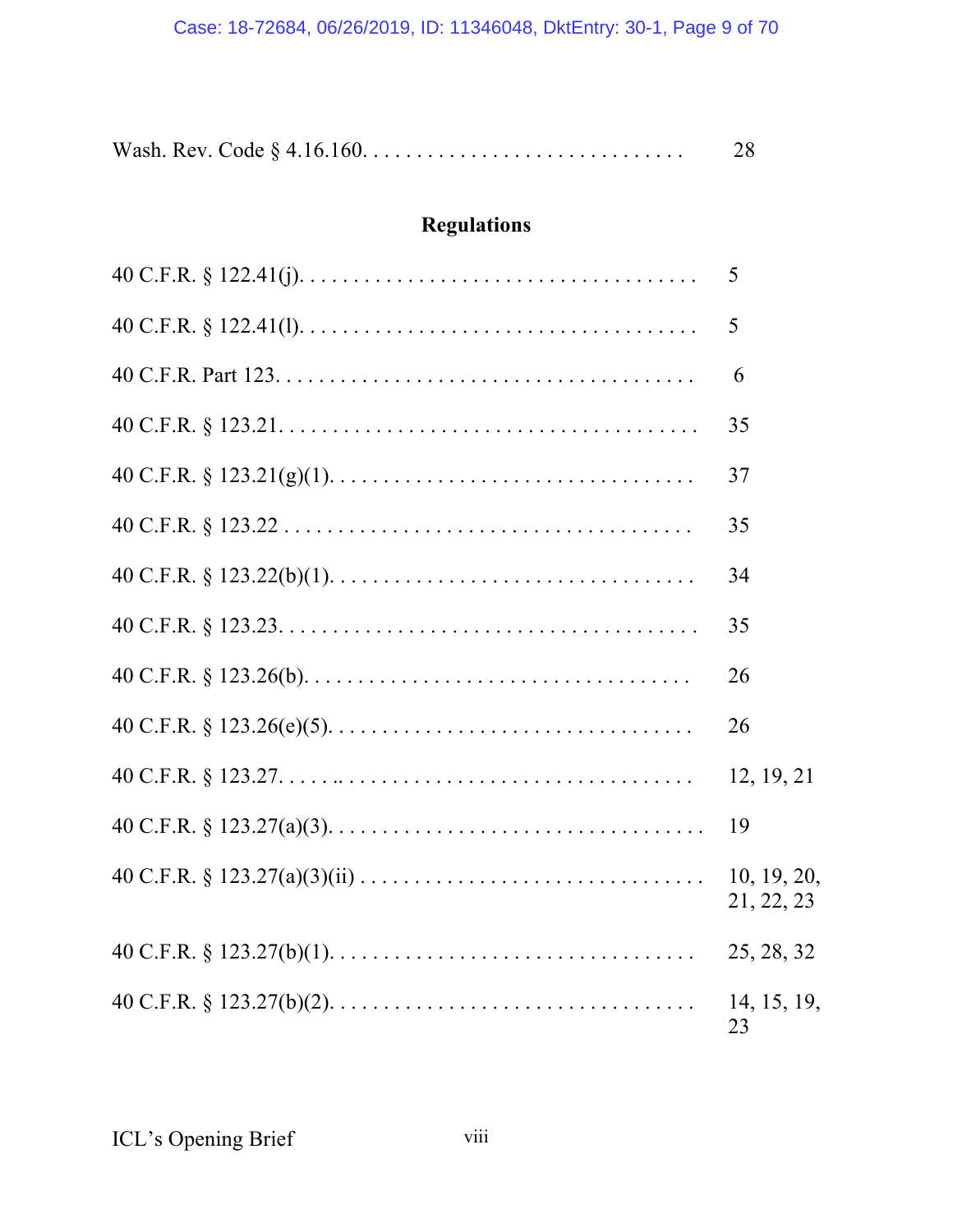# **Other Authorities**

|                                                                                          | 3, 6, 10, 33 |
|------------------------------------------------------------------------------------------|--------------|
| 54 Fed. Reg. 246 (Jan. 4, 1989). $\dots \dots \dots \dots \dots \dots \dots \dots \dots$ | 21, 22       |
|                                                                                          | 21           |
|                                                                                          | 20           |

### **GLOSSARY**

| APA          | Administrative Procedures Act                       |
|--------------|-----------------------------------------------------|
| <b>CWA</b>   | Clean Water Act                                     |
| EPA          | United States Environmental Protection Agency       |
| <b>FTE</b>   | Full-time equivalent employee                       |
| ICL          | Idaho Conservation League                           |
| <b>IDEQ</b>  | Idaho Department of Environmental Quality           |
| <b>IPDES</b> | <b>Idaho Pollutant Discharge Elimination System</b> |
| <b>ISDA</b>  | Idaho State Department of Agriculture               |
| <b>NPDES</b> | National Pollutant Discharge Elimination System     |
| <b>RTC</b>   | <b>Response to Comments</b>                         |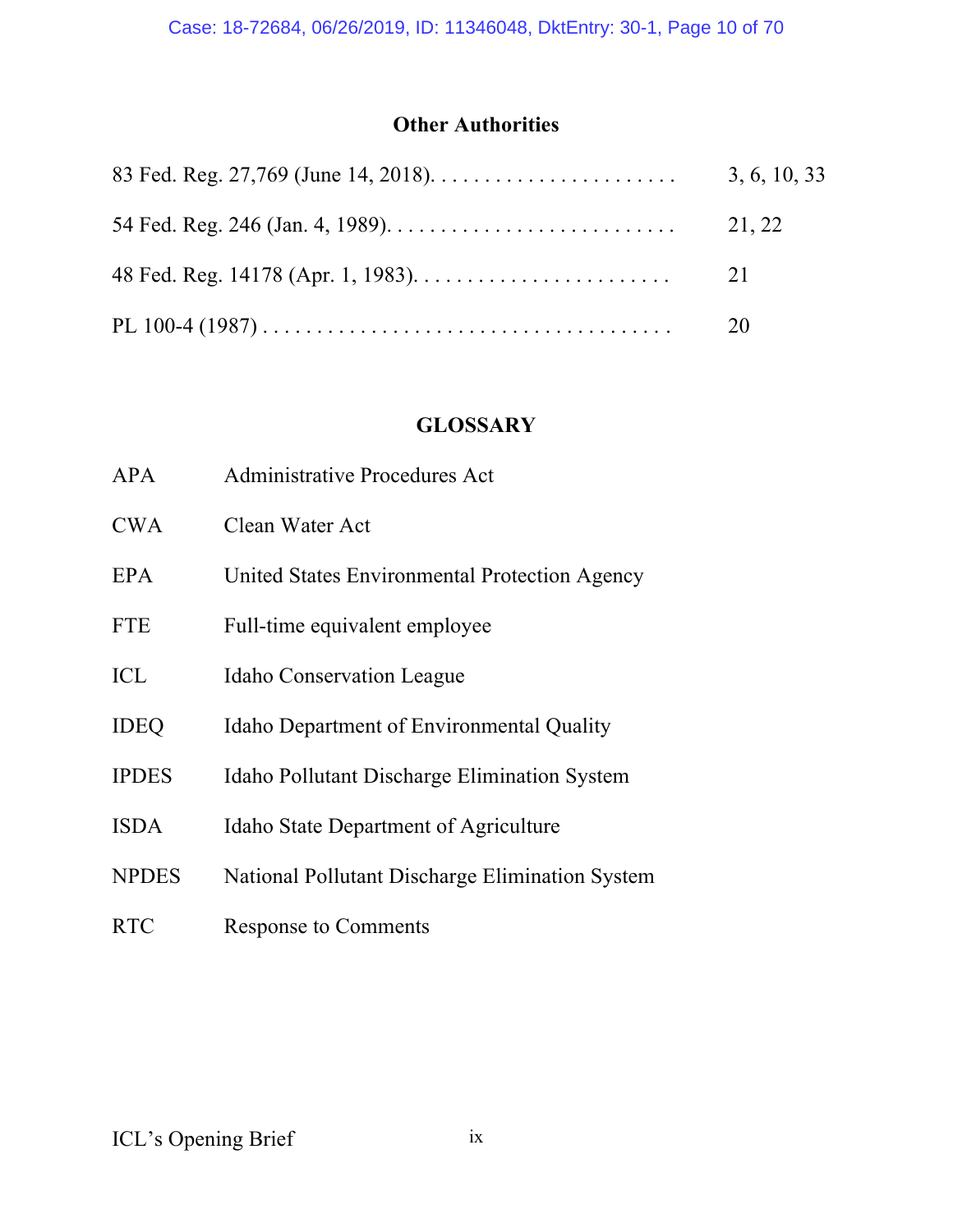# **RULE 26.1 DISCLOSURE STATEMENT**

Petitioner Idaho Conservation League (ICL) is an Idaho non-profit corporation which is recognized by the IRS as a Section 501(c)(3) public charity. It has no public shares and no corporate parent or affiliate with public shares.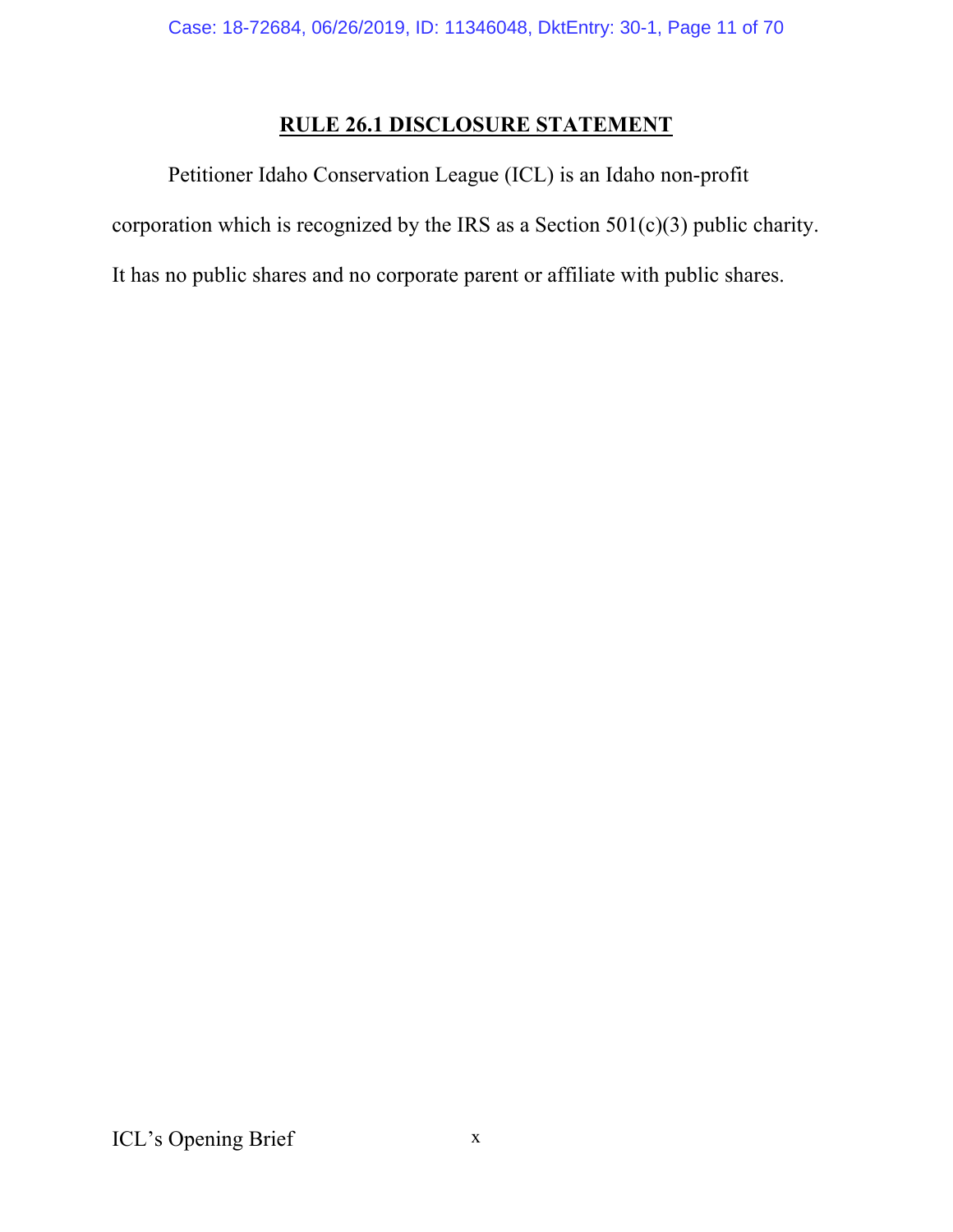#### **INTRODUCTION**

The Idaho Conservation League (ICL) brings this petition for review of the U.S. Environmental Protection Agency's (EPA) approval of the Idaho Pollutant Discharge Elimination System (IPDES) program because the program fails to meet requirements of the Clean Water Act (CWA) in three separate ways.

The backbone of the CWA is the National Pollutant Discharge Elimination System (NPDES), which provides the framework for issuing permits to limit pollution discharges to our nation's waters. *See* 33 U.S.C. § 1342. If a state submits a proper application, the CWA allows EPA to authorize that state to run the NPDES program in that state. EPA cannot approve a state NPDES program unless the program meets the requirements in CWA Section 402(b) and 40 C.F.R. Part 123 that ensure state NPDES programs are adequate and will not undermine the CWA.

In June 2018, EPA approved the State of Idaho's NPDES program, which authorizes the Idaho Department of Environmental Quality (IDEQ) to take over NPDES permitting in Idaho despite three significant deficiencies of the IPDES program. EPA erred by approving the IPDES program with a criminal *mens rea* standard that is impermissibly more difficult to meet than the federal standard, and with a short statute of limitations that will impermissibly undermine the IPDES enforcement program. EPA also illegally authorized IDEQ to run the IPDES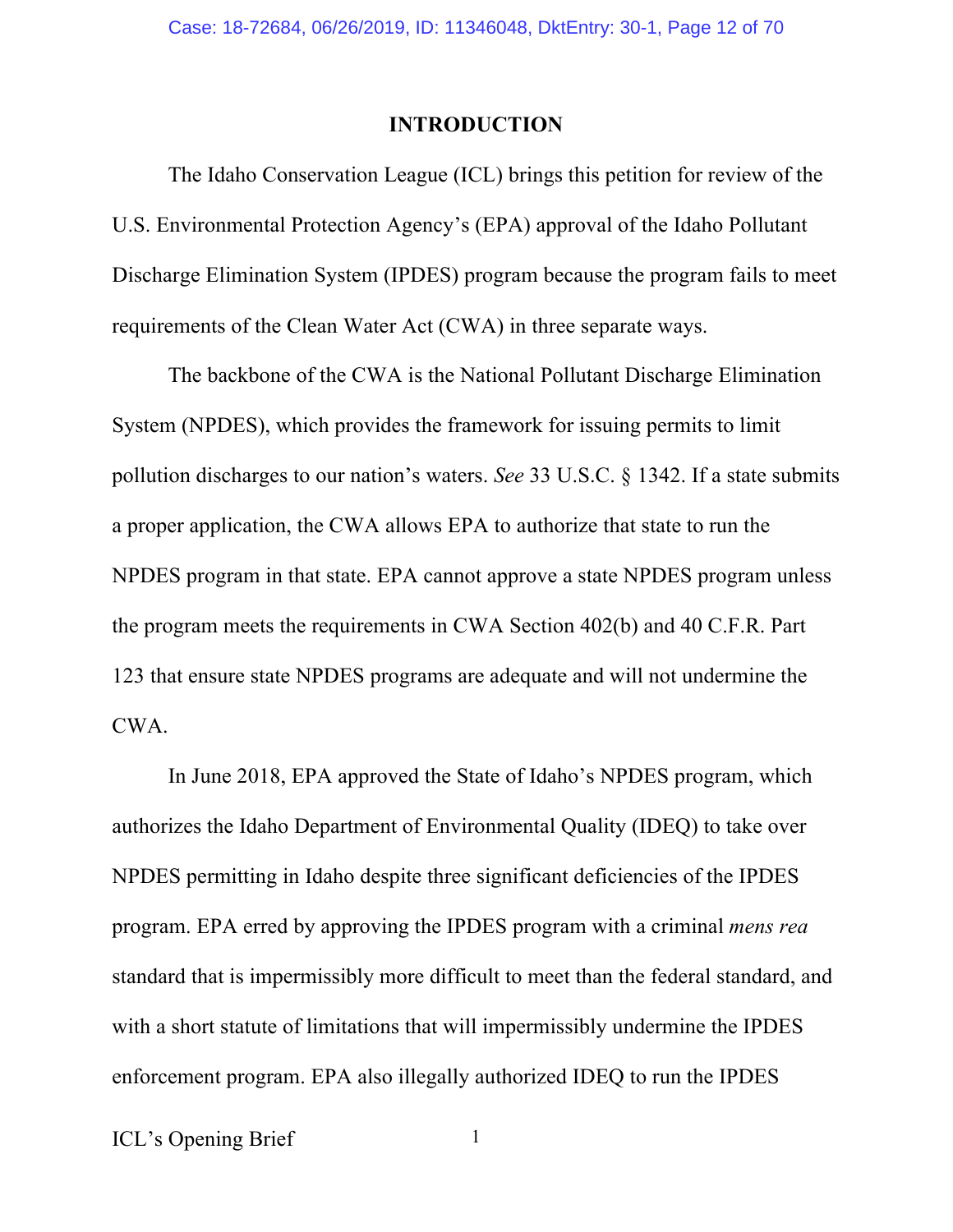program even though IDEQ will rely on a different agency, the Idaho State Department of Agriculture (ISDA), to be the main regulatory agency for concentrated animal feeding operations (CAFOs).

In the years leading to its approval, EPA recognized these problems and notified IDEQ it needed to make changes to its IPDES proposal, but IDEQ refused to make the changes. EPA backed down and approved the IPDES program with these flaws in place.

The Court should declare that EPA violated the CWA and Administrative Procedure Act (APA) in approving the IPDES program with these three flaws, and remand without vacatur for EPA to correct the errors set out here within two years of date of the order. Remand without vacatur is warranted because state legislative amendments will be required to conform with the minimum requirements of the CWA, and ICL is targeting its challenges to these three errors in EPA's approval of the IPDES program to improve the program and meet CWA requirements.

#### **STATEMENT OF JURISDICTION**

ICL petitions under 33 U.S.C. § 1369(b)(1)(D) for review of EPA's approval of the IPDES program. The CWA requires filing a petition within 120 days of EPA's approval of a state NPDES program. *Id.* § 1369(b)(1). EPA approved the IPDES program under 33 U.S.C. § 1342(b) on June 5, 2018, and published the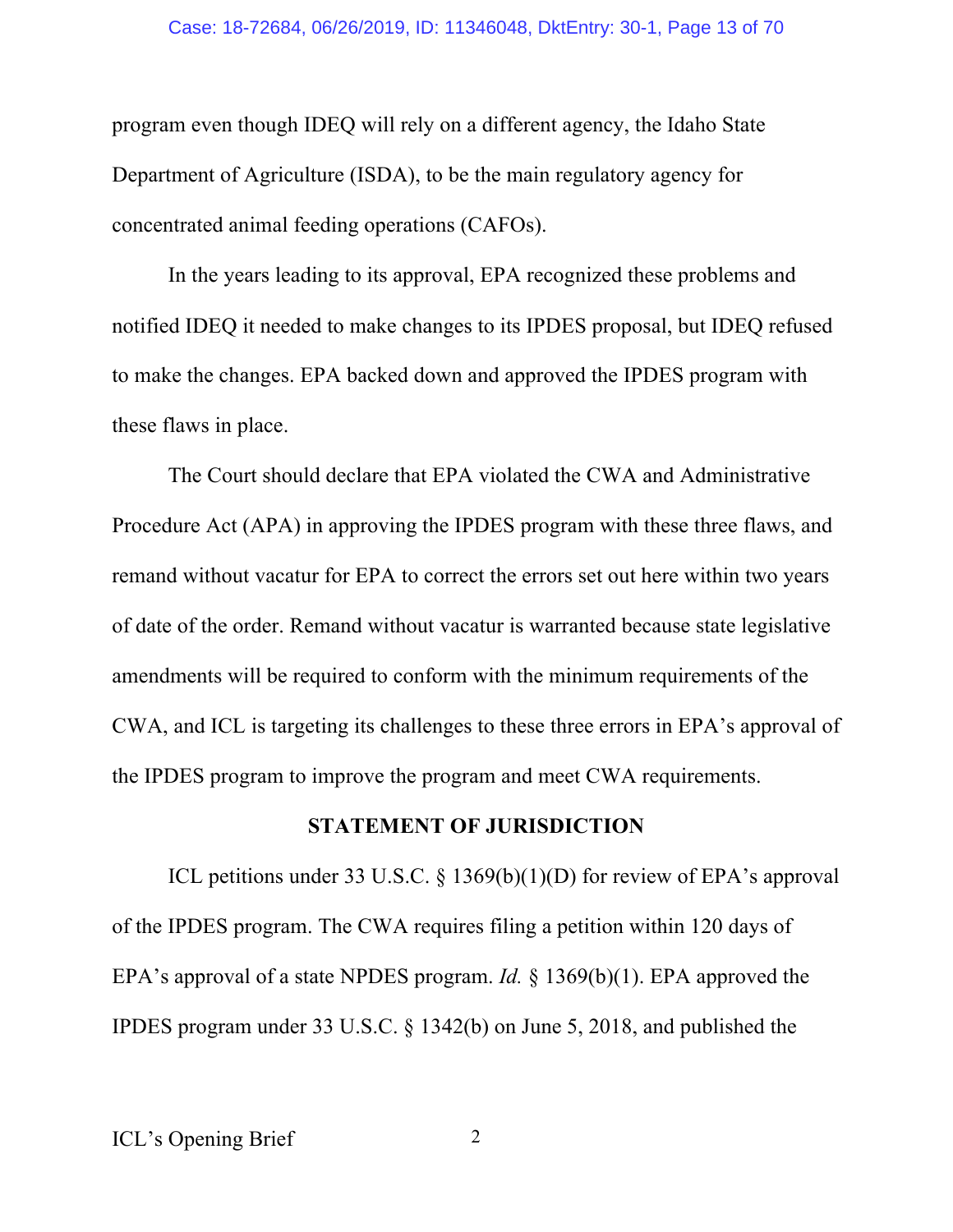approval on June 14, 2018. *See* 83 Fed. Reg. 27,769 (June 14, 2018). ICL timely filed its petition with this Court on October 1, 2018.

With this brief, ICL files the declarations of Jonathan D. Oppenheimer and Matthew Nykiel, who are ICL staff and members. *See Nw. Envtl. Def. Ctr. v. Bonneville Power Admin.*, 117 F.3d 1520, 1527–30 (9th Cir. 1997) (petitioners entitled to submit affidavits to establish standing). The declarations show ICL has organizational and representational standing to bring this action because ICL and its members suffer injuries in fact which are fairly traceable to EPA's approval of the IPDES program, and a favorable decision will redress these injuries. *See Alaska Ctr. for the Env't v. Browner*, 20 F.3d 981, 984–86 (9th Cir. 1994) (standing to pursue statewide CWA issue where conservation group member declarations showed injury to their personal use and enjoyment of some waters within state); *Friends of the Earth v. Laidlaw Envtl. Servs.*, 528 U.S. 167, 183 (2000) ("environmental plaintiffs adequately allege injury in fact when they aver that they use the affected area and are persons for whom the aesthetic and recreational values of the area will be lessened by the challenged activity"); *Havens Realty Corp. v. Coleman*, 455 U.S. 363, 378–79 (1982) (organizational standing where challenged activity interferes with plaintiff's mission and drains its resources).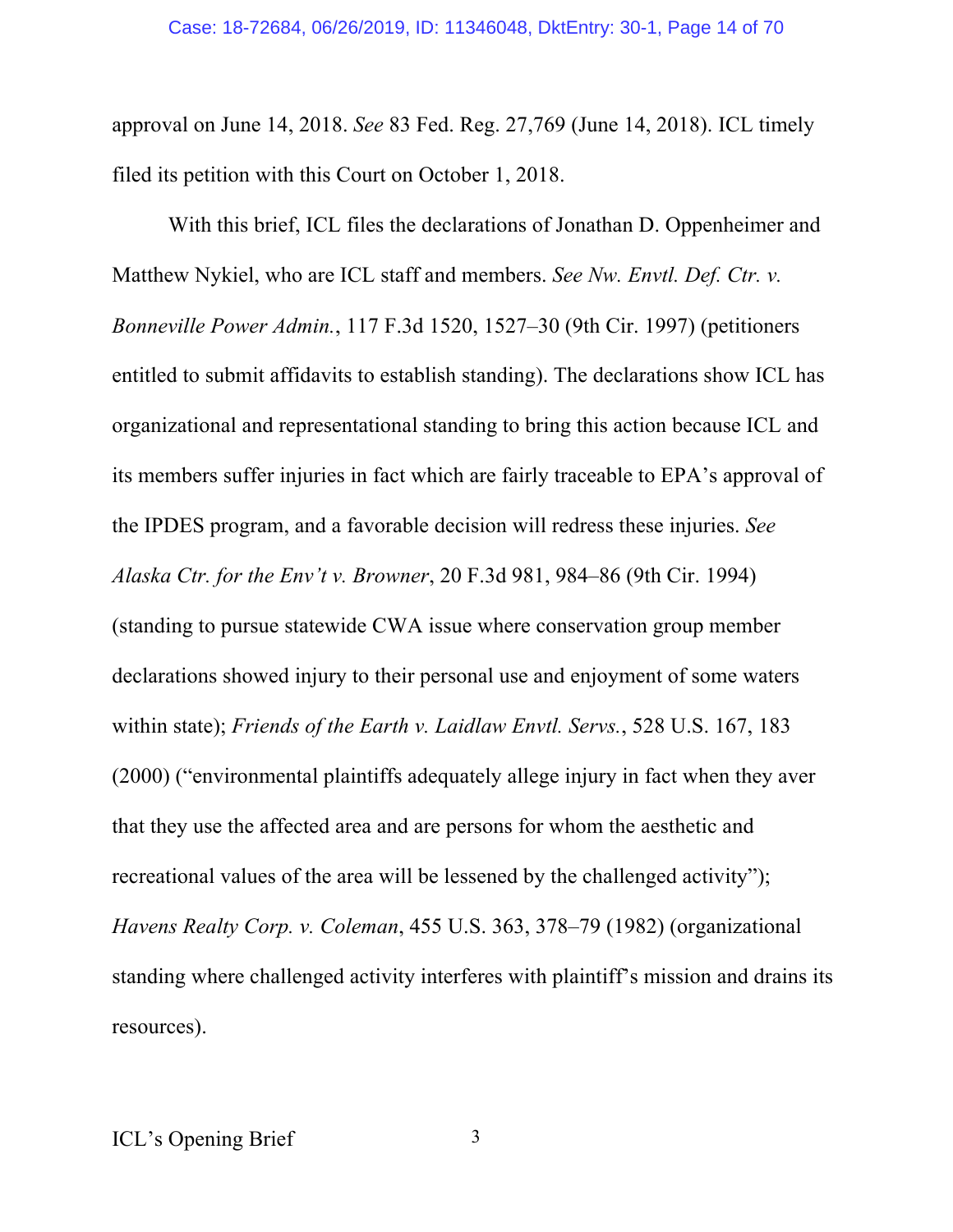#### **STATEMENT OF THE ISSUES**

1. Was EPA's approval of the IPDES program arbitrary and capricious, an abuse of discretion, and/or not in accordance with the CWA because:

A. The IPDES program requires "criminal negligence" to prove a misdemeanor CWA violation when the CWA requires only "simple negligence"?

B. The IPDES program's short two-year statute of limitation for IPDES violations impermissibly constrains IDEQ's NPDES enforcement authority so that it does not meet CWA requirements?

C. EPA effectively authorized a different agency—ISDA—to administer the CAFO component of the program without following the CWA process and requirements under Section  $402(n)(3)$  for doing so?

2. If ICL prevails on any of the three issues above, should the Court remand the IPDES approval to EPA to correct the discrete problems addressed in this petition without vacating approval of the larger program?

#### **PERTINENT STATUTES AND REGULATIONS**

The pertinent statutes at issue are set forth in the Addendum.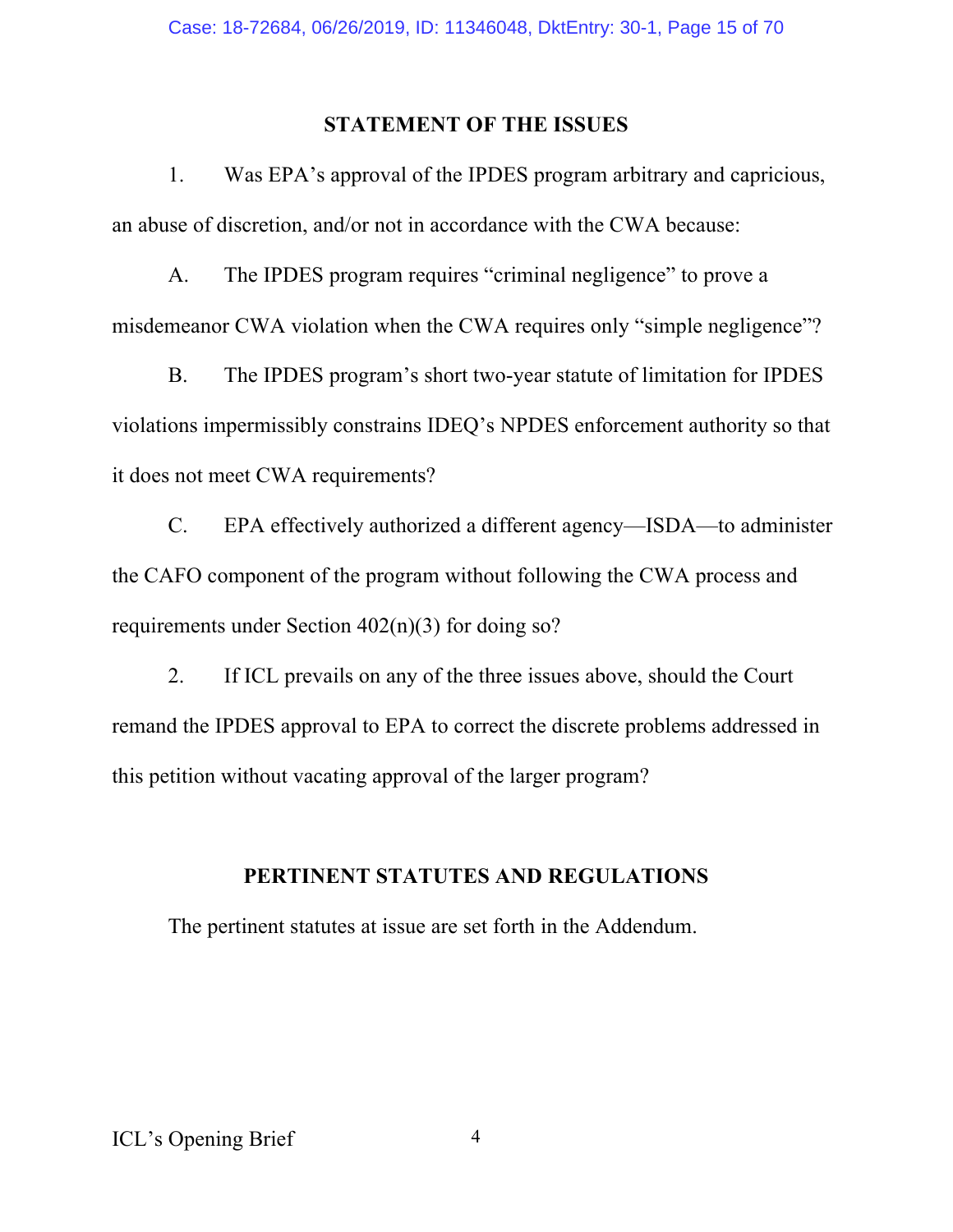#### **STATEMENT OF THE CASE**

#### **A. The Clean Water Act and Authorized States**

In 1972, Congress passed the CWA "to restore and maintain the chemical, physical, and biological integrity of the Nation's waters" and attain "water quality which provides for the protection and propagation of fish, shellfish and wildlife and provides for recreation." 33 U.S.C. § 1251(a). Central to carrying out these goals is the NPDES permit program.

All point source discharges of pollutants to waters of the United States must be authorized. 33 U.S.C. § 1311(a). The CWA defines "point source" broadly to include discernable, confined and discrete conveyances of pollutants, such as factories and sewage pipes, and also to include concentrated animal feeding operations (CAFOs). 33 U.S.C. § 1362(14). Many feedlots and dairies in Idaho are CAFOs and are therefore subject to regulation under the CWA.

NPDES permits impose technology-based and water quality-based effluent limitations, requiring permit holders to limit their pollution discharges. *See* 33 U.S.C. §§ 1311, 1312. NPDES permit holders are also required to monitor and report their pollution discharges. 40 C.F.R.  $\frac{122.41(i) \& (l)}{l}$ .

When a person violates 33 U.S.C. § 1301(a) by discharging pollutants without an NPDES permit or without complying the terms of an NPDES permit, the CWA authorizes civil and criminal enforcement. 33 U.S.C. § 1319.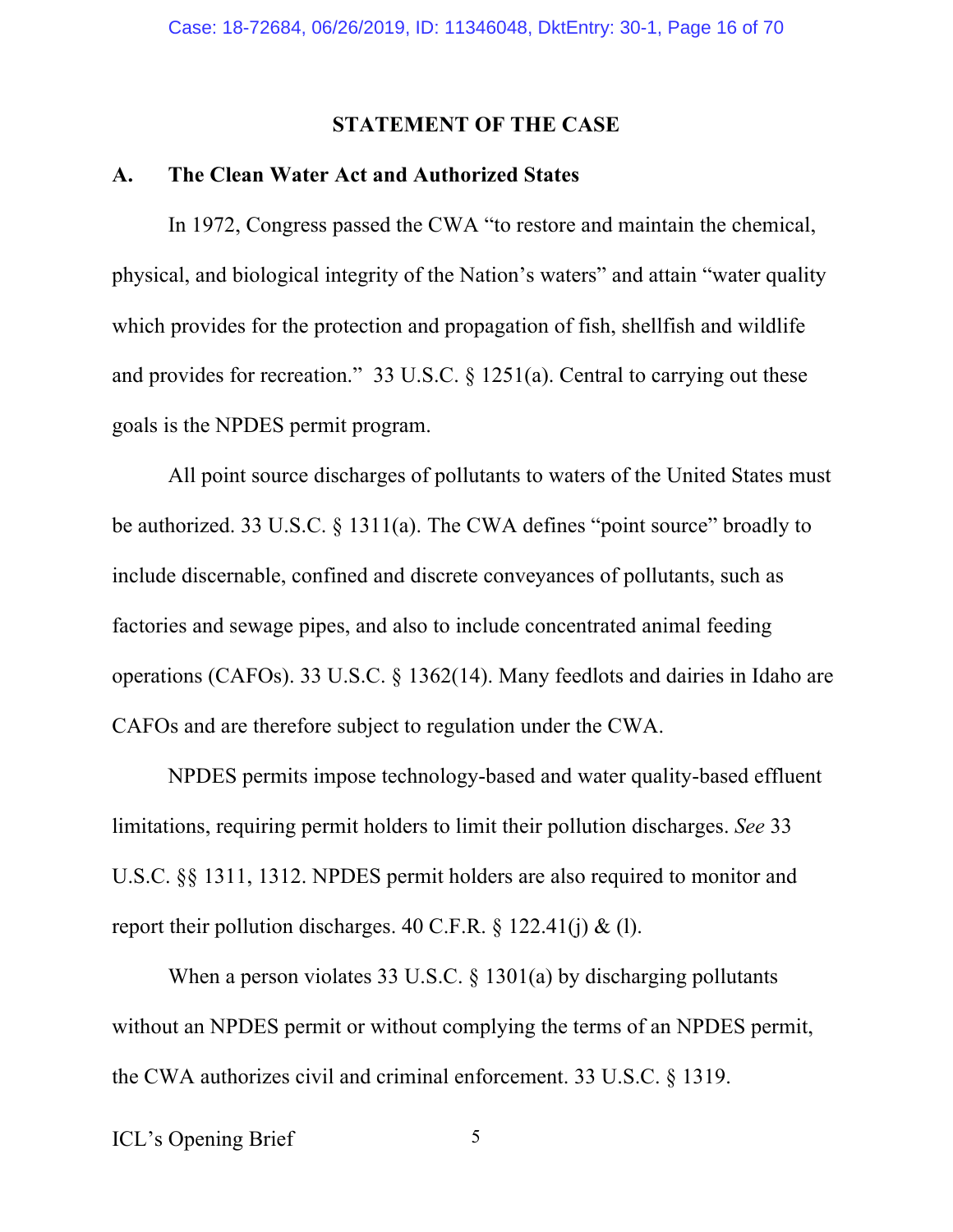Enforcement serves as an important deterrent to violations of the CWA. *See Friends of the Earth*, 528 U.S. at 185.

By default, EPA runs the NPDES program; however, states can apply to run their own programs. 33 U.S.C. § 1342(b). The CWA allows EPA to authorize a state to administer its own NPDES program if the state can demonstrate that its program meets the minimum federal standards. CWA Section 402(b), and implementing regulations at 40 C.F.R. Part 123, spell out the process and set out the minimum requirements for EPA to approve a state NPDES program.

Most states were authorized within the first years after the CWA was enacted in  $1972<sup>1</sup>$  On June 14, 2018, Idaho became the 47th state to be authorized to run its own NPDES program. 83 Fed. Reg. 27,769, 27,770 (June 14, 2018).

#### **B. Background on Idaho NDPES Administration**

Idaho's 46-year delay in seeking approval to implement the NPDES program reflects its long-standing resistance to meeting federal CWA mandates, as reflected in numerous court rulings. *See, e.g., Idaho Conservation League v. Browner*, 968 F. Supp. 546 (W.D. Wash. 1997) (ordering EPA to adopt more protective water quality standards when Idaho did not do so); *Idaho Sportsmen's Coal. v. Browner*, 951 F. Supp. 962 (W.D. Wash. 1996) (ordering EPA to adopt

ICL's Opening Brief 6 <sup>1</sup> The "Authority" button on this EPA webpage shows the year in which each of the 47 states was authorized to administer the CWA: https://www.epa.gov/npdes/npdes-state-program-information .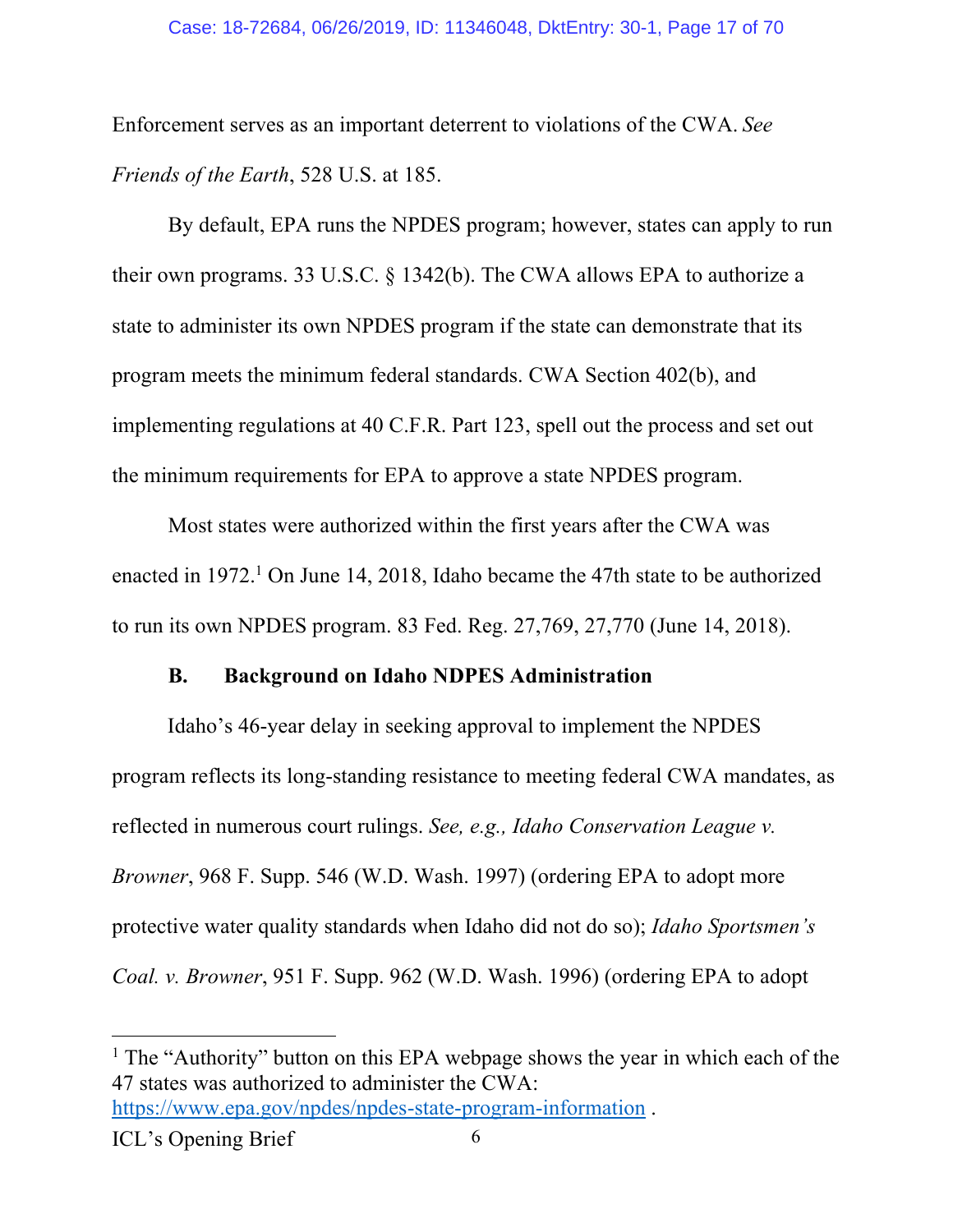CWA "total maximum daily load" schedule when Idaho failed to). Even when the Idaho legislature finally approved seeking authorization to run the IPDES program, it nonetheless mandated that Idaho's program cannot exceed the absolute minimum requirements of the CWA. *See* Idaho Code Ann. § 39-175B.

Idaho has also long promoted the dairy and cattle industries despite their adverse environmental impacts—including unconstitutional restriction of free speech in adopting the 2014 Idaho "Ag-gag" law recently invalidated by this Court. *See Animal Legal Def. Fund v. Wasden,* 878 F.3d 1184 (9th Cir. 2018). Particularly relevant here, Idaho legislation has long shielded CAFOs from environmental enforcement and even public disclosure of their "nutrient management plans" (*i.e.,* waste disposal plans), and other aspects of their environmental compliance. *See, e.g.,* "Beef Cattle Environmental Control Act," Idaho Code Ann. §§ 22-4901 *et seq*.; "Dairy Environmental Control Act," Idaho Code Ann. §§ 37-601 *et seq.*

Those Acts vest the director of ISDA with authority to regulate dairy and cattle CAFOs in Idaho, and direct that IDEQ enter into an agreement with ISDA that "recognizes its expertise" and allows IDEQ to delegate to ISDA the authority to administer CWA permits in Idaho for beef CAFO operations. Idaho Code Ann. § 22-4903(3); Idaho Code Ann. § 37-603(4). ISDA also is given authority to approve new CAFO designs and construction, and to conduct inspections. Idaho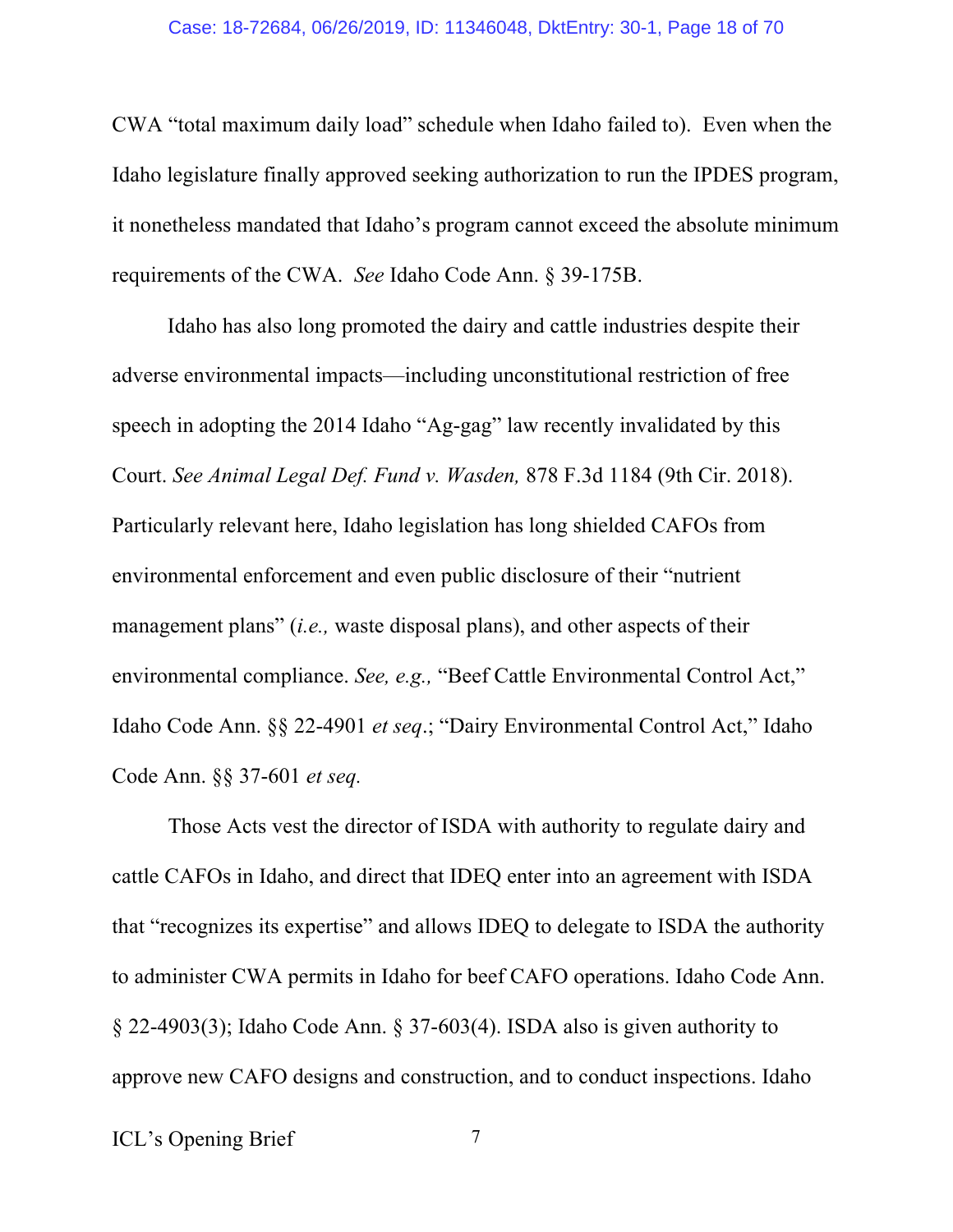Code Ann. §§ 22-4905 & 22-4907; Idaho Code Ann. § 37-605. ISDA must initially review and approve CAFO nutrient management plans, but then ISDA returns those plans to the CAFOs, to avoid public disclosure. Idaho Code Ann. § 22-4906; *Idaho Conservation League v. Idaho Cattle Ass'n*, 143 Idaho 366, 146 P.3d 366 (Idaho 2006) (addressing Idaho legislation allowing CAFOs to shield nutrient management plans from public disclosure).

 Moreover, Idaho law defines CAFO nutrient management plans, along with "all information generated by the [CAFO] as a result of such plan," to be "trade secrets," *see* Idaho Code Ann. § 22-4909A, Idaho Code Ann. § 37-606A(2), and thus protects them as well as ISDA's CAFO inspection reports from public disclosure through the Idaho Public Records Act, *see* Idaho Code Ann. §§ 74- 107(17) & 74-114.

This secrecy over Idaho CAFOs and their waste disposal practices has spurred many concerns about the true impacts that CAFOs are having on Idaho water quality, particularly in the Snake River. *See* Oppenheimer Decl., ¶¶ 28–33.

#### **C. Idaho's Application to Administer the NPDES Program.**

On August 29, 2016, Idaho formally applied to EPA for NPDES authorization. *See* ER 63-64. The Administrative Record shows an iterative process, starting before Idaho's formal application and continuing over the next two years, in which Idaho submitted proposals to EPA and EPA recommended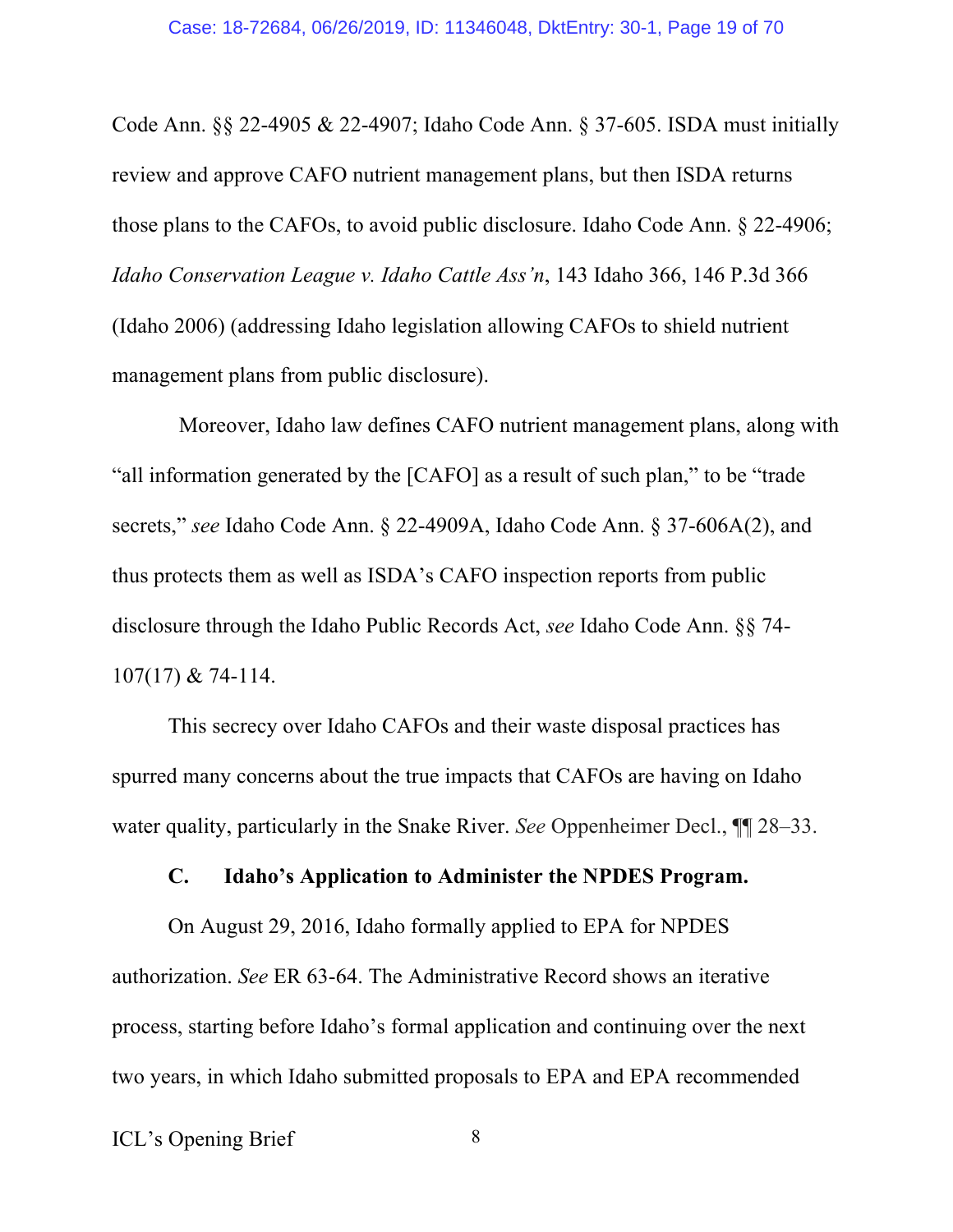changes necessary for the IPDES program to meet the minimum requirements of the CWA. *See*, *e.g.*, ER 7-11, 36-38, 40-52, 77-87. While Idaho made many changes recommended by EPA, it ignored others.

By at least July 2016, EPA also raised concerns that Idaho's *mens rea*  standard for criminal negligence and its two-year statute of limitations were inadequate. A July 20, 2016 IDEQ e-mail admits that EPA notified it that Idaho's gross negligence standard was stricter than the federal simple negligence standard. ER 51-52. That e-mail also states EPA "expressed a concern about Idaho's ability to pursue enforcement actions" given Idaho's two-year statute of limitations, because "EPA's experience is that building an enforcement case takes much longer." *Id*. EPA continued to raise these concerns in correspondence with IDEQ over the next two years. *See*, *e.g.*, ER 54-61, 71, 73, 77-87.

On February 5, 2015, EPA wrote IDEQ raising concerns about granting IDEQ NPDES permitting authority in light of Idaho law giving ISDA authority over CAFO permitting and enforcement. ER 40. EPA said, "[t]he language of the Dairy Act raises concerns as it appears that the Idaho State Department of Agriculture (ISDA) would administer NPDES permits for the dairy industry in some undefined way." ER 40. EPA had already raised similar concerns earlier. *See* ER 7-13 (5/29/14 DEQ email to EPA stating, "We asked for your review of the Dairy Environmental Control Act, and whether this Act will cause Idaho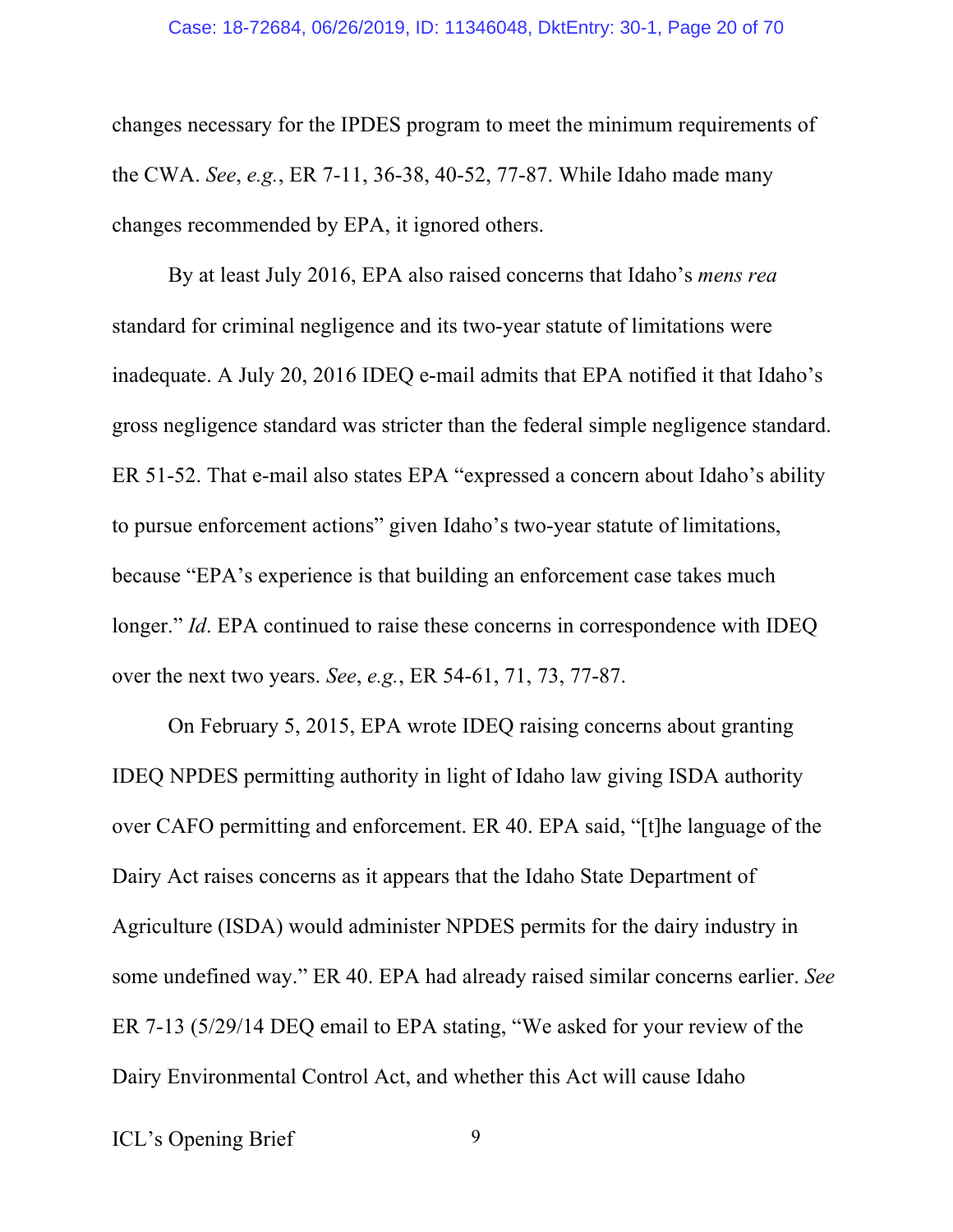difficulties when we seek authorization for the NPDES program."). EPA continued to raise this concern throughout the IPDES approval process. *See* ER 71 (9/30/16 EPA letter to IDEQ stating, "There are several inconsistencies and ambiguities in several of the program documents regarding the respective roles of IDEQ and [ISDA] with respect to CAFO permits."); ER 077 (3/10/17 EPA letter to IDEQ stating, "This section describes ISDA as determining whether CAFOs who have discharged need IPDES permit coverage. ISDA, however, does not have IDPES authority; thus, this determination is beyond the scope of ISDA's authority.").

#### **D. ICL's Comments.**

EPA published notice of its draft approval of the IPDES program on August 1, 2017, and invited public comments. 82 Fed. Reg. 37,583 (Aug. 1, 2017). ICL submitted timely public comments on October 5, 2017 and October 10, 2017. *See* ER 259-264. Among other concerns, ICL raised many of the same issues EPA had raised—namely, that the IPDES *mens rea* standard for negligent CWA violations was too strict, the statute of limitations for enforcing criminal CWA violations was too short, and that ISDA—not IDEQ—would really run the CAFO program. *Id.* EPA responded to comments in May 2018. *See* ER 265-271.

Despite its prior concerns, and ICL's comments pointing out the deficiencies remaining with the IPDES program, EPA approved the IPDES program in June 2018. *See* 83 Fed. Reg. 27,769, 27,770 (Jun. 14, 2018). ICL now seeks judicial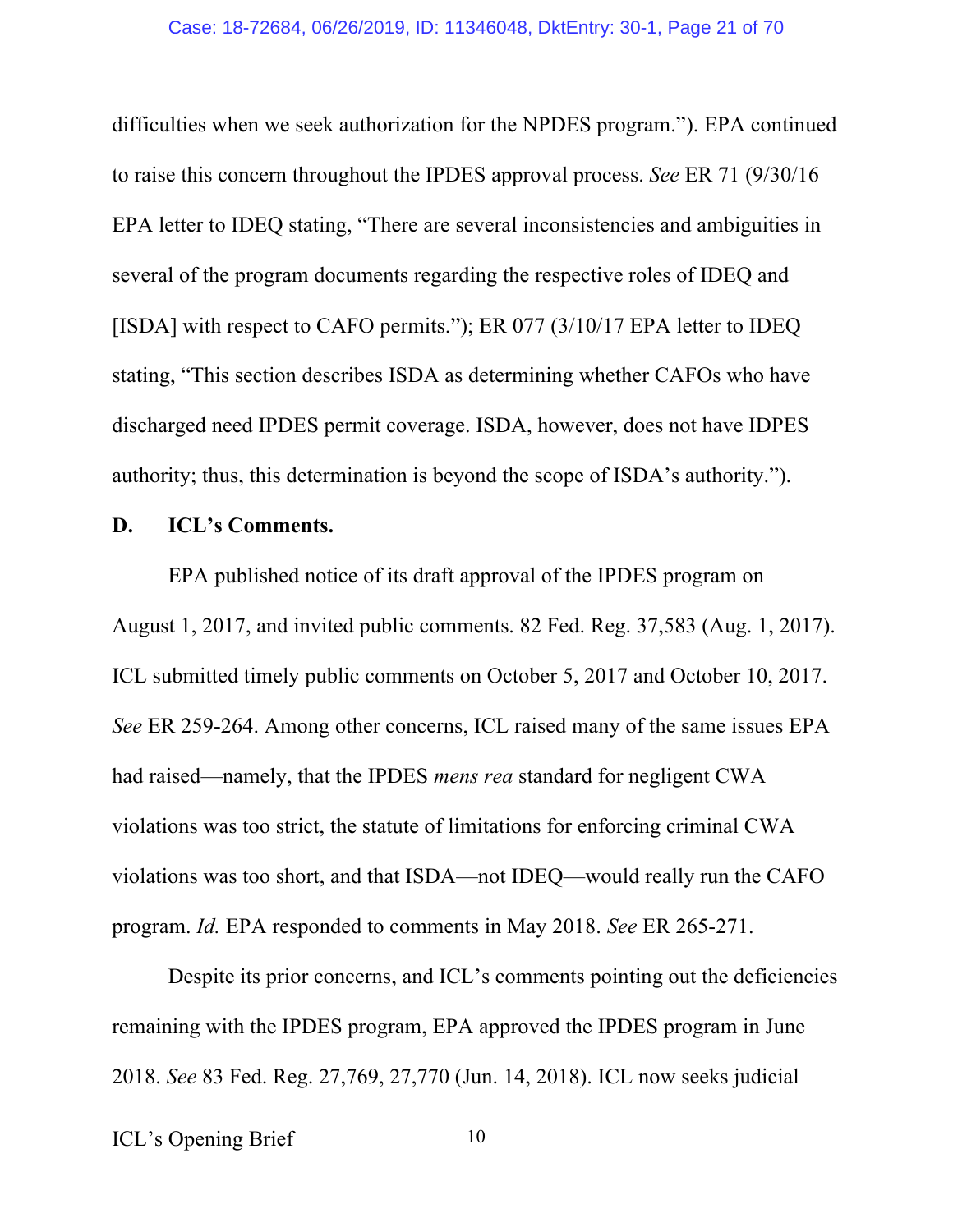reversal of that approval, and remand for EPA to cure the three defects in its IPDES program approval, for reasons explained in detail below.

#### **SUMMARY OF ARGUMENT**

EPA unlawfully approved the IPDES program in violation of the CWA because of three legal deficiencies.

First, the criminal enforcement authority for IPDES violations did not meet minimum federal standards. Section 309(c) of the CWA, 33 U.S.C. § 1319(c), as interpreted by this Court in *United States v. Hanousek*, 176 F.3d 1116 (9<sup>th</sup> Cir. 1999), *cert. denied*, 528 U.S. 1102 (2000), authorizes criminal penalties in the case of simple negligence, whereas the Idaho Code, as interpreted by the Idaho Attorney General's office, requires "criminal negligence." EPA's regulations require that state criminal intent standards be no stricter than federal standards. 40 C.F.R. § 123.27(b)(2). EPA approved Idaho's NPDES program even though its criminal enforcement provisions impermissibly contain the stricter *mens rea* standard. In approving the IPDES program, EPA also relied on an outdated regulation that was superseded by the 1987 amendments to the CWA. The superseded regulation, 40 C.F.R. § 123.27(a)(3)(ii), sets out the wrong *mens rea* standard to guide EPA in its approval of the IPDES program.

Second, EPA approved the IPDES program despite a unlawfully-short twoyear statute of limitations for enforcement actions. The federal statute of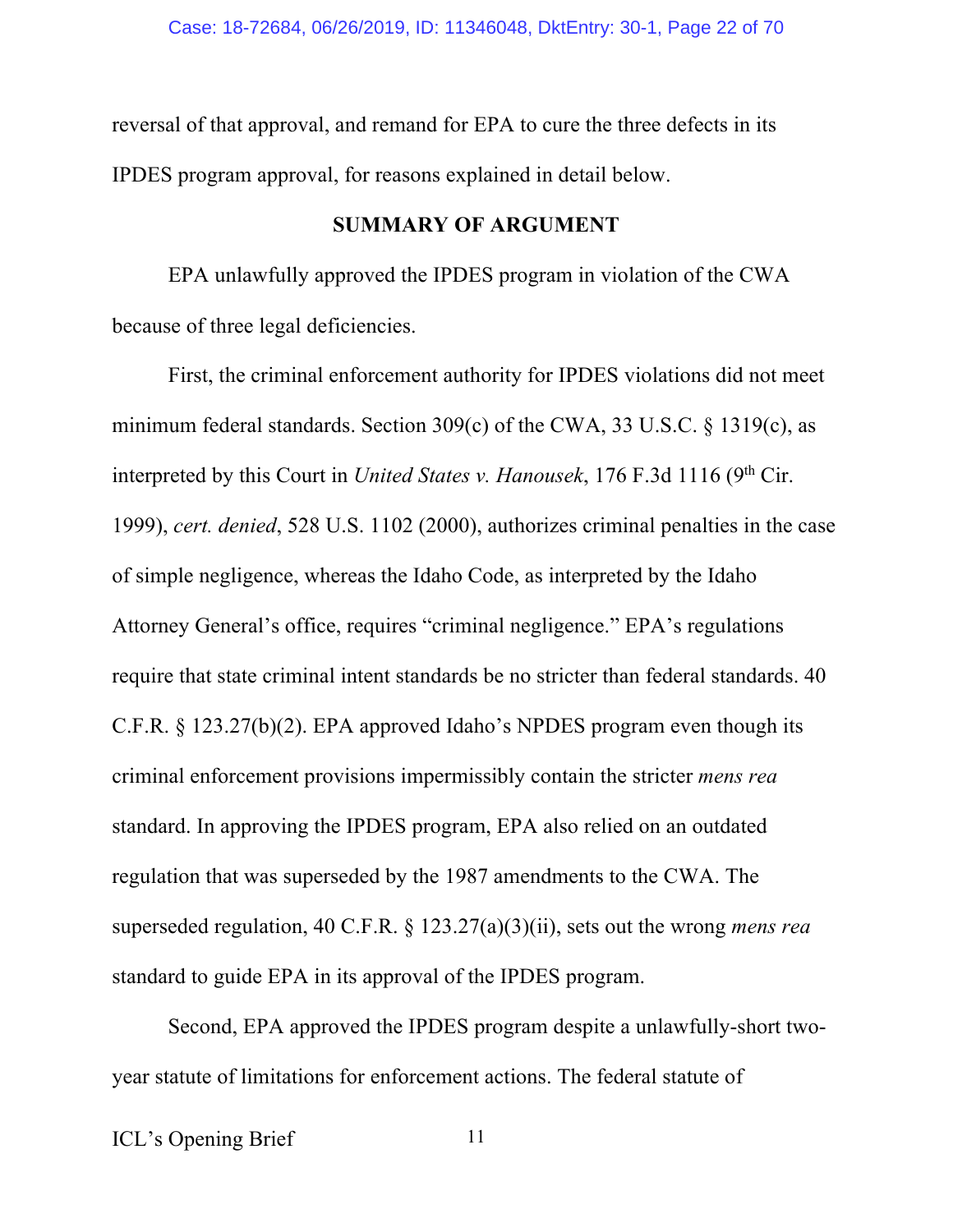limitations is five years. IDEQ's NPDES program application states that it will only inspect most facilities every two to five years, and that it will take up to two years from discovery of a violation to enforcement. This means that by the time IDEQ inspects most facilities, much less actually initiates a penalty action, the statute of limitations would already have run on any violations during most or all of the time since the prior inspection. CWA § 402(b) requires state programs to have adequate enforcement authority to abate violations. The implementing regulations at 40 C.F.R. § 123.27 require state programs to have authority to assess penalties in specified minimum amounts *for each day or incident of violation*. Idaho's short statute of limitations hamstrings its own NPDES program so that it cannot meet either of these criteria.

Third, EPA authorized IDEQ to run the NPDES Permit program knowing that ISDA, and not IDEQ, would be regulating CAFOs for surface water discharges. CWA section 402(n)(3) specifically requires EPA approval of other state agencies to run parts of an NPDES program, but EPA did not do that here. Rather, EPA acted contrary to law in approving IDEQ to regulate CAFOs knowing that ISDA would be handling that work.

For these reasons, EPA violated the CWA and the Court should remand the approval of the IDPES program to EPA without vacatur to correct the deficiencies in the program within two years.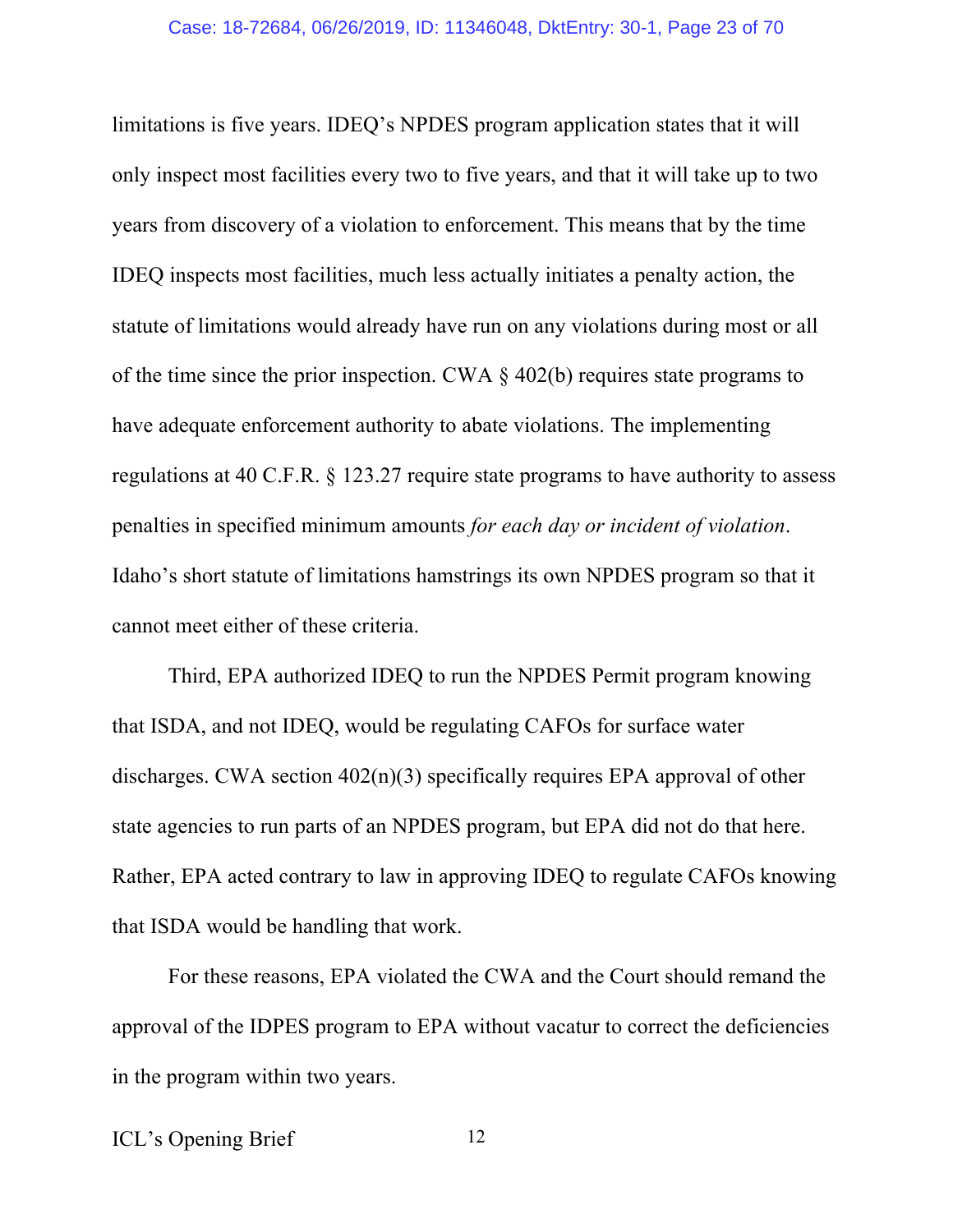#### **STANDARD OF REVIEW**

Although the CWA provides for petitions for review of an EPA decision approving a state NPDES program, it provides no standards for judicial review. 33 U.S.C. § 1369(b)(1). This Court thus reviews EPA's approval of the IPDES program under Section 706 of the Administrative Procedure Act, 5 U.S.C. § 706, which provides that the Court should "hold unlawful and set aside agency action . . . found to be . . . arbitrary, capricious, an abuse of discretion, or otherwise not in accordance with law." *See Akiak Native Cmty. v. EPA*, 625 F.3d 1162, 1165 (9th Cir. 2010); *Am. Mining Cong. v. EPA*, 965 F.2d 759, 763 (9th Cir. 1992). This requires that there be a rational basis in the record justifying the decision. *See Tablada v. Thomas*, 533 F.3d 800, 805 (9th Cir. 2008) ("[w]e conduct this review based solely on the administrative record and determine whether the agency has articulated a rational basis for its decision"). *See also Gill v. U.S. Dept. of Justice*, 913 F.3d 1179, 1187 (9th Cir. 2019); *Nat'l Ass'n of Home Builders v. Norton*, 340 F.3d 835, 840-41 (9th Cir. 2003).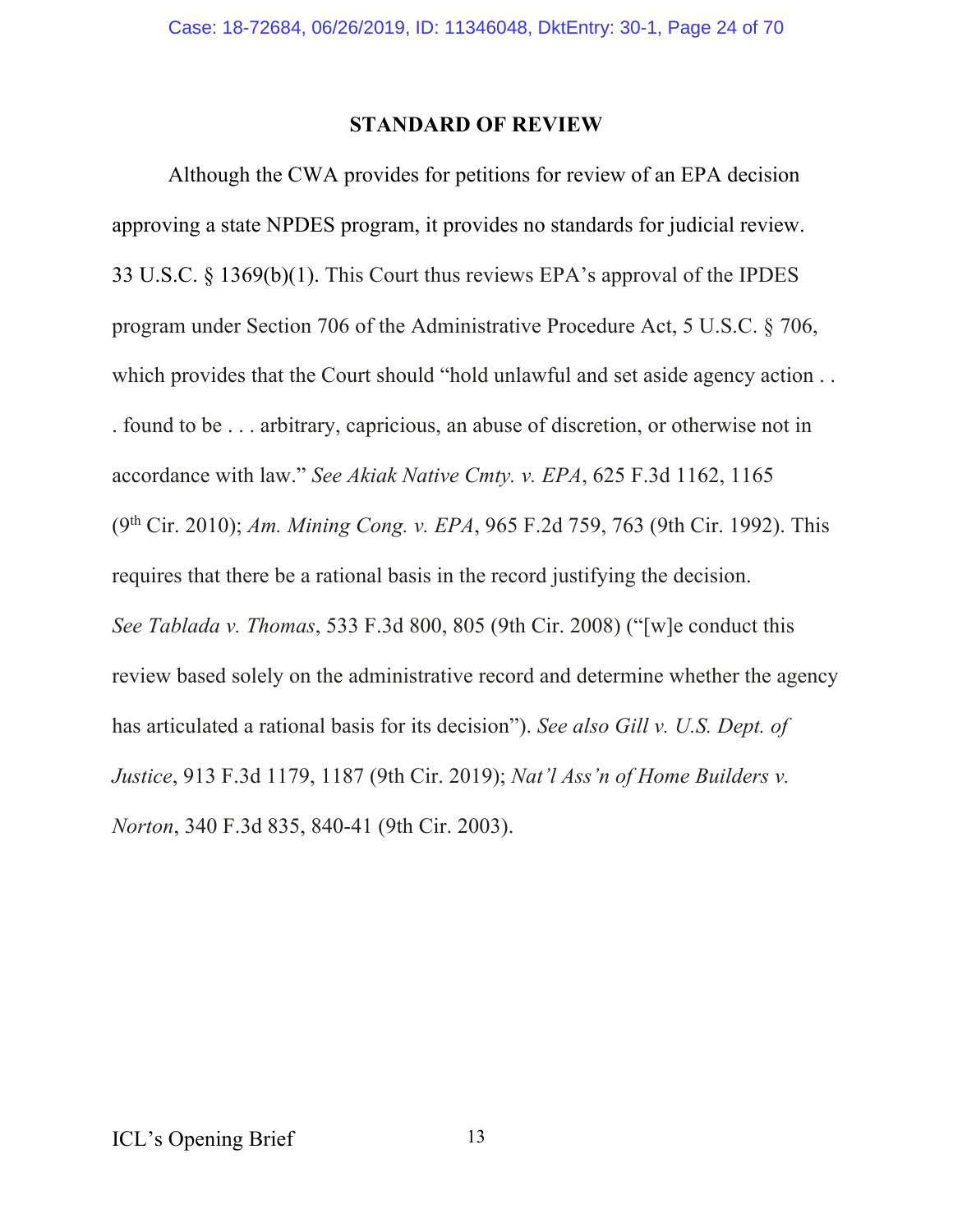#### **ARGUMENT**

### **I. EPA IMPROPERLY APPROVED THE IDAHO CRIMINAL** *MENS REA* **STANDARD.**

EPA made at least two significant errors in approving the criminal provisions of the IPDES program. First, EPA's approval does not comply with its own regulations. Second, it relied on outdated regulations that do not comply with the current amended criminal provisions of the CWA.

### **A. The Idaho** *Mens Rea* **Standard Does Not Comply with 40 C.F.R. § 123.27(b)(2).**

EPA did not follow its own regulations in approving the criminal provisions

of the IPDES program. EPA regulations at 40 C.F.R. § 123.27(b)(2) require that

the state standard for burden of proof or mental state for violations of state

program requirements not be greater than the standard the EPA must comply with

for NPDES violations under the Clean Water Act. The regulation states:

The burden of proof and degree of knowledge or intent required under State law for establishing violations under paragraph (a)(3) of this section shall be no greater than the burden of proof or degree of knowledge or intent EPA must provide when it brings an action under the appropriate Act.

40 C.F.R. § 123.27(b)(2).

The degree of knowledge, or *mens rea* standard, for criminal CWA violations is simple negligence. 33 U.S.C. § 1319(c); *Hanousek*, 176 F.3d at 1120– 21. The Idaho AG's report, ER 65-66, explains that "[c]riminal negligence has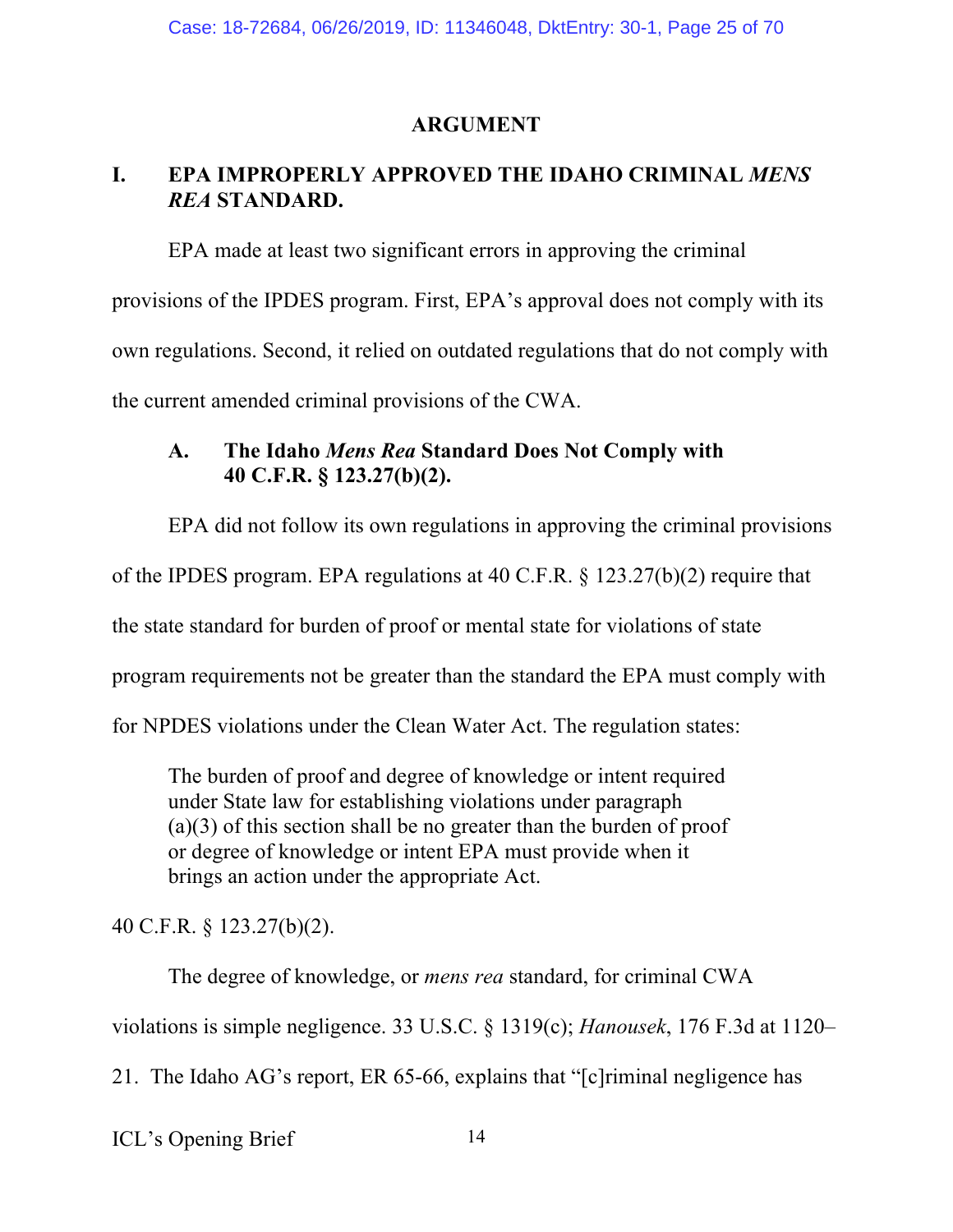been interpreted by the Idaho courts to mean gross negligence or something more than simple or ordinary negligence." ER 66. *See also* ER 73. The Idaho standard is therefore not consistent with the minimum federal standard as interpreted by this Court.

In its Response to Comments (RTC), EPA now claims that  $\S 123.27(b)$ refers to a "generic degree of criminal intent" and does not require any specific *mens rea*. ER 267. EPA's response misses the point. The plain language of § 123.27(b) states that whatever the degree of knowledge or intent is, it cannot be greater than what EPA must prove, and EPA's burden is to show only simple negligence. *See Hanousek*, 176 F.3d at 1120–21. Idaho's standard is far stricter in requiring criminal intent, and thus violates CWA requirements for state authorization.

#### **1. The Administrative Record Supports ICL's Interpretation of the** *Mens Rea* **Standard**.

The administrative record supporting EPA's decision to approve the IPDES program shows that EPA consistently maintained that Idaho's criminal negligence standard did not meet the minimum requirements for program approval. *See*, *e.g.,*  ER 51-62, 71-74. In its September 30, 2016 letter to IDEQ, EPA states:

The Clean Water Act (CWA) criminal intent standard for negligence is simple negligence. As described in the submitted Attorney General's Statement, the State of Idaho's criminal intent standard for negligent violations is gross negligence. 40 CFR 123.27(b)(2) requires states to have criminal intent standards that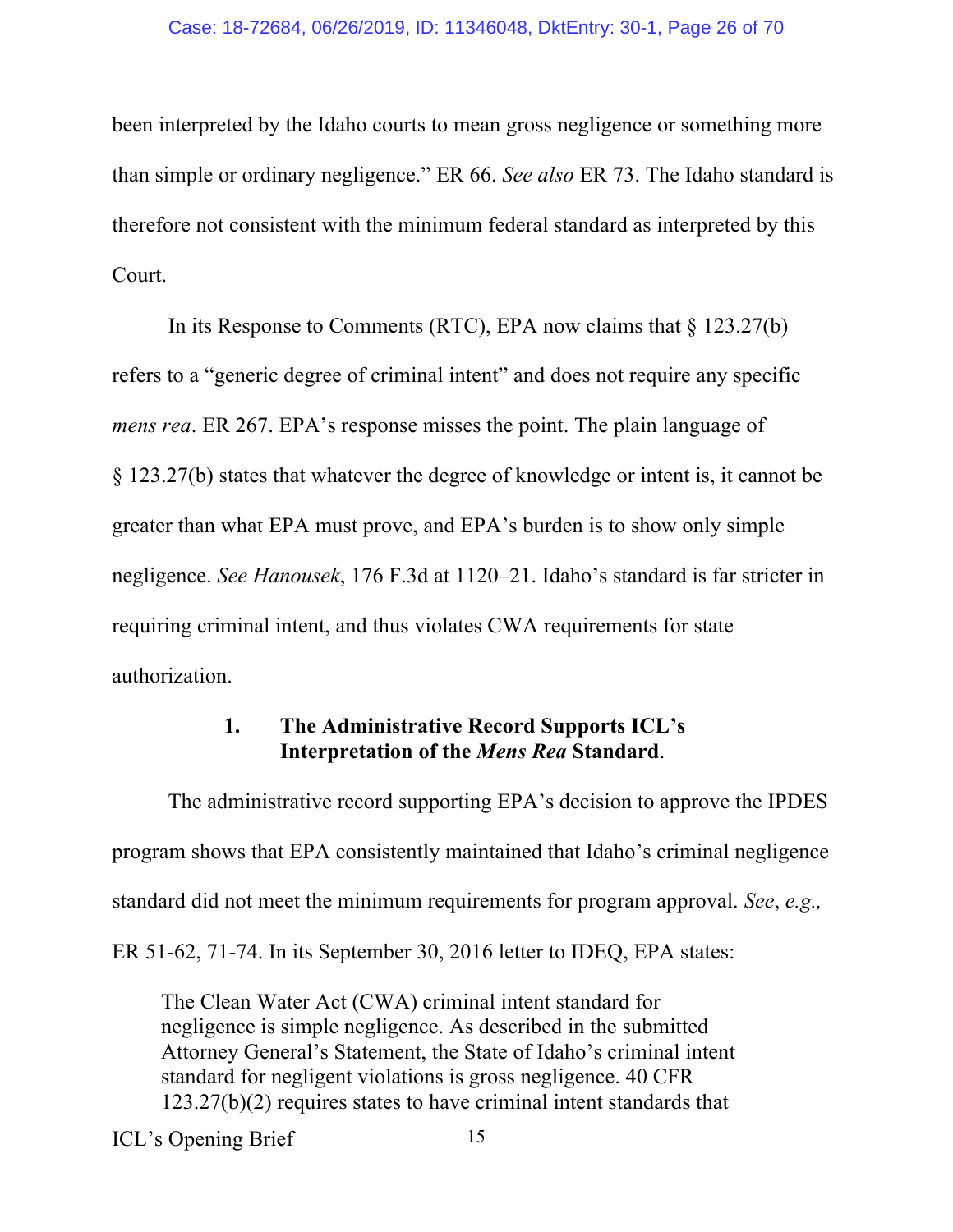may not be greater than the standards which apply to the EPA. Since the CWA and federal courts have defined the CWA's negligence standard as ordinary or simply negligence, an approvable State NPDES program must have a criminal negligence standard that does not require a greater burden of proof than this intent standard. . . .

ER 73.

EPA's follow-up November 30, 2016 letter to DEQ reiterated this shortcoming of the Idaho criminal code: "The EPA has concluded that Idaho must revise the statutory language for the criminal intent standard in order for the EPA to approve the IPDES program." ER 75. On June 13, 2017, DEQ responded to EPA's arguments, ER 88-92, but there is nothing in the record other than the May 2018 RTC to show that EPA considered those arguments. In the RTC, EPA states it concluded, upon further consideration, that (1) its regulations are ambiguous and (2) it must read the entire regulation to give meaning to each section, essentially adopting the IDEQ's June 13, 2017 interpretation of EPA's regulation. ER 2656- 268.

ICL's Opening Brief 16 "Agencies are free to change their existing policies as long as they provide a reasoned explanation for the change." *Encino Motorcars, LLC v. Navarro*, 136 S. Ct. 2117, 2126 (2016). "[T]he agency must at least 'display awareness that it is changing position' and 'show that there are good reasons for the new policy.'" *Id.* (citations omitted). *See also Oregon Natural Desert Association v. Rose*, 921 F.3d 1185, 1190 (9th Cir. 2019). Other than the post-hoc rationalization in the RTC,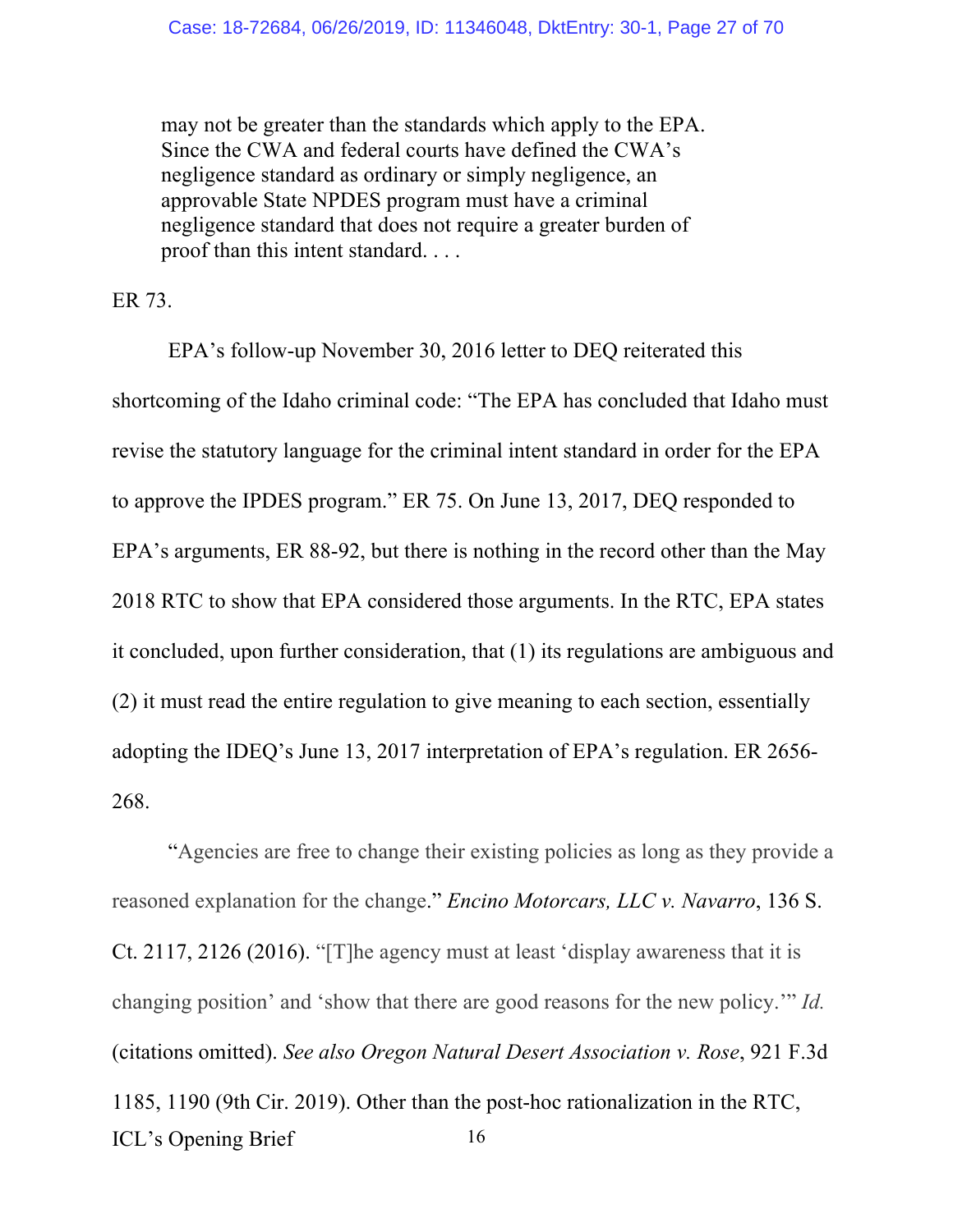EPA offers no explanation for its full reversal of its prior legal interpretation of its regulations, and nothing in the record supports a reasoned determination that EPA's prior long-standing interpretation was wrong.

EPA's post-hoc rationalization in the RTC notwithstanding, the EPA regulations do not allow for a *mens rea* standard that is greater than the standard EPA must comply with. The IPDES program does not comply with 40 C.F.R. § 123.27(b)(2) because the Idaho criminal negligence requirement for criminal violations is a greater standard than the "simple negligence" standard under the CWA, 33 U.S.C. § 1319(c). EPA's September 30, 2016 and November 30, 2016 letters to IDEQ, ER 71-76, spelled out this deficiency, but Idaho never corrected it, and the rationale EPA set out in those letters is still correct.

#### **2. EPA's Interpretation of 40 C.F.R. § 123.27 Is Not Entitled to** *Auer* **Deference.**

Prior to 2017, EPA consistently took the position that the Idaho *mens rea* standard did not meet minimum federal requirements. *See*, *e.g.,* ER 54-63, 71-76. In its May 2018 RTC, however, EPA flipped on those earlier interpretations of 40 C.F.R. § 123.27, adopting the position taken by the State in its June 13, 2017 letter to EPA. ER 88-92, 265-268.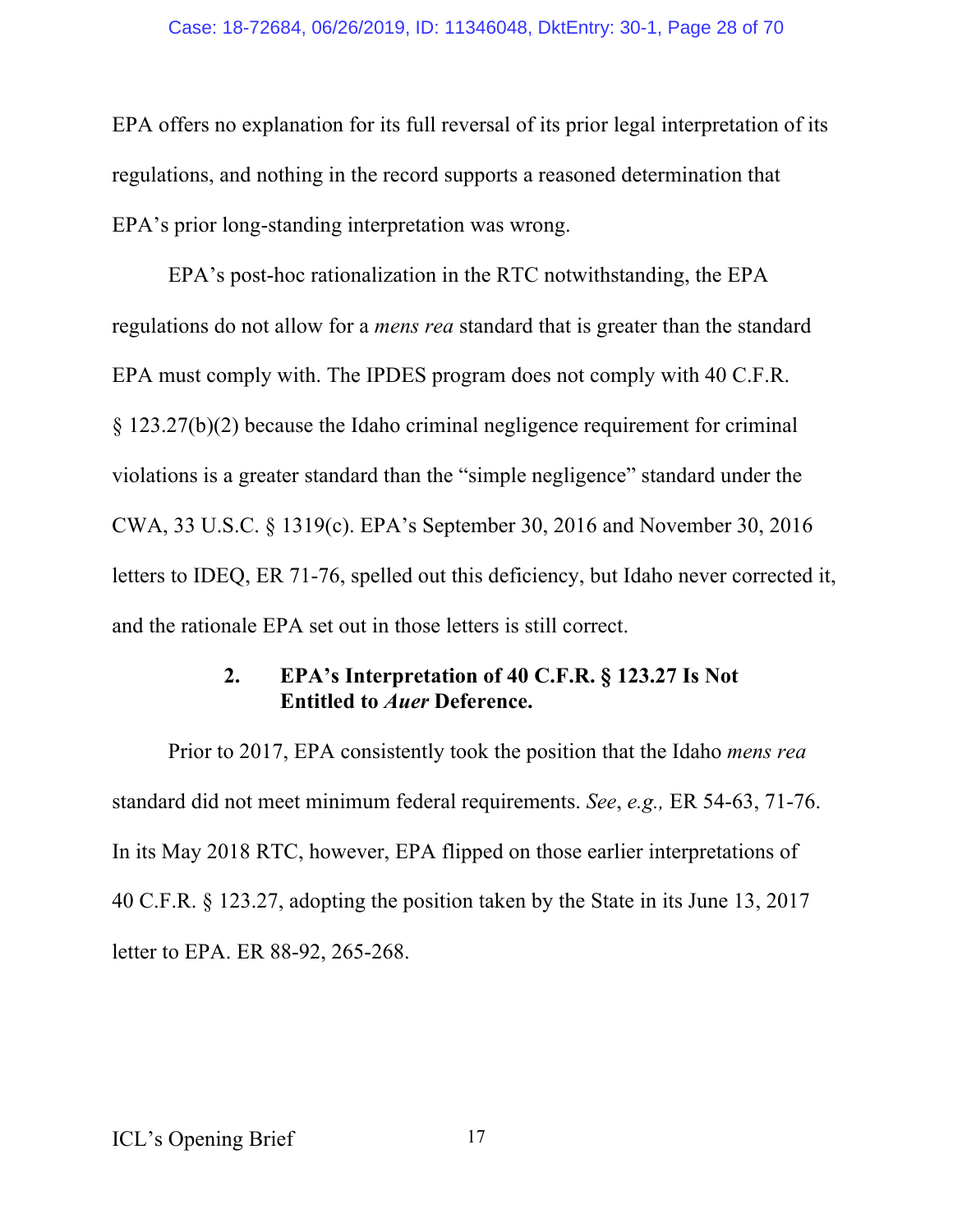An agency is generally entitled to deference in the interpretation of its own regulations. *Auer v. Robbins*, 519 U.S. 452 (1997).<sup>2</sup> The Supreme Court, however, has interpreted *Auer* to limit deference in cases where the "agency's interpretation is plainly erroneous or inconsistent with the regulation." *Christopher v. SmithKline Beecham Corp.*, 567 U.S. 142, 155 (2012) (quotation omitted). And deference "is likewise unwarranted when there is reason to suspect that the agency's interpretation does not reflect the agency's fair and considered judgment on the matter in question." *Id.*

This Court has also limited *Auer* deference. "[W]e defer to the agency's interpretation of its ambiguous regulation unless an alternative reading is *compelled* by the regulation's plain language or by other indications of the agency's intent at the time of the regulation's promulgation." *Marsh v. J. Alexander's LLC*, 905 F.3d 610, 623 (9th Cir. 2018) (en banc) (emphasis in original). EPA's novel re-interpretation of a long-standing regulation is only entitled to the "measure of deference proportional to the 'thoroughness evident in its consideration, the validity of its reasoning, its consistency with earlier and later pronouncements, and all those factors which give it power to persuade.'" *Voss v. Comm. of Internal Revenue, 796 F.3d 1051, 1066 (9th Cir. 2015) (quoting* 

 <sup>2</sup> The breadth of *Auer* deference is currently before the U.S. Supreme Court in *Kisor v. Wilkie*, Case No. 16-1929, Docket No. 18-15.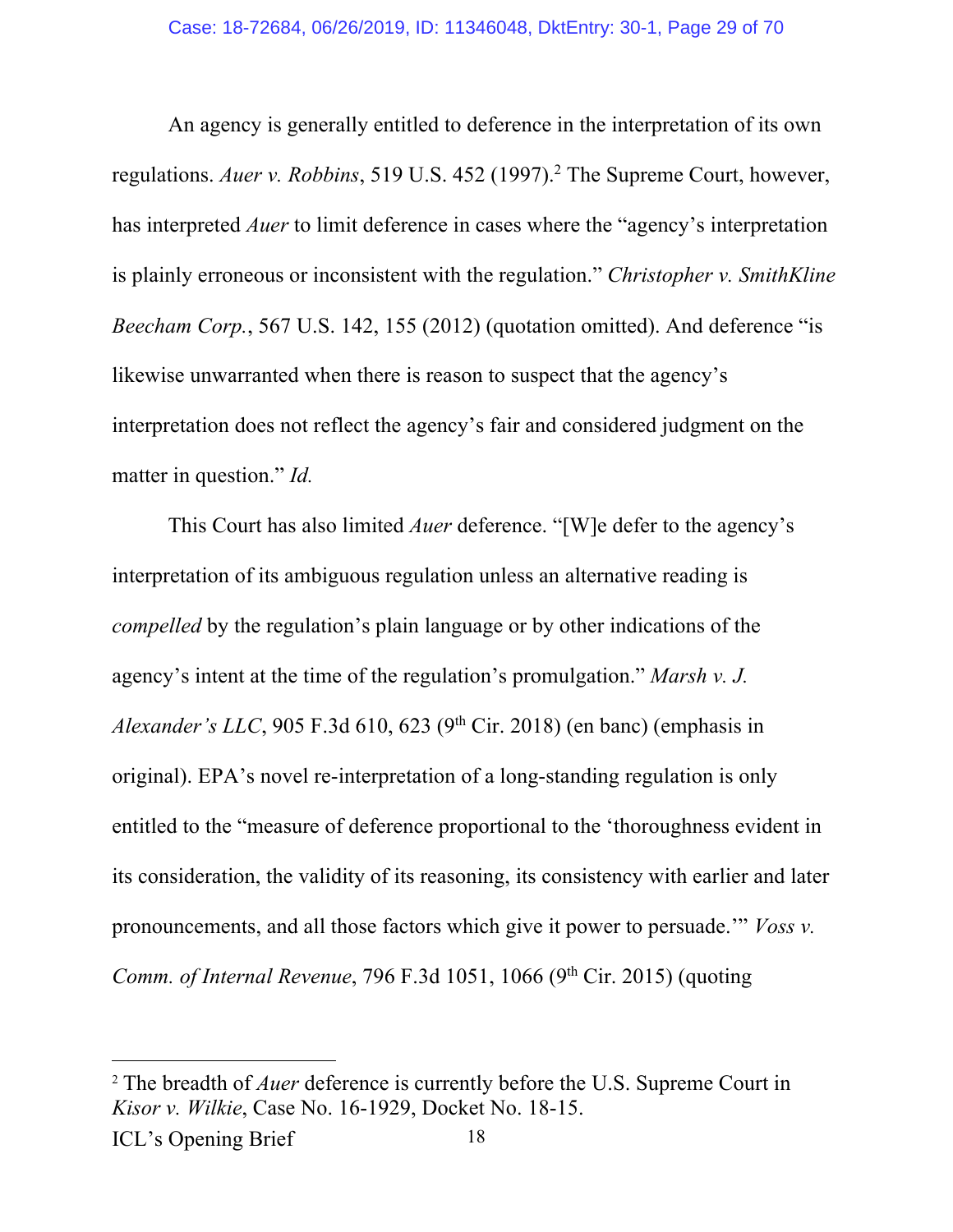*Christopher*, 132 S.Ct. at 2168–69). *See also Christensen v. Harris Cnty.*, 529 U.S. 576, 587 (2000) ("Interpretations such as those . . . in policy statements, agency manuals, and enforcement guidelines, all of which lack the force of law – do not warrant *Chevron*-style deference.")

EPA is not entitled to deference in this case because the plain language of 40 C.F.R. § 123.27(b)(2) contradicts its novel reinterpretation of that regulation. The current version of 40 C.F.R. § 123.27 has been in effect since 1989, and there is no record of EPA's new re-interpretation ever having been used before. Deference is also unwarranted here because EPA did not create a record explaining the reversal of its long-held legal interpretation of 40 C.F.R. § 123.27. Other than the post-hoc explanation in the RTC, there is no rational basis in the record to support EPA's reversal. *See Tablada*, 533 F.3d at 805.

Finally, as noted in more detail below, EPA's new read of 40 C.F.R.  $\S 123.27(a)(3)$  is at odds with the current version of 33 U.S.C.  $\S 1319(c)$ . Any ambiguity in 40 C.F.R.  $\S$   $\S$  123.27(a)(3) and (b)(2) of which EPA now complains arises only because EPA's regulations are outdated and do not comply with the CWA, as explained below.

#### **B. EPA Relied on Outdated Regulations that Were Superseded by the 1987 Amendments to the CWA.**

ICL's Opening Brief 19 EPA relied heavily on 40 C.F.R.  $\S$  123.27(a)(3)(ii) and the note following that section to approve the Idaho criminal standards portion of the IPDES program.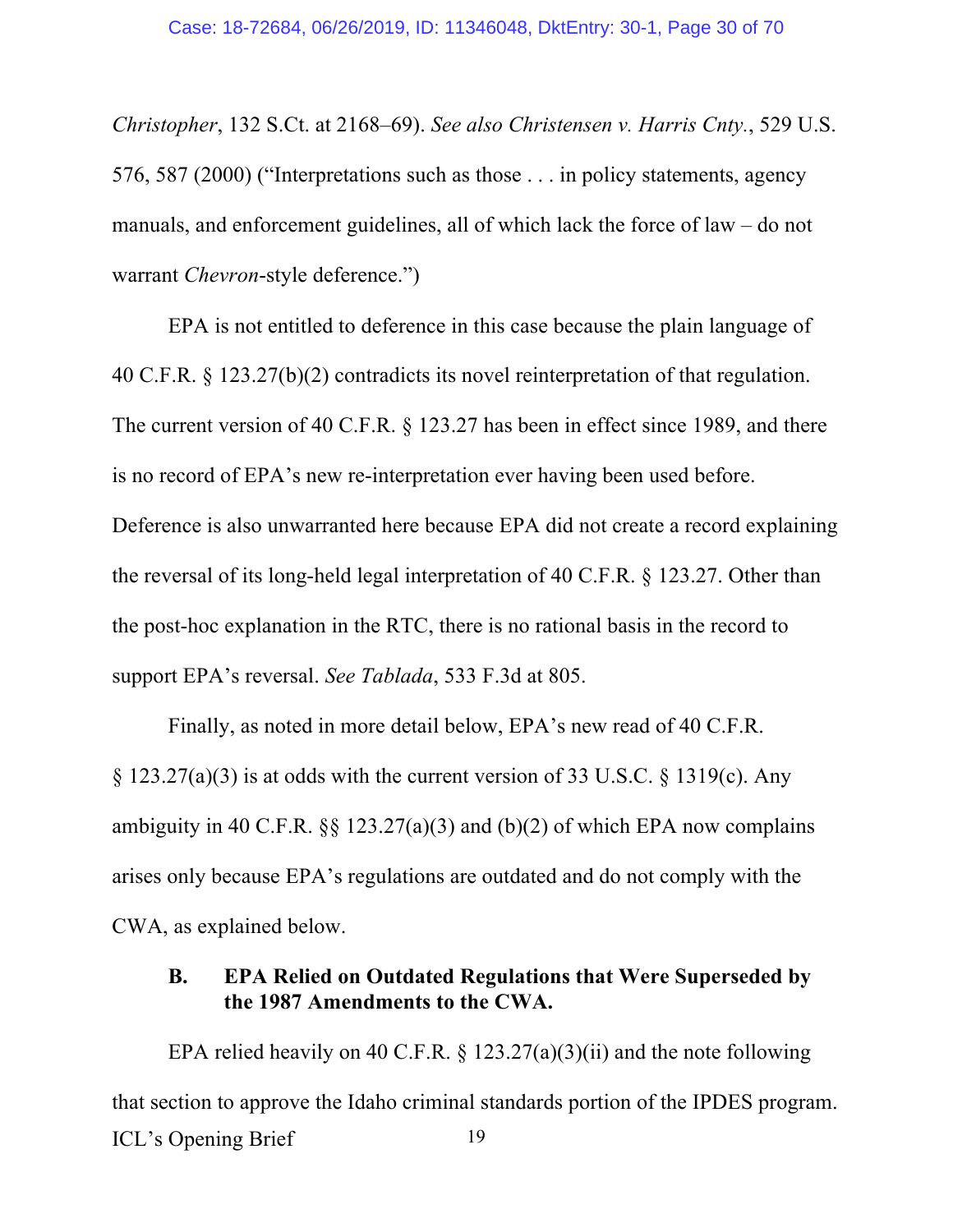This provision of EPA's CWA regulations states in relevant part: "Criminal fines shall be recoverable against any person who willfully or negligently violates any applicable standards or limitations; any NPDES permit condition; or any NPDES filing requirement." 40 C.F.R.  $\S$  123.27(a)(3)(ii). The note following that sections states: "States which provide the criminal remedies based on 'criminal negligence,' 'gross negligence' or strict liability satisfy the requirement of paragraph (a)(3)(ii) of this section." *Id.* Relying on this note, EPA approved Idaho's simple negligence standard. EPA erred in relying on 40 C.F.R. § 123.27(a)(3)(ii) and the note because this outdated regulation was never amended to comply with the 1987 Amendments to the CWA.

#### **1. Congress Amended Section 309(c) in 1987.**

In 1987, Congress amended the CWA to, among other things, change the *mens rea* standards for criminal violations under CWA Section 309(c), 33 U.S.C. § 1319(c). *See* P.L. 100-4 (1987). Prior to 1987, section 309(c)(1) provided criminal penalties for those who "willfully or negligently" violated enumerated sections of the CWA.<sup>3</sup> The phrase "willfully or negligently" is the key term used

ICL's Opening Brief 20 3 *See* 33 U.S.C. § 1319(c)(1) (1982) ("Any person who *willfully or negligently* violates section 1311, 1312, 1316, 1317 or 1318 of this title, or any permit condition or limitation implementing any of such section in a permit issued under section 1342 of this title by the Administrator or by a State or in a permit issued under section 1344 of this title by a State, shall be punished by a fine of not less than \$2,500 nor more than \$25,000 per day of violation, or by imprisonment for not more than one year, or by both. If the conviction is for a violation committed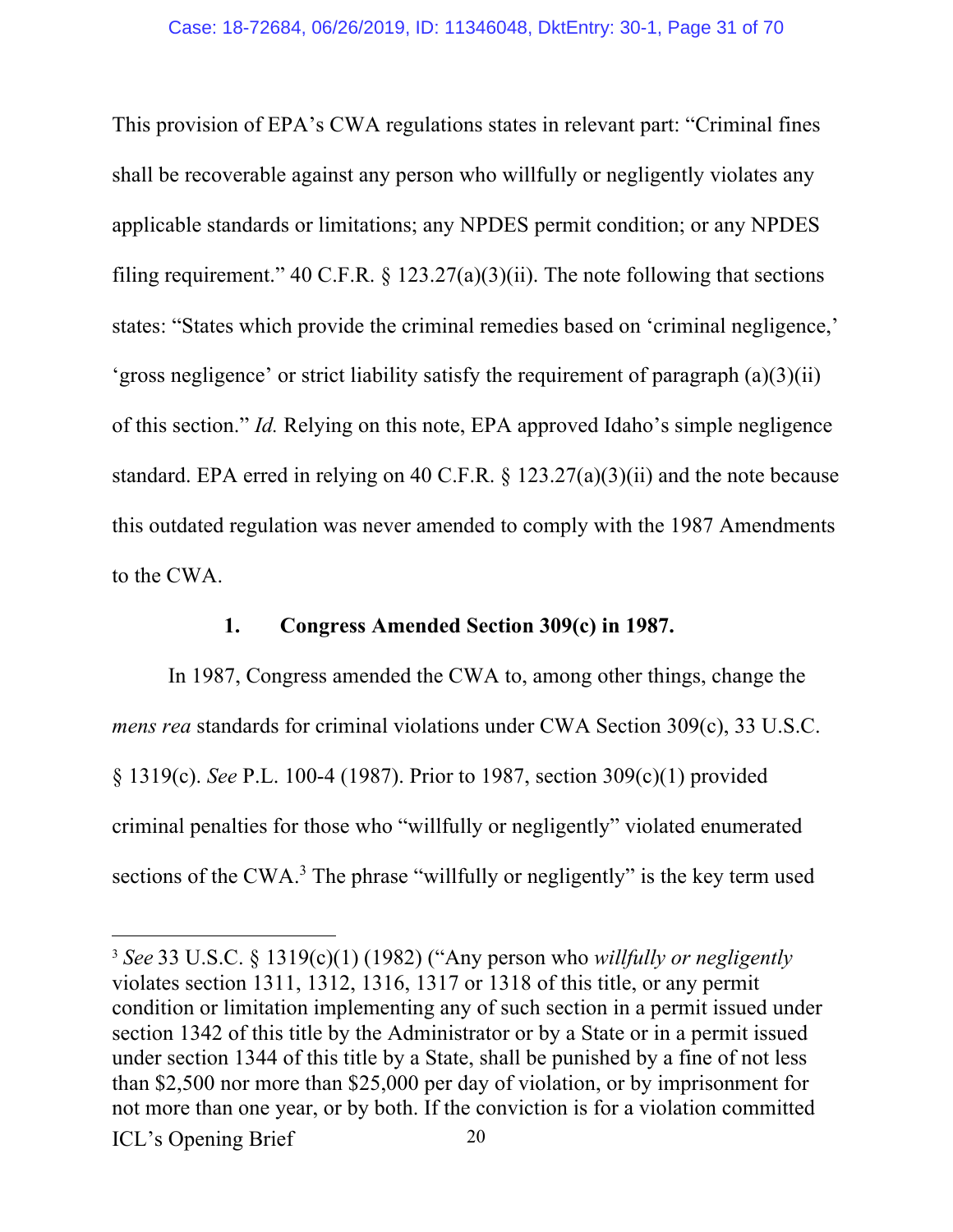by EPA in 40 C.F.R.  $\S$  123.27(a)(3)(ii) when it promulgated that regulation in 1983. *See* 48 Fed. Reg. 14,178 (Apr. 1, 1983).

The 1987 CWA Amendments introduced new *mens rea* standards and tougher penalties for criminal violations of the CWA. In 1987, Congress split criminal liability into the current subsections (1) (negligent) and (2) (knowing). *See* 33 U.S.C. § 1319(c)(1), (2). Negligent violations of the CWA are now prosecuted under Section 309(c)(1), and knowing violations are dealt with under Section 309(c)(2). This Court ruled in *Hanousek*, 176 F.3d at 1120–21, that the negligence standard in 33 U.S.C. § 1319 $(c)(1)$  is simple negligence.<sup>4</sup>

EPA amended portions of its 40 C.F.R. Part 123 regulations in 1989 to comport with the 1987 amendments to the CWA, but the agency did not update the criminal section of the state authorization regulations found in 40 C.F.R. § 123.27. *See* 54 Fed. Reg. 246 (Jan. 4, 1989). The preamble to the updated regulations references the changes to CWA Section 309(c), 54 Fed. Reg. at 251, but the 1989 updates made only one small change to the regulations to correct what appeared to be a typographical error, and it made no changes to address the new *mens rea*

<sup>4</sup> Three other circuits have followed *Hanousek. See United States v. Maury*, 695 F.3d 227 (3rd Cir. 2012); *United States v. Pruett et al*, 681 F.3d. 232 (5thCir. 2012); *United States v. Ortiz*, 427 F.3d 1278 (10th Cir. 2005).

ICL's Opening Brief 21

 $\overline{a}$ 

after a first conviction of such person under this paragraph, punishment shall be by a fine of not more than \$50,000 per day of violation or by imprisonment for not more than two years, or by both.") (emphasis added).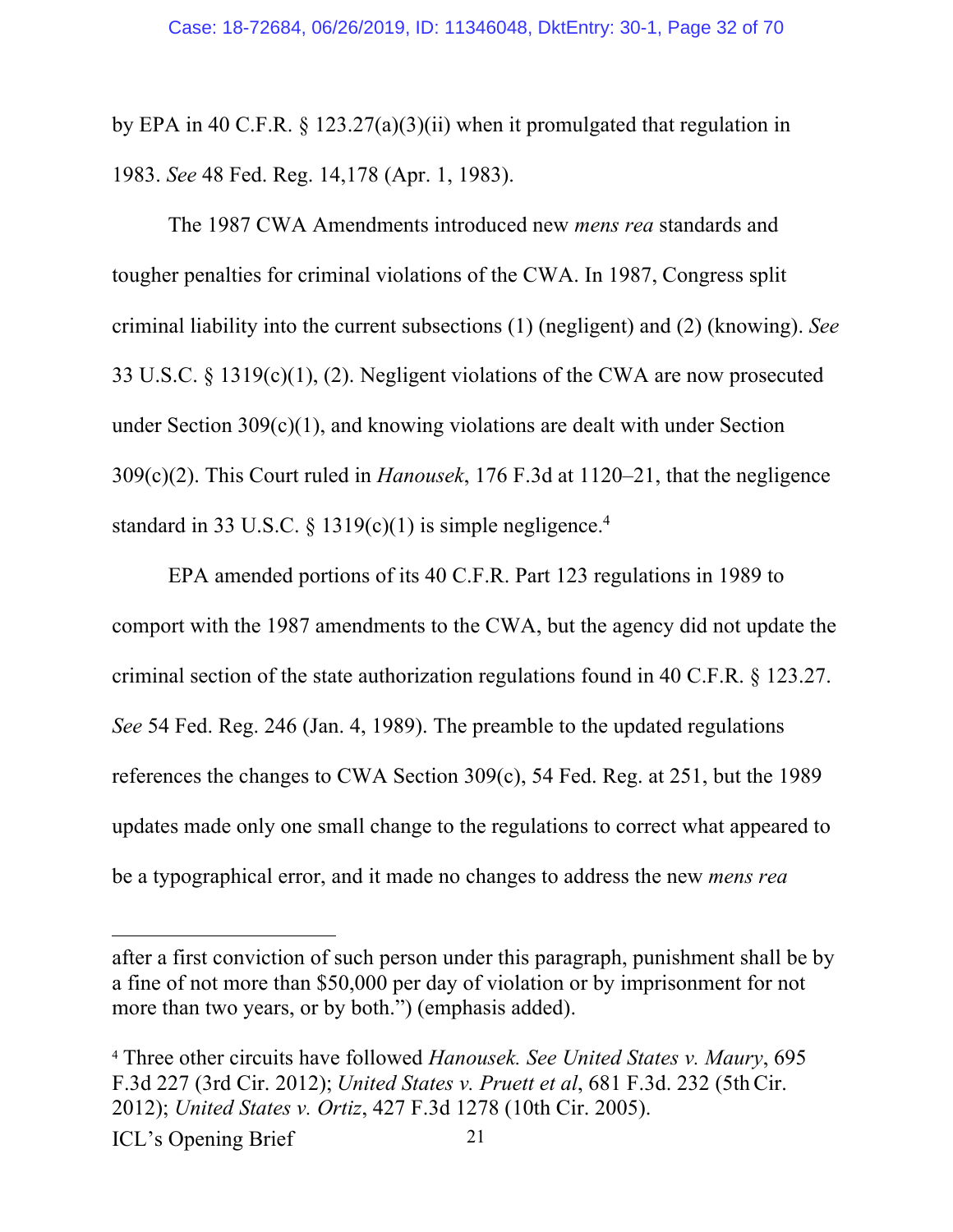standards in the statute. The Federal Register notice simply stated: "Section 123.27 second note, is amended by revising the reference to  $(a)(3)(iii)(B)$ ' to read '(a)(3)(ii).'" 54 Fed. Reg. at 258.

EPA had the opportunity with that rulemaking to fix the problem but failed to do so. EPA has not updated that regulation since 1989, the regulation is inconsistent with CWA, and EPA therefore cannot rely on it to approve Idaho's inadequate *mens rea* standard.

#### **2. 40 C.F.R. 123.27(a)(3) Makes Sense Only in the Context of the Pre-1987 Amendments.**

The current version of 40 C.F.R.  $\S$  123.27(a)(3)(ii) does not track the changes Congress made to the CWA in 1987. It states in relevant part: "Criminal fines shall be recoverable against any person who willfully or negligently violates any applicable standards or limitations; any NPDES permit conditions; or any NPDES filing requirement . . ." 40 C.F.R. § 123.27(a)(3)(ii). This tracks the language of the pre-1987 section 309(c)(1) of the CWA. It fits as an interpretation of the pre-1987 Act but makes no sense under the current statutory structure.

ICL's Opening Brief 22 EPA states in its RTC that its regulation is "ambiguous." ER 266. It is not ambiguous; it is wrong. The current version of the CWA sets out separate *mens rea* standards for "any person who negligently violates . . .," and one who "knowingly violates . . . ." 33 U.S.C. § 1319(c)(1) and (2). Unlike the pre-1987 version, the current Section 309(c) has two separate penalty schemes for the two different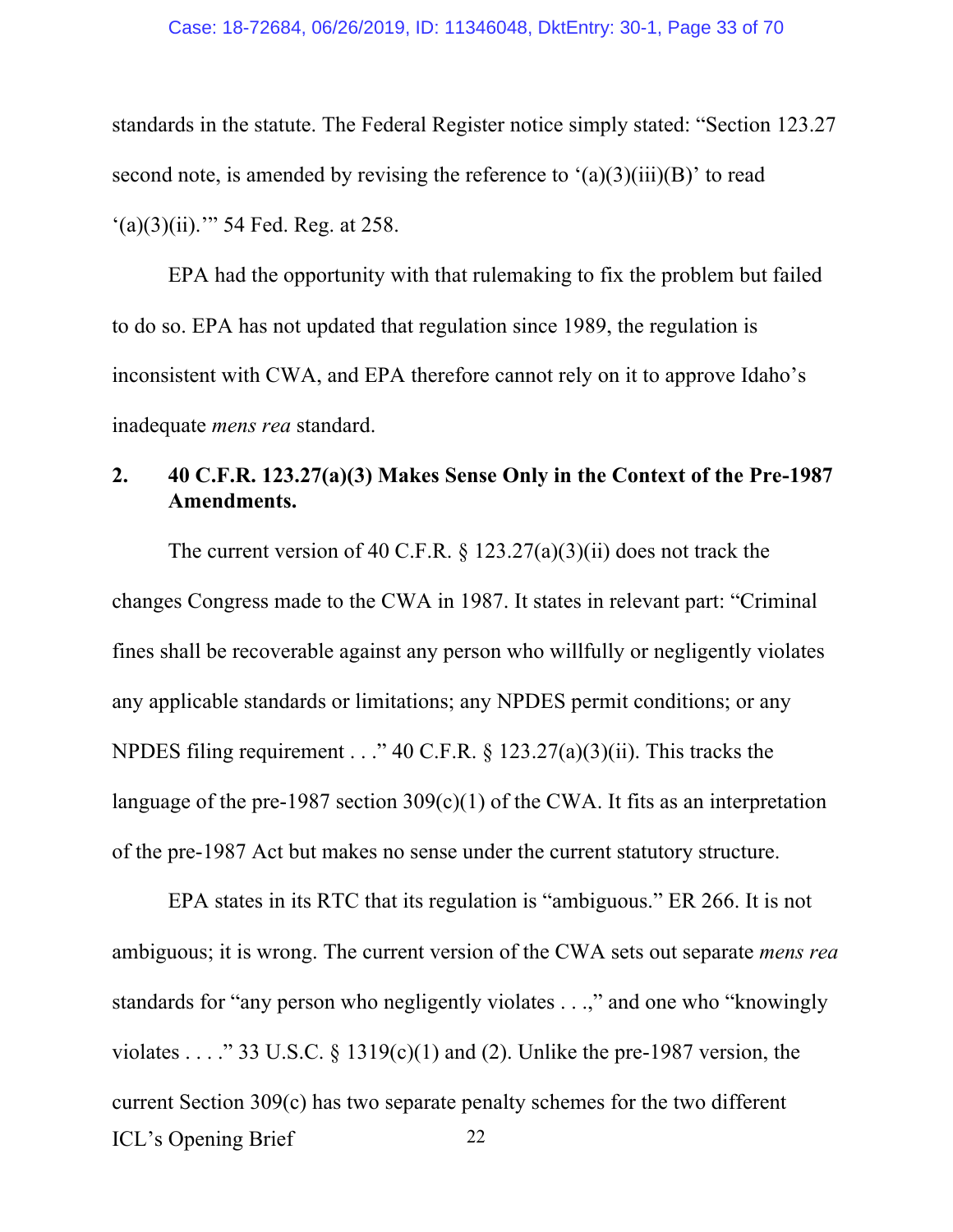levels of *mens rea*. *Id.* With the 1987 amendments, Congress abandoned the old "willfully or negligently" language, but EPA failed to update its regulations to reflect that change in the CWA.

The explanatory note following 40 C.F.R. § 123.27(a)(3)(ii) further complicates the problem. The note reads: "States which provide the criminal remedies based on 'criminal negligence,' 'gross negligence' or strict liability satisfy the requirement of paragraph  $(a)(3)(ii)$  of this section." 40 C.F.R. § 123.27(a)(3)(ii). The note, like the regulation, is also inconsistent with Section  $309(c)$  of the CWA. The pre-1987 version of Section  $309(c)(1)$  used the now antiquated term "willfully or negligently"; whereas the current Section  $309(c)(1)$ uses the term "negligent," leaving "knowing violations" to a separate statutory treatment.

By EPA's current reading of the note, a state in the Ninth Circuit with a criminal negligence or gross negligence standard for criminal violations would not run afoul of the requirements of 40 C.F.R. § 123.27(b)(2). The note does not obviate the need to comply with the minimum federal requirements of 40 C.F.R. § 123.27(b)(2). And that was EPA's consistent interpretation of the regulation until EPA issued the RTC in 2018.

The EPA regulations at issue in this case have been out of sync with the statutory requirements of the CWA for 32 years, and EPA has never attempted to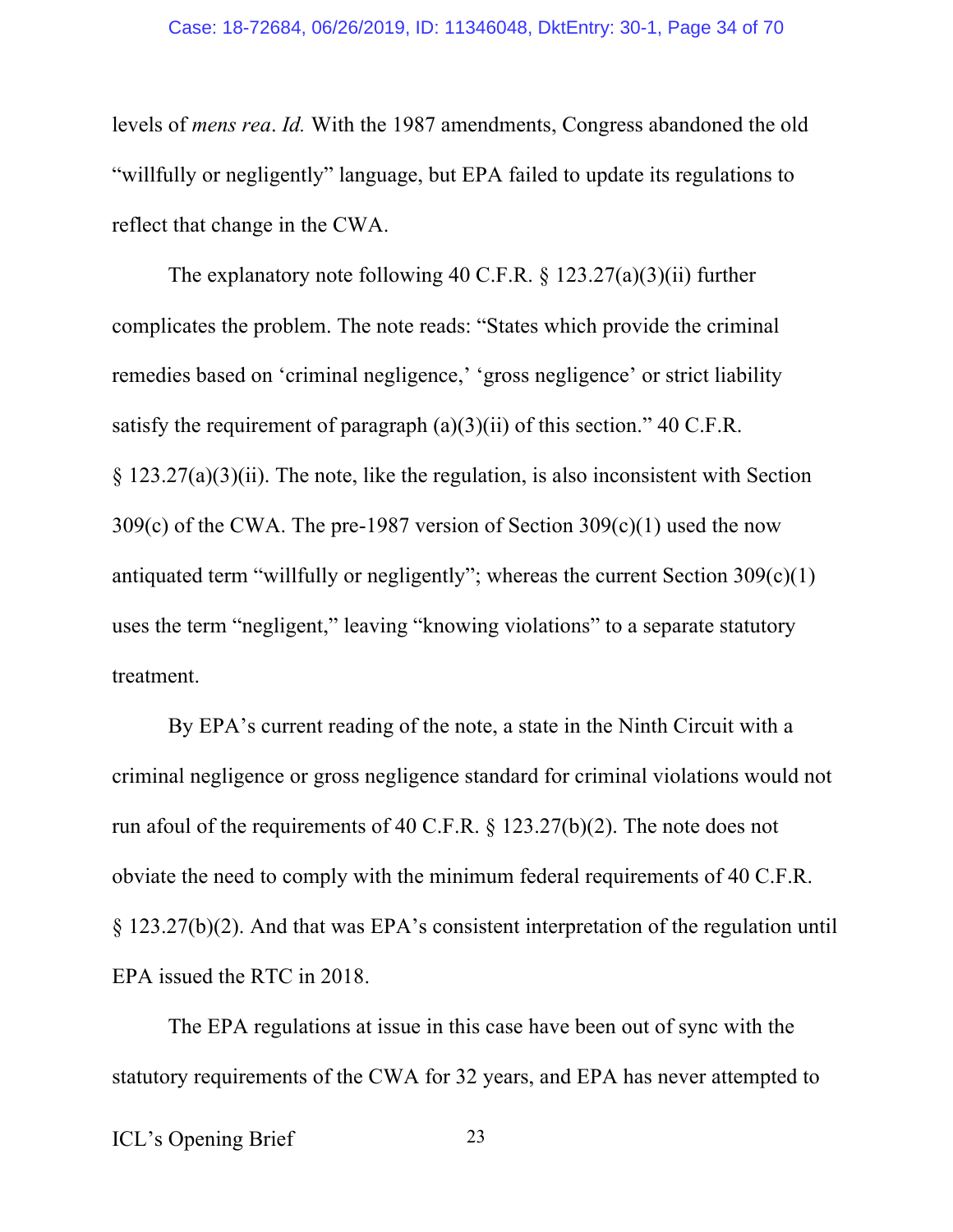fix the problem. EPA was therefore arbitrary and capricious and violated the APA, 5 U.S.C. § 706(2)(A), in relying on outdated regulations to review and approve the Idaho state program.

#### **II. THE TWO-YEAR STATUTE OF LIMITATION FOR IPDES ENFORCEMENT ACTIONS IS TOO SHORT TO SATISFY CWA REQUIREMENTS.**

EPA's approval of the IPDES program was also arbitrary and capricious or otherwise contrary to law because the two-year statute of limitations for IPDES enforcement actions is too short for the program to meet the CWA's enforcement requirements.

### **A. The CWA Requires State NPDES Programs to Have Adequate Enforcement Authority to Abate NPDES Violations, and to Assess Penalties for Each Instance or Day of Violation.**

As a prerequisite to EPA approval of a state NPDES program, the CWA requires that the state program meet each of the nine criteria set out in CWA Section 402(b), one of which is that a state program must have "adequate authority" to "abate violations of the permit or the permit program, including civil and criminal penalties and other ways and means of enforcement." 33 U.S.C. § 1342(b)(7). *See also Akiak Native Comm.*, 625 F.3d at 1166. This requirement deals not with discretionary policy questions of what IDEQ must *do* in implementing the NPDES program in Idaho, but rather the objective question of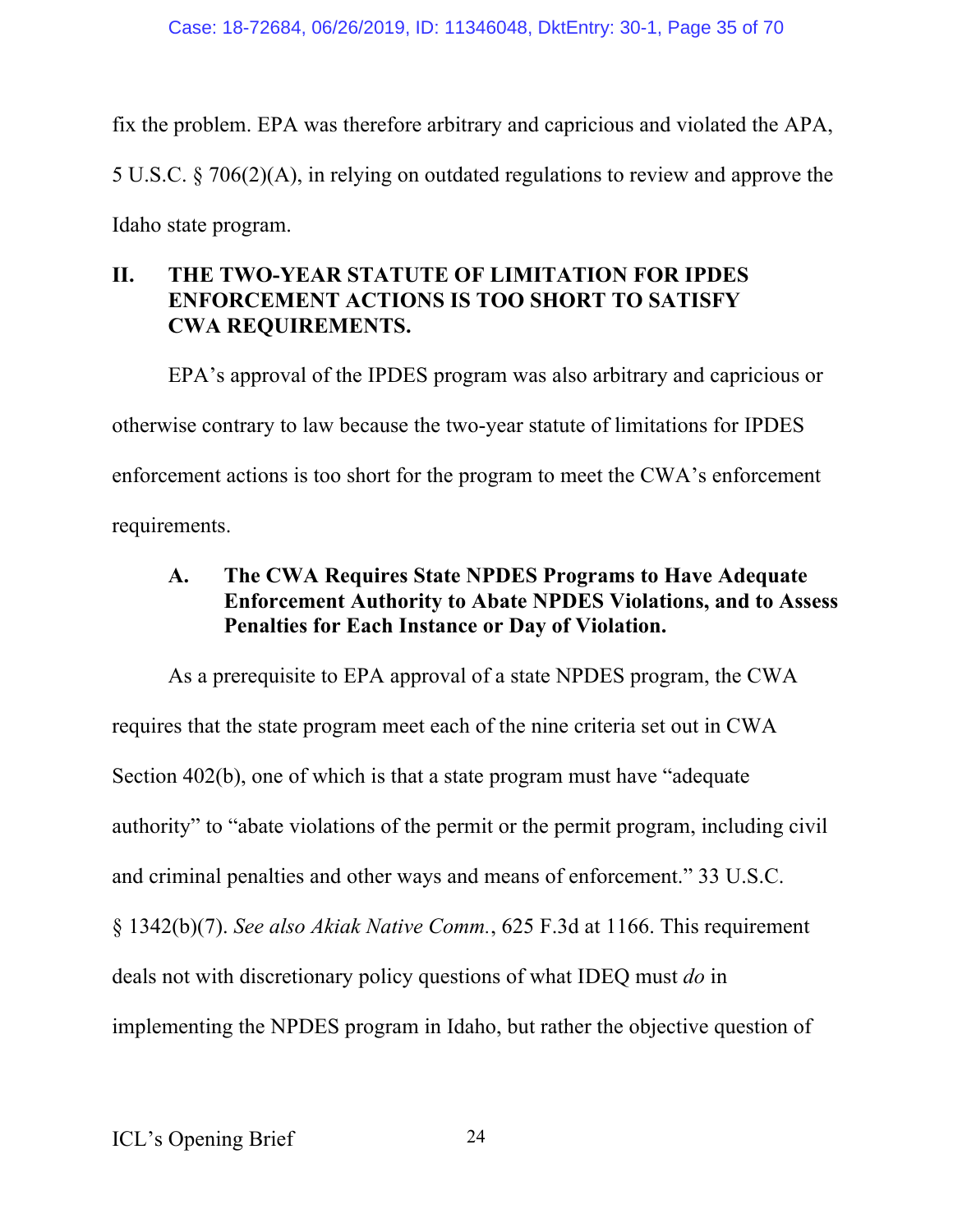the minimum legal *authority* IDEQ must have in order for EPA to approve the state program.

In addition, EPA regulations require that a state program have the authority to recover specified minimum monetary penalties for various categories of violations, and that those penalties "shall be assessable *for each instance* of violation and, if the violation is continuous, shall be assessable up to the maximum amount *for each day* of violation." 40 C.F.R. § 123.27(b)(1) (emphases added).

#### **B. Idaho's Two-Year Statute Deprives IDEQ of Adequate Authority to Abate NPDES Violations or to Assess Penalties for Each Instance or Day of Violation.**

Idaho's statute of limitations governing IDEQ's enforcement authority makes it impossible to obtain penalties for each instance or each day of IPDES violations, as required by 40 C.F.R. § 123.27(b)(1). The statute of limitations for IPDES enforcement actions is set out in Idaho Code Ann. § 39-108(4), which provides:

No civil or administrative proceeding may be brought to recover for a violation of any provision of this chapter or a violation of any rule, permit or order issued or promulgated pursuant to this chapter more than two (2) years after the director had knowledge or ought reasonably to have had knowledge of the violation.

IDEQ can discover violations either through self-reporting (discharge monitoring reports) or through inspection, each of which is a critical component of the enforcement program. *See* ER 234; ER 105-111; 33 U.S.C. § 1342(b)(2)(B); 40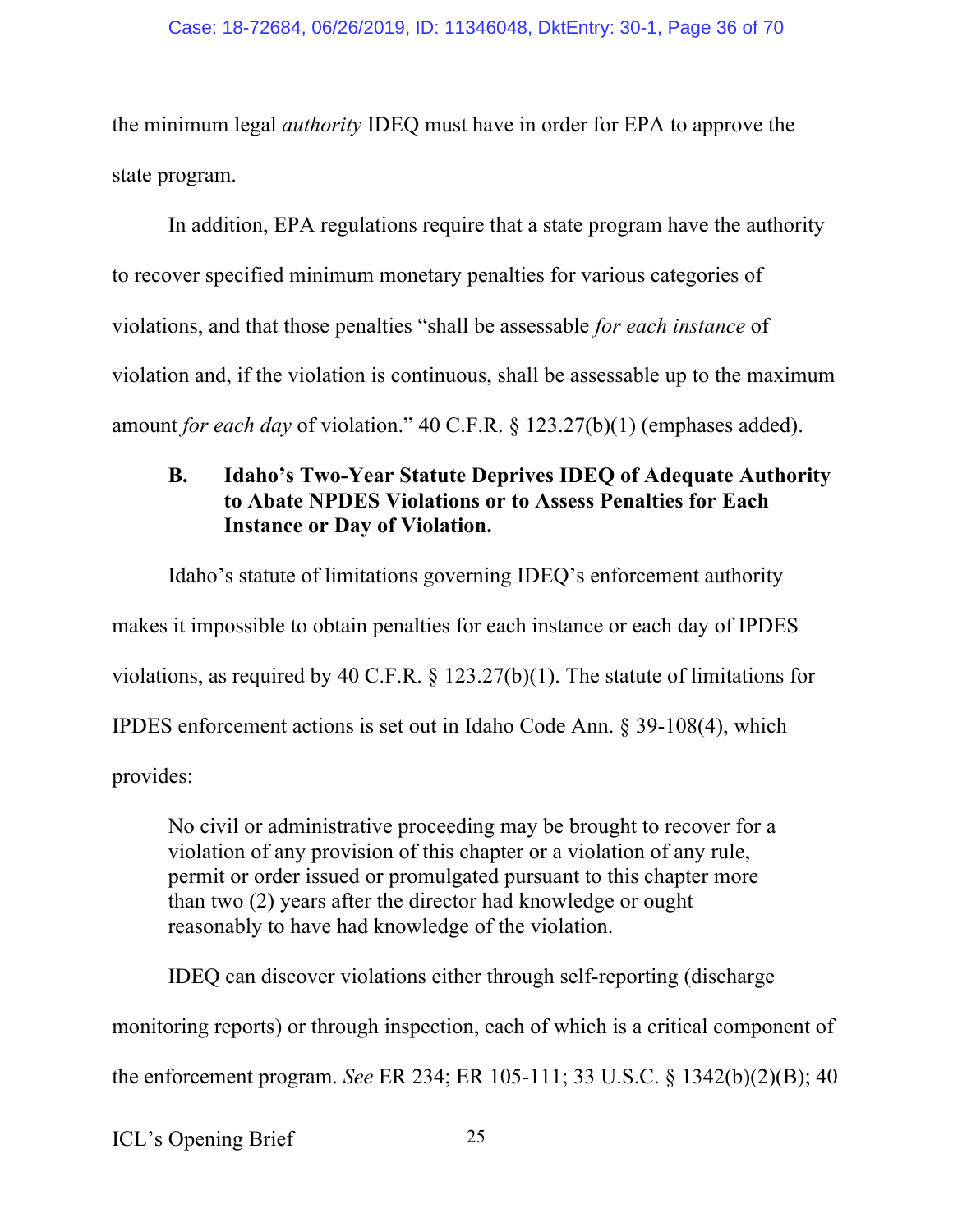C.F.R. § 123.26(b), (e)(5). IDEQ describes its inspection program in Appendix G of its Program Description, setting out inspection frequencies for various categories of facilities in Table 1. ER 147. Inspection frequencies range from a maximum of one inspection every two years (for 37 "major" facilities), to once every five years (for 102 "nonmajor" facilities), with even lower frequencies for specific discharger categories.<sup>5</sup> *Id*. Based on these inspection frequencies, if IDEQ discovers an NPDES violation during one of these inspections, the violation may already be as much as two years old for major facilities and five years old for minor facilities. Thus, for nonmajor facilities, Idaho's statute of limitation already would have run for any violations occurring in the first three of the five preceding years, leaving IDEQ without authority to penalize the discharger for instances or days of violation during 60% of the time elapsed since the prior inspection.

But this understates the problem because IDEQ could not bring an enforcement action on the day of the inspection; it takes time to initiate an enforcement action. Appendix H of the IPDES Program Description spells out the various steps that IDEQ will take from inspection to initiation of a penalty action—

<sup>&</sup>lt;sup>5</sup> For example, for more than 1,000 storm water facilities, the frequency is given as "10% per year" which translates to an average of one inspection in ten years for each facility, and for 162 "small suction dredge" facilities the inspection frequency is given as "5% of permittees" or once every 20 years. *Id.* For simplicity this discussion will focus on "major" and "nonmajor" facilities, though the same arguments would be even more extreme for facilities with even less frequent inspection schedules.

ICL's Opening Brief 26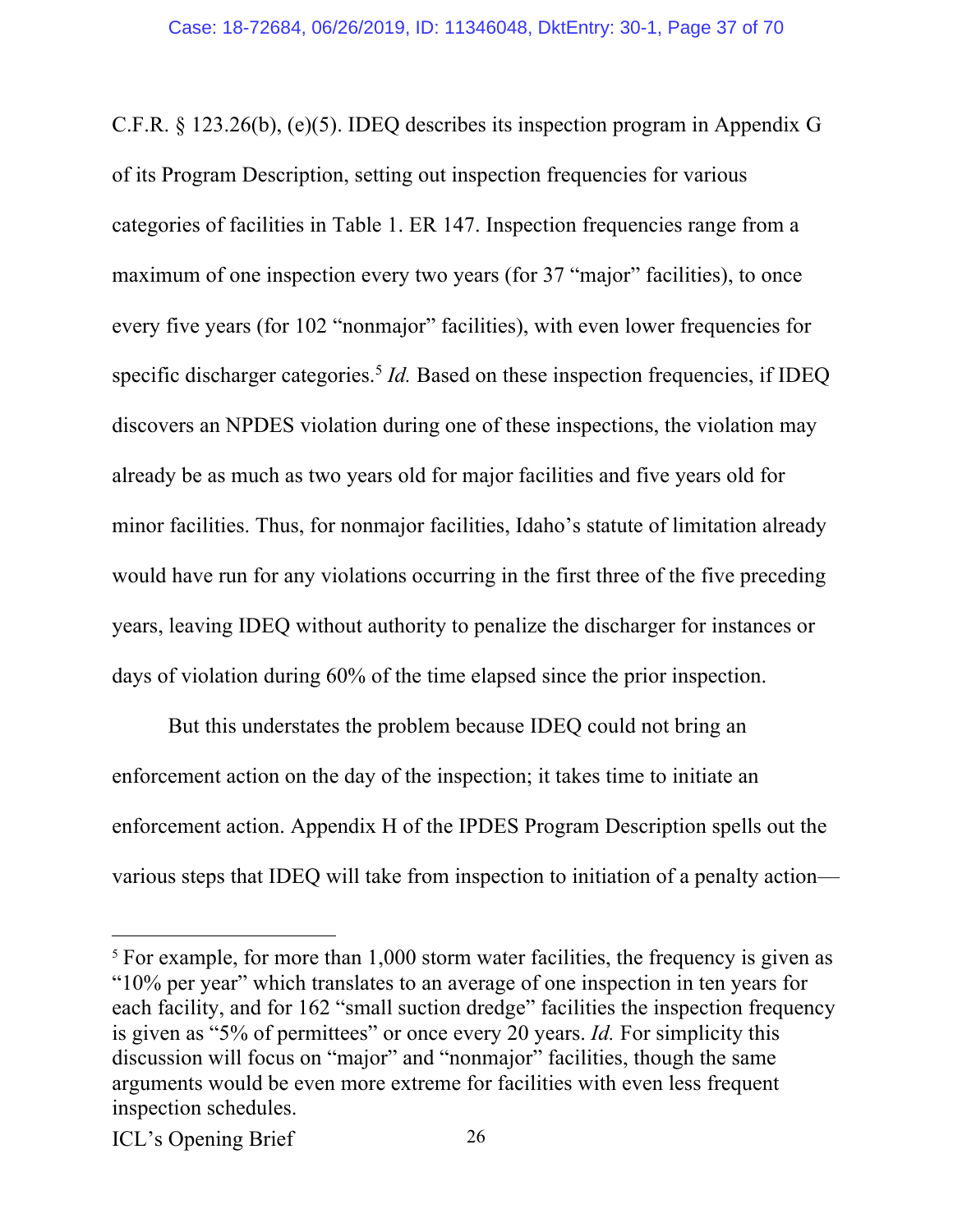including preparation of an inspection report, a series of informal and formal letters and notices to the discharger, and opportunities or the discharger to respond and to negotiate with IDEQ—and specifies a timeline of 730 days (two years) for the entire process. ER 222. To be sure, IDEQ provides in a footnote to the Table that timelines may be shorter, and generally recognizes the two-year time limit and emphasizes the importance of meeting it. *Id. See also* ER 116–117*.* But despite these bare assurances, the fact remains that it takes *some* significant amount of time to proceed from inspection to enforcement. If it takes that entire 730-day timeline, then the statute of limitations will have run on *all* of the violations discovered via inspection (or, for that matter, for any violations no matter how IDEQ discovers them). If it takes half of that time (one year), then the statute of limitations would have run on any violations occurring during *half* of the two-year period since the prior inspection for major facilities (the first of the two prior years), and *80%* of the five-year period for nonmajor facilities (the first four years of the prior five).

This was not a problem for EPA when it ran Idaho's NPDES program and is not a problem for many other states because they have longer limitation periods that allow enough time to perform inspections and prepare enforcement actions. EPA's statute of limitations for NPDES enforcement actions is five years. 28 U.S.C. § 2462. The most recent state before Idaho to obtain NPDES program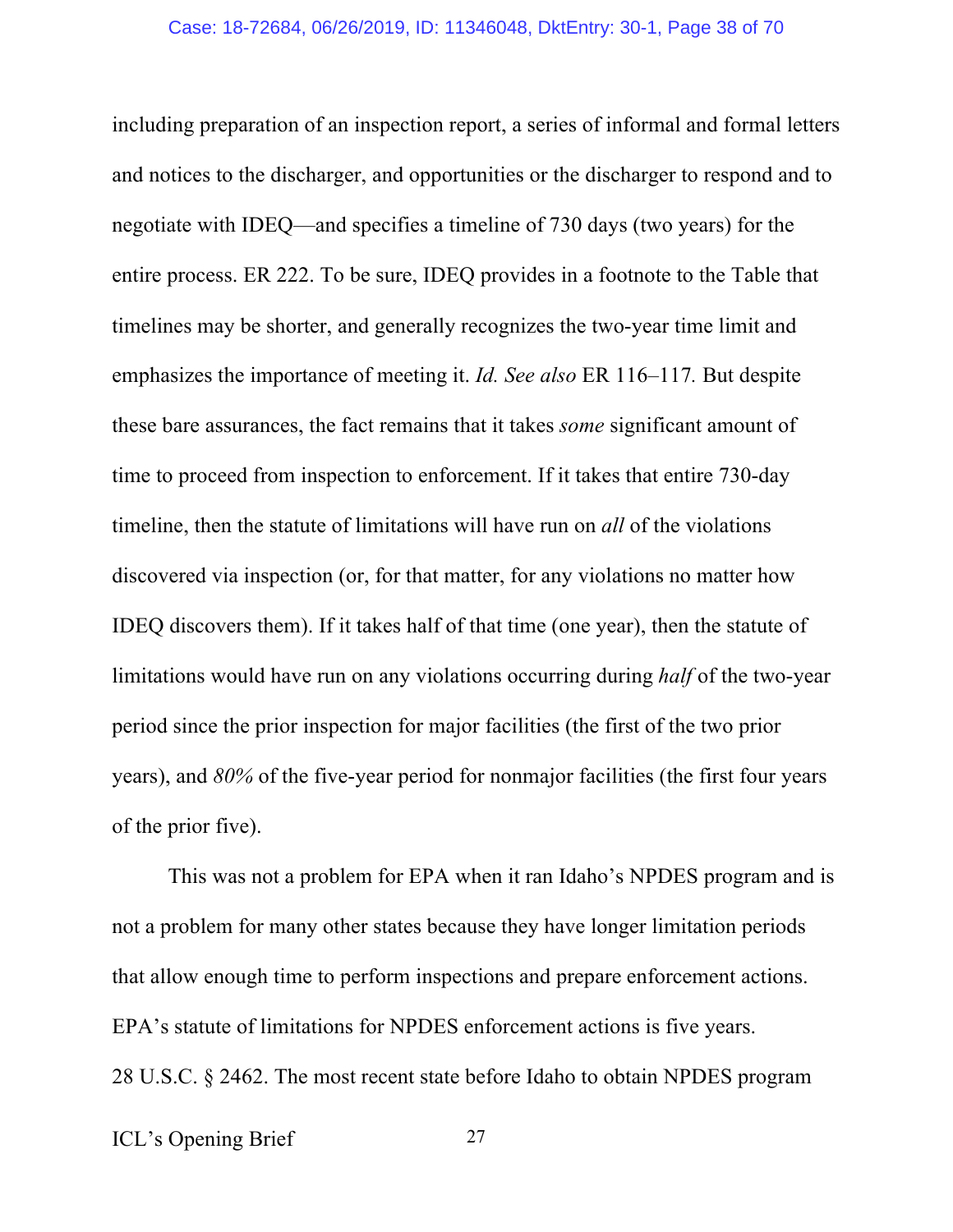#### Case: 18-72684, 06/26/2019, ID: 11346048, DktEntry: 30-1, Page 39 of 70

approval from EPA, Alaska, allows six years for such actions. Alaska Stat.

§ 9.10.120. The prior state to obtain EPA approval was Arizona, with no limitation period. Ariz. Rev. Stat. § 12-510. The one before that, Maine, provides a six-year limitation period. Me. Rev. Stat. tit. 14 § 752. Two other states in EPA Region 10 with Idaho, Washington and Oregon, have no limitation period. Wash. Rev. Code § 4.16.160, Or. Rev. Stat. § 12.250. Idaho's drastically shorter two-year limitation period does not allow enough time to perform inspections and initiate enforcement actions, as demonstrated by the inspection timelines and enforcement procedures that Idaho itself laid out in EPA's record for this decision.

For these reasons, IDEQ does not have adequate authority to abate violations of the IDPES program, rendering EPA's approval of IPDES arbitrary and capricious and not in accordance with the CWA and its regulations. *See* 33 U.S.C. § 1342(b)(7). *See also* 40 C.F.R. § 123.27(b)(1).

#### **C. Idaho's Two-Year Limitation Period Runs from the Time IDEQ Could Have Discovered a Violation.**

Idaho's statute of limitation runs not from the date of violation, but from the date that Idaho "had knowledge or ought reasonably to have had knowledge of the violation." Idaho Code Ann. § 39-108(4). This language explicitly starts the limitation period running not upon *actual* IDEQ discovery of a violation, but rather when IDEQ "ought reasonably to have had knowledge" of it. This language further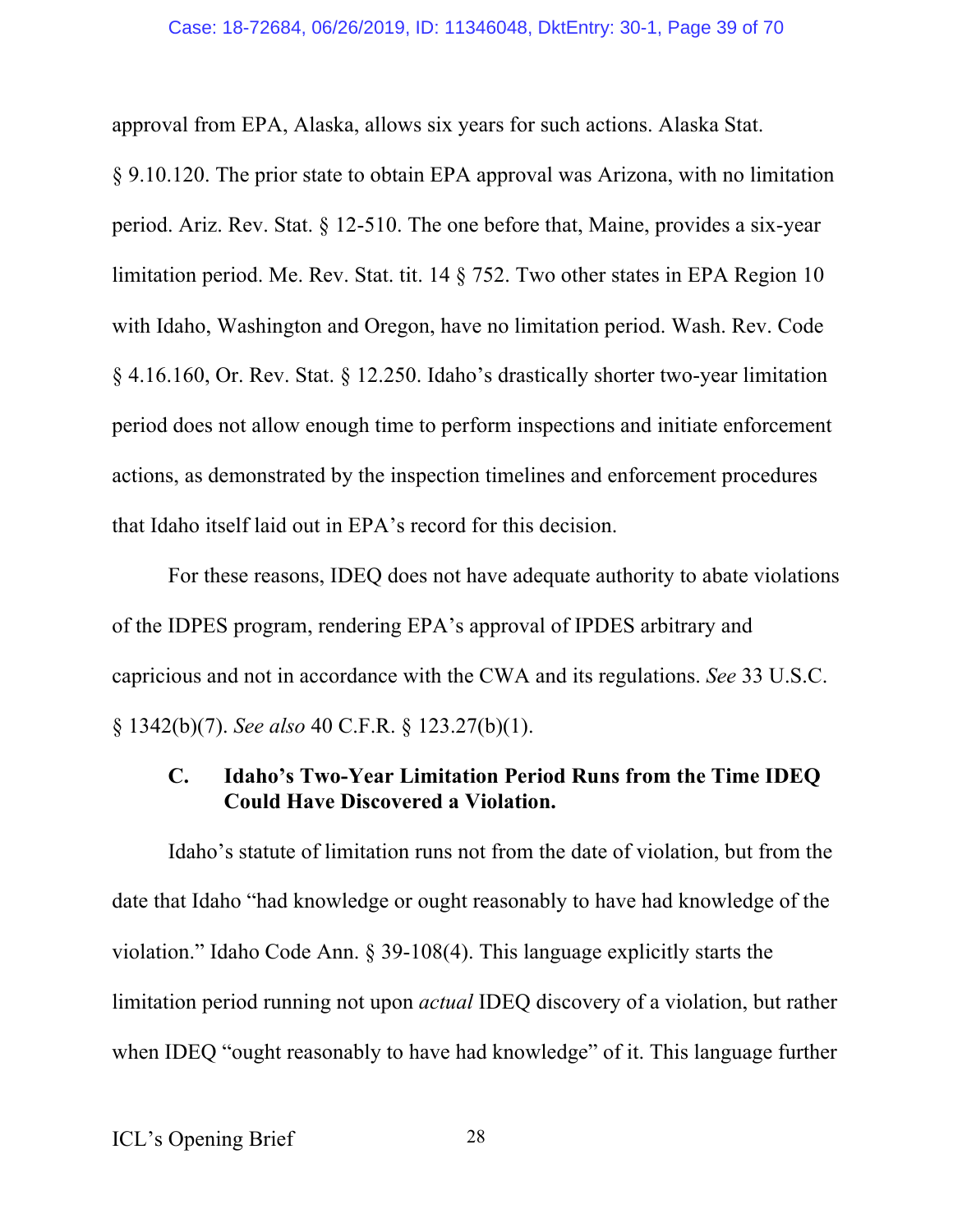underscores that Idaho's two-year statute of limitations is unreasonably short in violation of CWA minimum requirements for a state NPDES program.

While no Idaho judicial decisions interpret this provision, there are opinions interpreting similar state law standards. Idaho's statute of limitations for an action in fraud begins at the time of discovery of the fraud by the aggrieved party. Idaho Code Ann. § 5-218(4). Under Idaho case law, "actual knowledge of the fraud will be inferred if the allegedly aggrieved party could have discovered it by the exercise of due diligence." *Nancy Lee Mines v. Harrison*, 95 Idaho 546, 547, P.2d 828, 829 (Idaho 1973); *Gerlach v. Schultz,* 72 Idaho 507, 514, 244 P.2d 1095, 1099 (Idaho 1952); *Mason v. Tucker and Assoc.*, 125 Idaho 429, 435, 871 P.2d 846, 852 (Id. App. 1994). This standard for constructive knowledge is comparable to the statutory standard for commencing the limitation period for IPDES enforcement actions, which starts when IDEQ has actual knowledge "or ought reasonably to have had knowledge." Idaho Code Ann. § 39-108(4).

In fact, Idaho courts use nearly that precise formulation in other cases addressing the statute of limitations for fraud claims.6 *See McCorkle v. Northwestern Mut. Life Ins.*, 141 Idaho 550, 554, 112 P.3d 838, 842 (Id. App.

 6 In any case, the limitation period for IPDES violations explicitly begins at latest when IDEQ has actual knowledge, and this line of Idaho cases establishes that constructive knowledge will suffice even without the "ought reasonably to have had knowledge" prong.

ICL's Opening Brief 29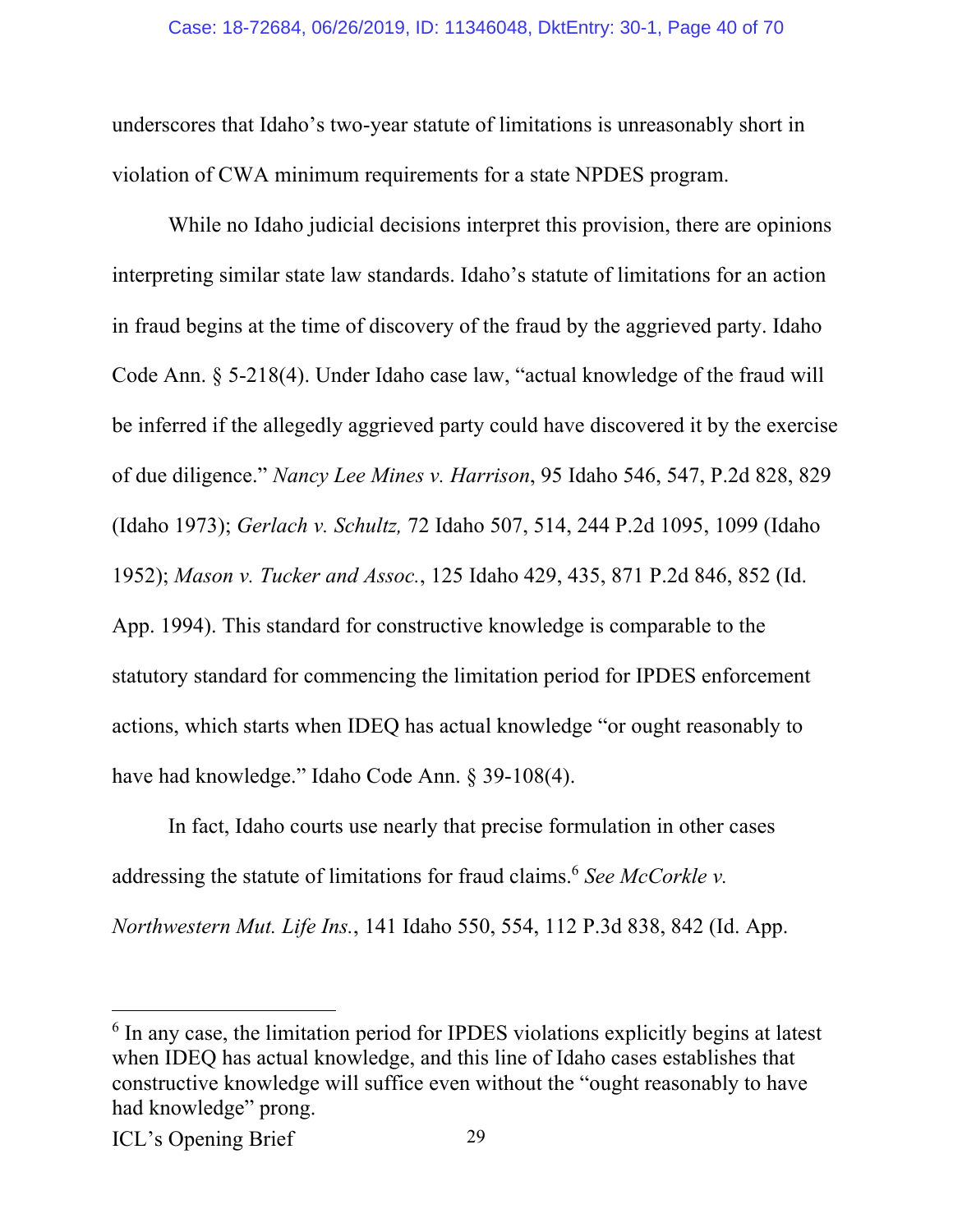2005) ("The statute does not begin to run until the plaintiff knew or reasonably should have known of the facts constituting the fraud."). In interpreting this standard, the Idaho Supreme Court endorsed the reasoning of the Washington Supreme Court, quoting it as follows:

We hold that this action was barred by the three year statute of limitations, whether appellants had actual knowledge of the various transactions or not, for the reason that the facts were open and appeared upon the records of the corporation, subject to inspection by stockholders. If the stockholders failed to examine the corporate records, they must have been negligent and careless of their own interests. *The means of knowledge were open to them, and means of knowledge are equivalent to actual knowledge.*

*Nancy Lee Mines*, 511 P.2d at 829 (emphasis added)*, citing Davis v. Harrison,* 25 Wash.2d 1, 167 P.2d 1015, 1024 (1946).

An IPDES violator defending an IPDES enforcement action could credibly argue that, under Idaho law, the two-year limitation period begins to run once a violation has occurred and knowledge of it would have been available to IDEQ if only it chose to look. IDEQ could not unilaterally extend the statutory limitation period simply by its choice not to inspect facilities for two to five years or longer, and there is no rational basis in the record for EPA to have concluded otherwise.

#### **D. EPA Recognized this Problem and Notified IDEQ of It, Yet Approved the Program With No Rational Basis to Overlook it.**

Idaho's two-year statute of limitations was among the initial concerns that EPA identified with Idaho's application. EPA pointed out Idaho's statute of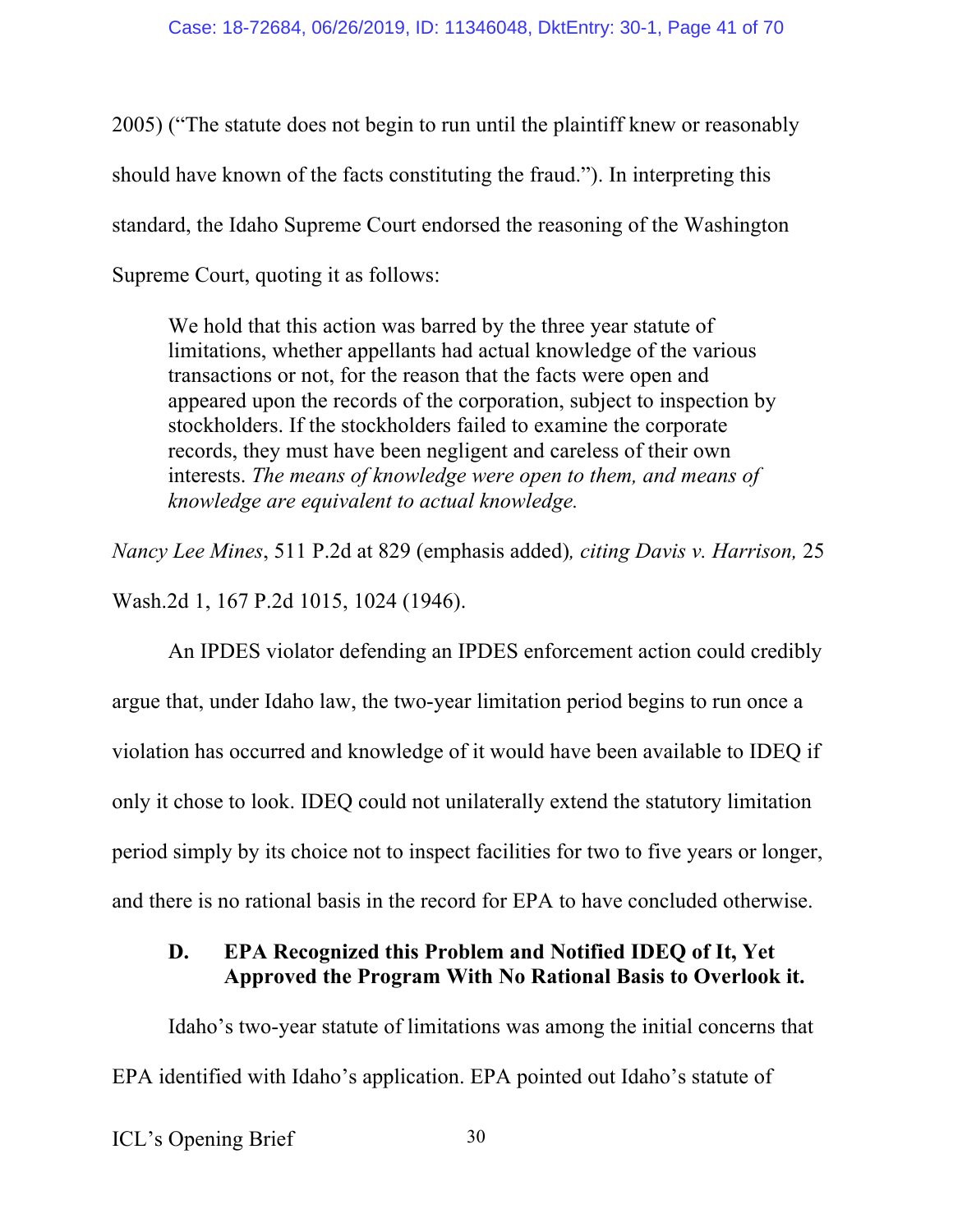limitations contrasted with the federal five-year period. ER 073. EPA later detailed its concerns to IDEQ with numerous questions. ER 095–096. There is no detailed response by IDEQ in the record, other than bare assertions that IDEQ developed its enforcement process "to ensure the statute of limitations . . . is met," and the State's "streamlined process allows DEQ to operate successfully within the statute of limitations." ER 116–17.

Also absent from the record is any EPA re-evaluation of the issue in view of IDEQ responses or other information, or any rationale for approving the program despite the short limitation period. ICL commented during the public comment period that EPA "is arbitrary and capricious and is otherwise acting contrary to law in approving Idaho's program where the statute of limitations for civil and criminal violations in Idaho is two years and the federal standard is five." ER 260. In response, EPA merely pointed out that the CWA "does not require States to have the same statute of limitations as the federal standard." ER 269. But neither there nor elsewhere in the record does EPA provide any explanation or justification for withdrawing its stated concerns about the short statute of limitations, or for affirmatively concluding that the IPDES enforcement authority meets the CWA requirements regardless of it.

Based on the record before EPA and its decision documents, Idaho's twoyear statute of limitations is too short to satisfy the requirements for approval of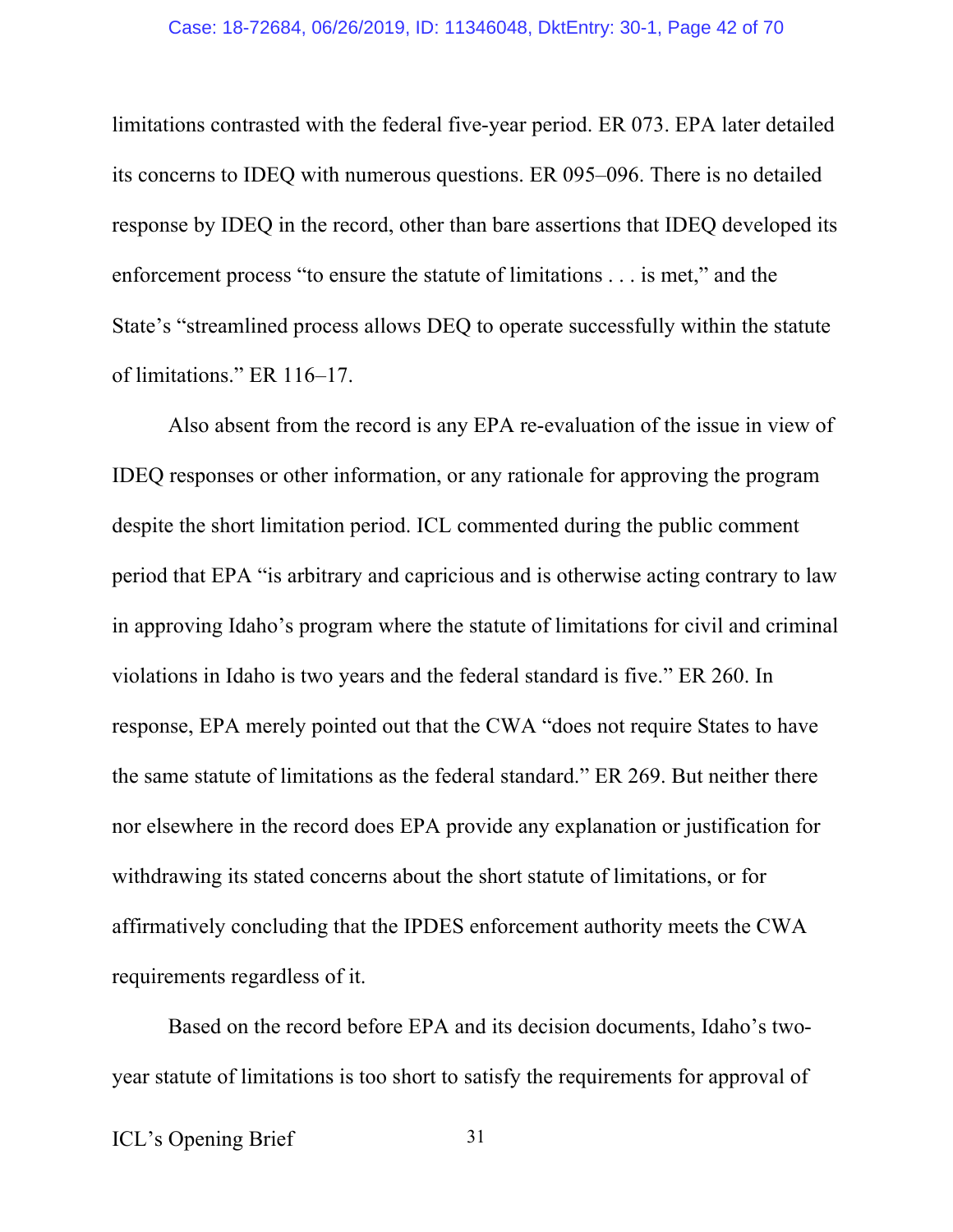the IPDES program. As explained above, the short statute of limitation will rule out enforcement of many violations discovered during inspections, and thus runs counter to the CWA statutory requirement that a state agency have "adequate authority . . . to abate violations of the permit or the permit program, including civil and criminal penalties and other ways and means of enforcement." 33 U.S.C.  $§$  1342(b)(7).

And it will make it impossible for IDEQ to assess "the maximum civil penalty or criminal fine . . . for each instance of violation and, if the violation is continuous, . . . up to the maximum amount for each day of violation," as required by 40 C.F.R. § 123.27(b)(1), because the bulk of the instances or days of violations discovered during inspections will fall outside of the statute of limitations, given the structure of the IPDES program as described in the record.

While *how* the state chooses to exercise enforcement authority under an NPDES is not subject to EPA review, the CWA prohibits EPA from approving an NPDES program where the state lacks adequate enforcement authority altogether. With a two-year statute of limitation, the IPDES program impermissibly limits IDEQ's enforcement authority to an extent prohibited by the CWA. For these reasons, EPA's approval of the IPDES program has no rational basis in the record and thus is arbitrary and capricious, and is contrary to the CWA and its regulations, and should be remanded by this Court.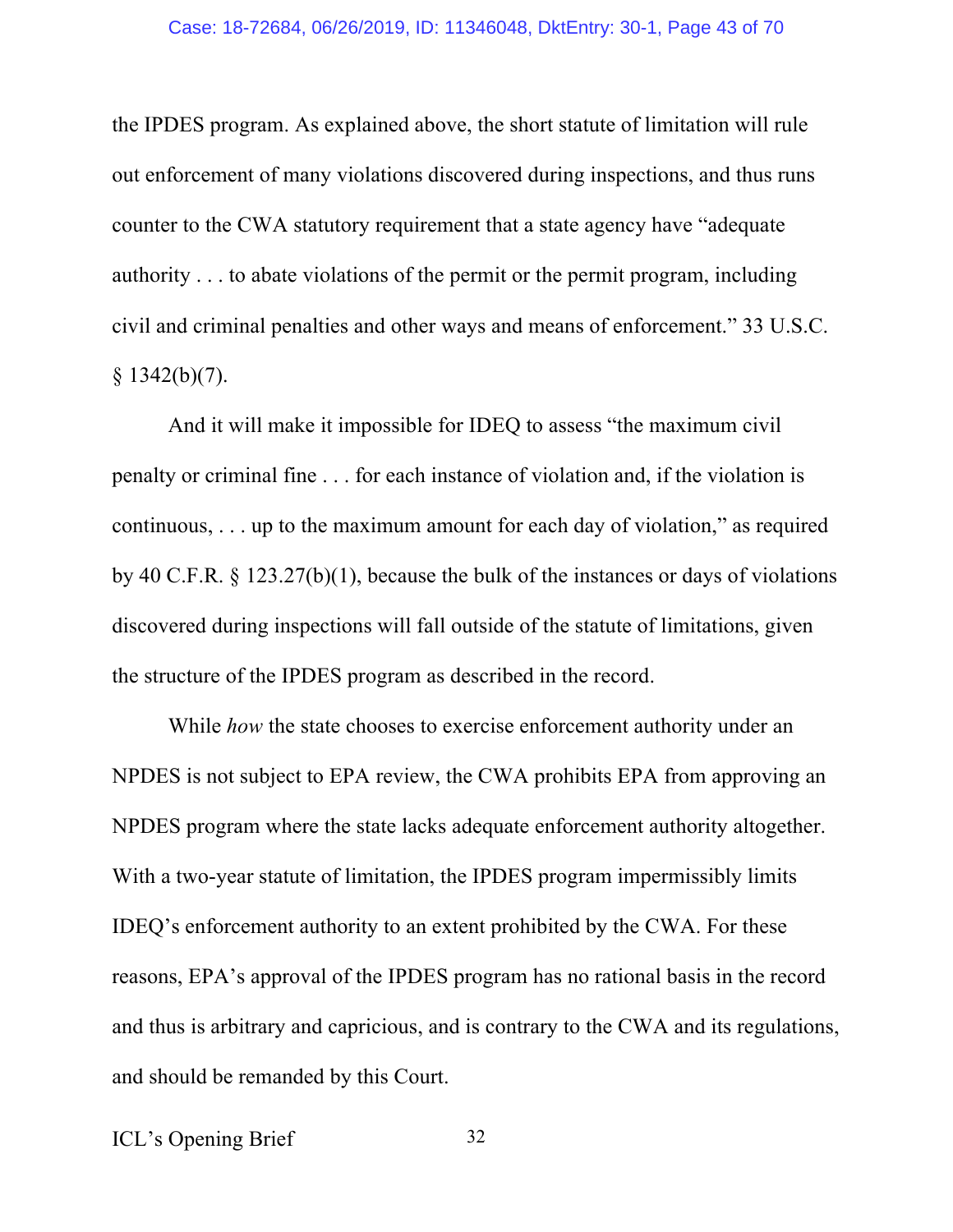### **III. EPA IMPROPERLY AUTHORIZED IDEQ TO REGULATE CAFOs UNDER THE CWA, KNOWING THAT ISDA WOULD BE IN CHARGE.**

EPA does not authorize a state as a whole to run its own NPDES program; it authorizes an agency within the state. *See* 40 C.F.R. § 123.22(b). Here, EPA authorized IDEQ to run the IPDES program. 83 Fed. Reg. 27,769, 27,770 (Jun. 14, 2018); ER 269 ("The Idaho program application provides that IDEQ will be the approved agency for the entire IPDES program.").

But the record is clear that ISDA—not IDEQ—will regulate CAFOs in Idaho and that EPA knew this when it approved the IPDES program. The CWA allows states to apply for and EPA to approve other agencies within a state to run discrete parts of an NPDES program. 33 U.S.C. § 1342(n)(3). But ISDA never applied to run the CAFO program, and EPA never authorized ISDA to do so. EPA's approval of IPDES, thus, allows ISDA to evade the EPA-approval process, which is required by the CWA and is necessary to ensure ISDA's program is adequate. The Court should, therefore, remand EPA's approval of IPDES.

#### **A. The Record Shows that EPA was Aware that ISDA Would Run the CAFO Program.**

The record shows that EPA was aware that ISDA would be undertaking the bulk of the work of regulating surface water discharges from CAFOs, even though ISDA never applied for authorization to run that program. *See*, *e.g.*, ER 7–11 (May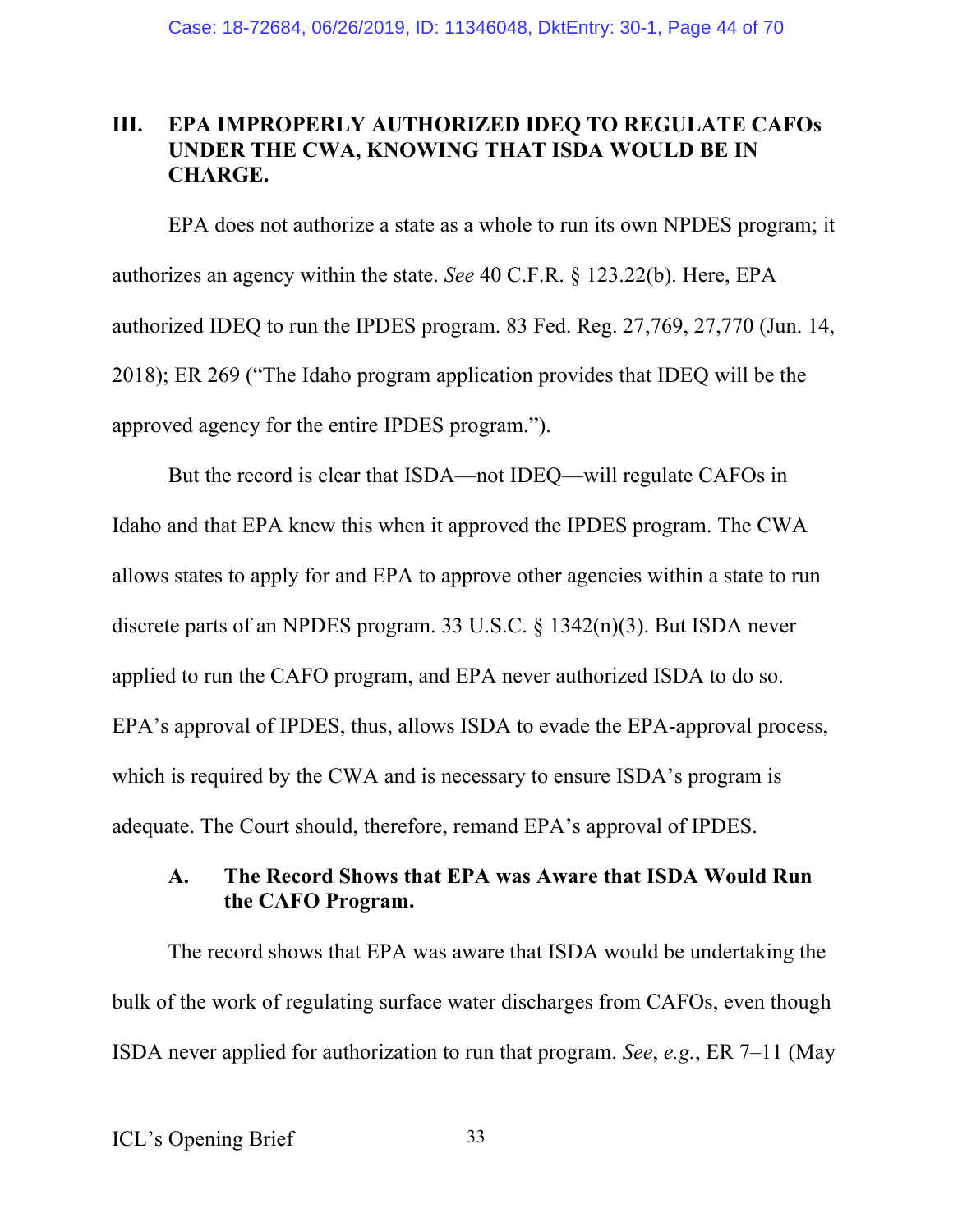29, 2014 email from IDEQ to EPA), ER 40–43 (Feb. 5, 2015 letter from EPA to IDEQ).

As explained above, both the Idaho "Beef Cattle Environmental Control Act," Idaho Code Ann. §§ 22-4901 *et seq*., and the Idaho "Dairy Environmental Control Act," Idaho Code Ann. §§ 37-601 *et seq.*, expressly vest authority in ISDA—not IDEQ—to conduct all aspects of permitting and enforcement over Idaho CAFOs. This includes directing IDEQ to enter into an agreement with ISDA for CWA permitting and enforcement of CAFOs. Idaho Code Ann. § 22-4903(3); Idaho Code Ann. § 37-603(4).

The CWA regulations require the state to provide EPA a "description of the State agency staff who will carry out the State program." 40 C.F.R. § 123.22(b)(1). But no IDEQ staff are assigned to CAFO regulation in Idaho, according to the record. For example, in Table 9 of the 2015 Program Description, IDEQ reported *zero* full-time equivalent employees (FTEs) devoted to CAFO inspections, complaint investigation, and administrative orders. ER 28–30. Similarly, in Appendix G to the 2017 Revised Program Description, at Table 1, IDEQ reports zero permitted CAFOs in Idaho and shows a dash for the "Total Facilities to be Inspected in a Given Year." *See* ER 147. In IDEQ's July 2016 "[IPDES] Compliance Monitoring Strategy," the agency writes:

ISDA routinely conducts inspections every year of all CAFOS to ensure compliance with state law. DEQ will use ISDA's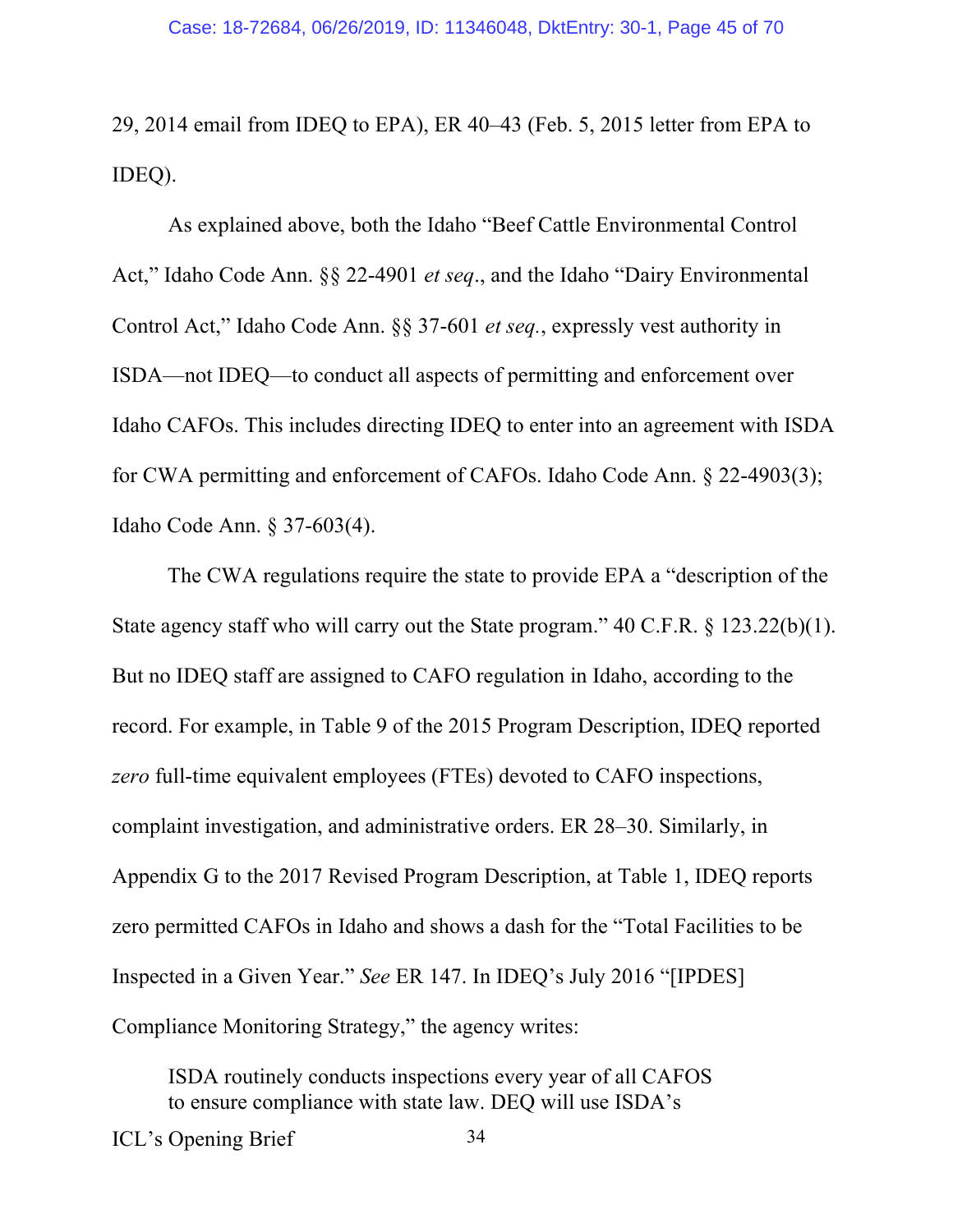experience and history of with the agriculture industry when evaluating the potential for a CAFO to discharge to waters of the United States. *Data gathered from IPDES inspections performed by ISDA* . . . will be transferred to DEQ . . .

ER 143 (emphasis added).

In other words, ISDA will perform IPDES inspections of feedlots and dairies in Idaho, and IDEQ has no plans to staff or run the CAFO program other than to "coordinate" with ISDA. The record, thus, shows ISDA is regulating CAFOs in Idaho, not IDEQ, and EPA knew this when it approved the IPDES program.

### **B. Even Though IDEQ May Have Authority Over CAFOs, EPA Was Still Wrong to Approve IPDES.**

In order for a state to be authorized to run a CWA program, it must show that it has the authority and the resources to run that program. *See* 40 C.F.R. §§ 123.21, 123.22, 123.23. Here, IDEQ nominally has the authority, but not the resources. In its RTC, EPA states "the EPA concludes that IDEQ has the adequate authority to issue permits for CAFO-related discharges as required by the CWA." ER 269. Whatever authority IDEQ may have, EPA authorized the IPDES program knowing that IDEQ devoted no resources to critical functions for CAFOs and that ISDA will, in fact, run most of the program. ISDA will not issue NPDES permits, but it will conduct routine inspections, manage nutrient management plans, initiate enforcement actions, and interface with the regulated entities.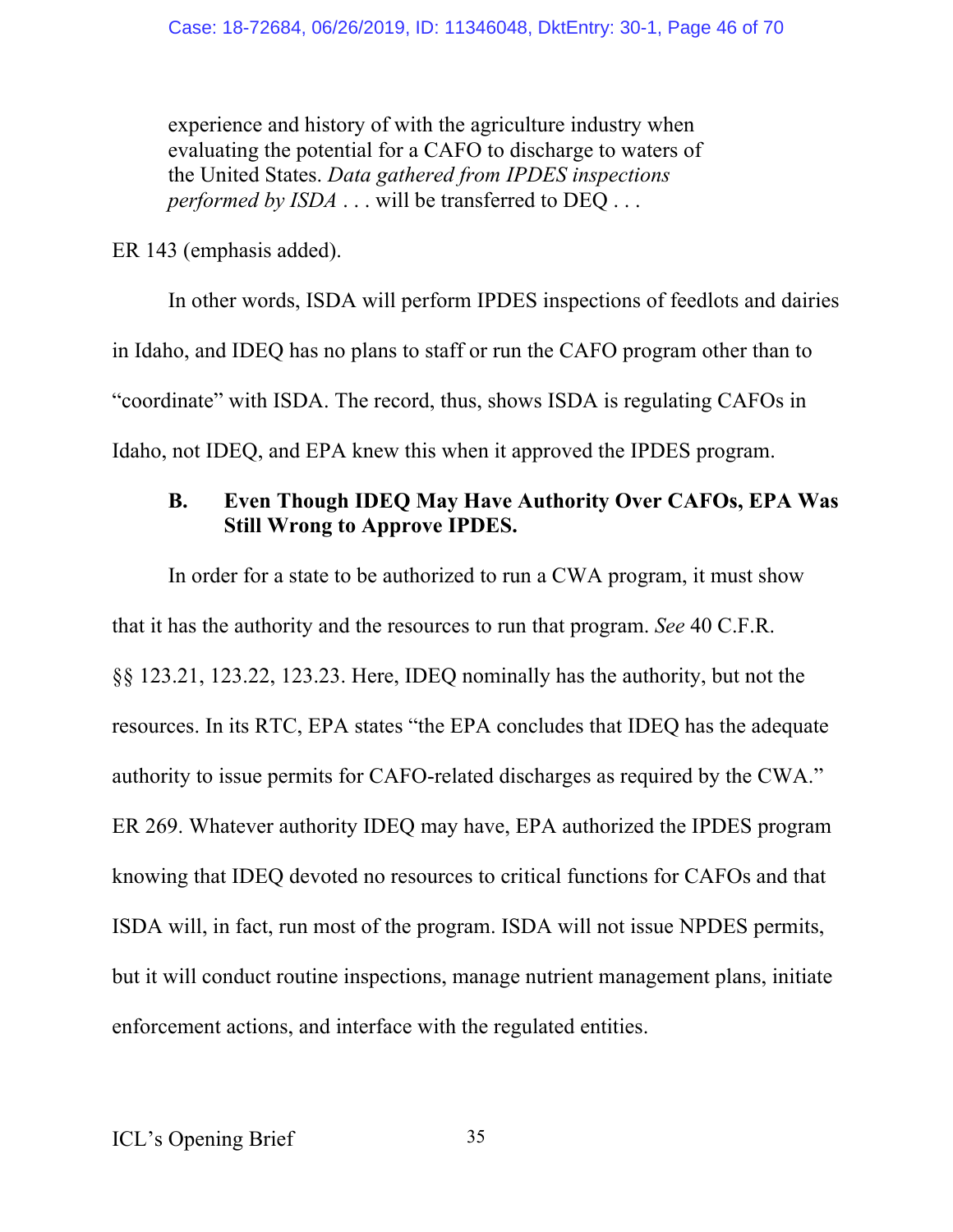In the course of seeking authorization, the Idaho legislature passed bills clarifying that the state-law authorities granted to ISDA would not limit IDEQ's authority to enforce the CWA. *See* ER 270. But saying that IDEQ is not blocked from enforcing is not the same as saying it will run the program, and the record shows that IDEQ will have little to no involvement in the CAFO program*. See*, *e.g.*, ER 147; ER 28–31.

In the end, EPA apparently set aside its concerns, and approved the IPDES program, understanding that ISDA would be doing the day-to-day work of regulating CAFOs. In the RTC, EPA never addressed the question of whether IDEQ has staff and funds to administer the CAFO program in Idaho. EPA described ISDA as playing a "supporting role," ER 270, when that is false and misleading—ISDA's role in CAFO management is not "supporting," it is the leading role. In approving IDEQ to run a program that is actually handled by ISDA, with IDEQ having no staff or resources to regulate and enforce the IPDES program regarding CAFO discharges, EPA again acted arbitrarily and capriciously and in violation of the CWA, requiring reversal.

#### **C. IDEQ's Ability to Enforce Against CAFOs in Idaho Does Not Obviate the Need to Authorize ISDA under Section 402(n)(3).**

If a state wishes to have a part of the NPDES program assigned to another agency within the state, it must seek authorization under CWA section  $402(n)(3)$ ,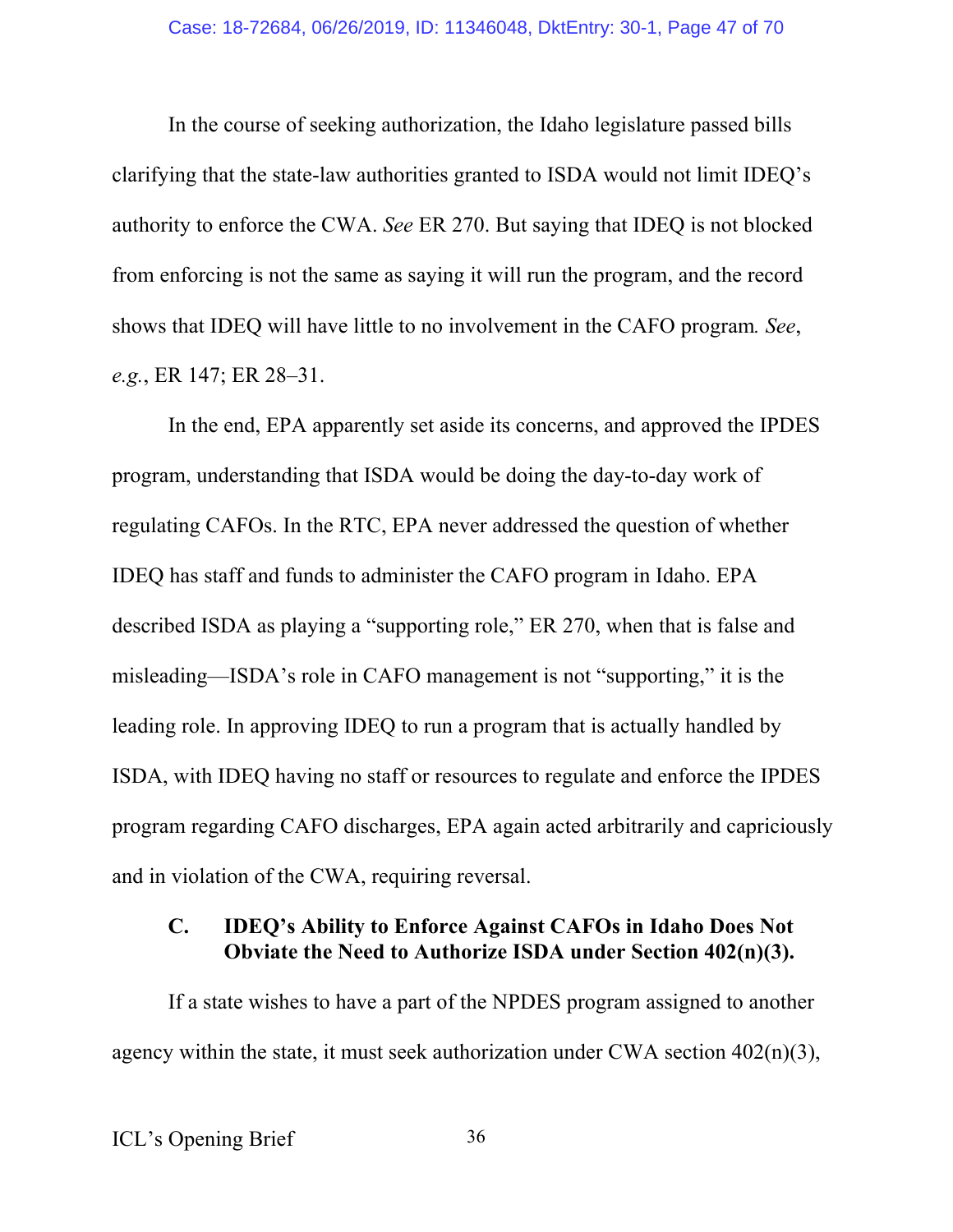33 U.S.C. § 1342(n)(3).<sup>7</sup> But Idaho and EPA did not comply with that process here with respect to ISDA's administration of CAFO discharges. EPA acknowledges in its RTC that the ISDA and IDEQ authorities are "overlapping," ER 270, and argues that because IDEQ will remain in the lead, the Idaho CAFO program is properly authorized. This argument effectively writes Section 402(n)(3) out of the CWA.

EPA relied on ISDA's involvement in the CAFO regulation to approve IDEQ's application for the IPDES program, but EPA did not comply with its regulations in the process. EPA's regulations require states seeking authorization to describe "the organization and structure of the State agency *or agencies* which will have responsibility for administering the program." 40 C.F.R. § 123.22(b) (emphasis added). And the regulations require each agency, if more than one, to have "statewide jurisdiction over the class of activities." *Id.*, 40 C.F.R.

§ 123.21(g)(1)*.*

7 33 U.S.C. § 1342(n)(3) provides:

The Administrator may approve a partial permit program covering administration of a major category of discharges under this subsection if - (A) such program represents a complete permit program and covers all of the discharges under the jurisdiction of a department or agency of the State; and (B) the Administrator determines that the partial program represents a significant and identifiable part of the State program required by subsection (b) of this section.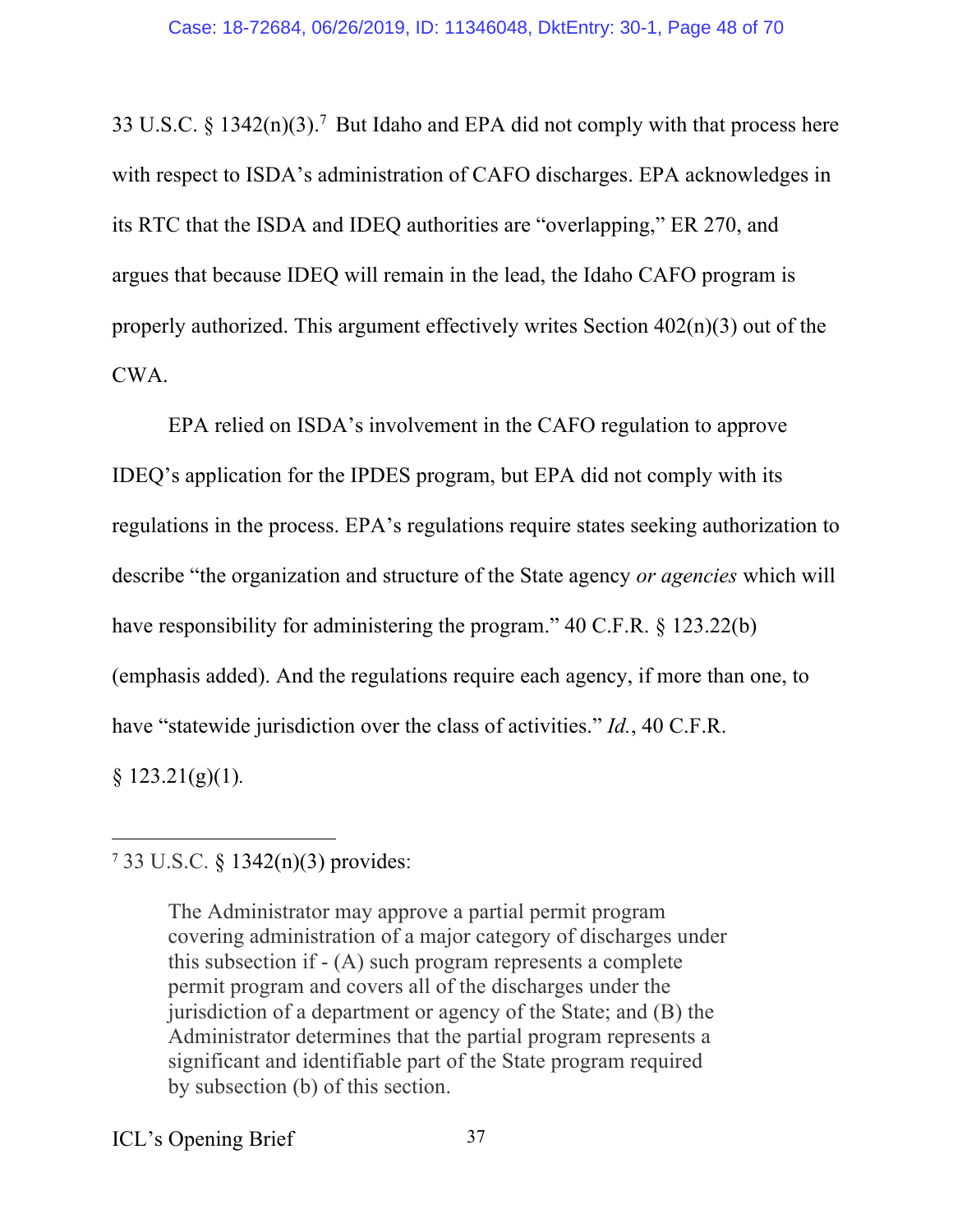Nothing in the record shows that Idaho described ISDA as running any part of the IPDES program, nor did Idaho provide that ISDA has CWA jurisdiction over the CAFOs it will be inspecting. The record makes clear that ISDA is running most of the CAFO program in Idaho, but it never applied for such authority under section  $402(n)(3)$ . EPA acted without authority in authorizing IDEQ to run a program that the record describes as being run by another unauthorized state agency.

#### **IV. REMAND WITHOUT VACATUR IS THE APPROPRIATE REMEDY.**

While the Court should rule in favor of ICL and hold that EPA violated the CWA and the APA in approving the IPDES program, it need not reverse and set aside the entire IDPES program approval. Instead, the Court should remand without vacatur because it will allow Idaho time to make the legislative fixes that will be required to comply with the CWA and to seek approval by EPA. The *mens rea* standard found at Idaho Code Ann. § 39-117, and the statute of limitations found at Idaho Code Ann. § 39-108(4), will both require legislative amendments to come into compliance with minimum federal standards under the CWA. The State will also require time to formally apply to EPA for authorization of ISDA to regulate CAFOs under the CWA, or to transfer that responsibility to IDEQ.

ICL's Opening Brief 38 The three components of the IDPES program that ICL challenges here are important parts of the larger IPDES program, most of which ICL does not object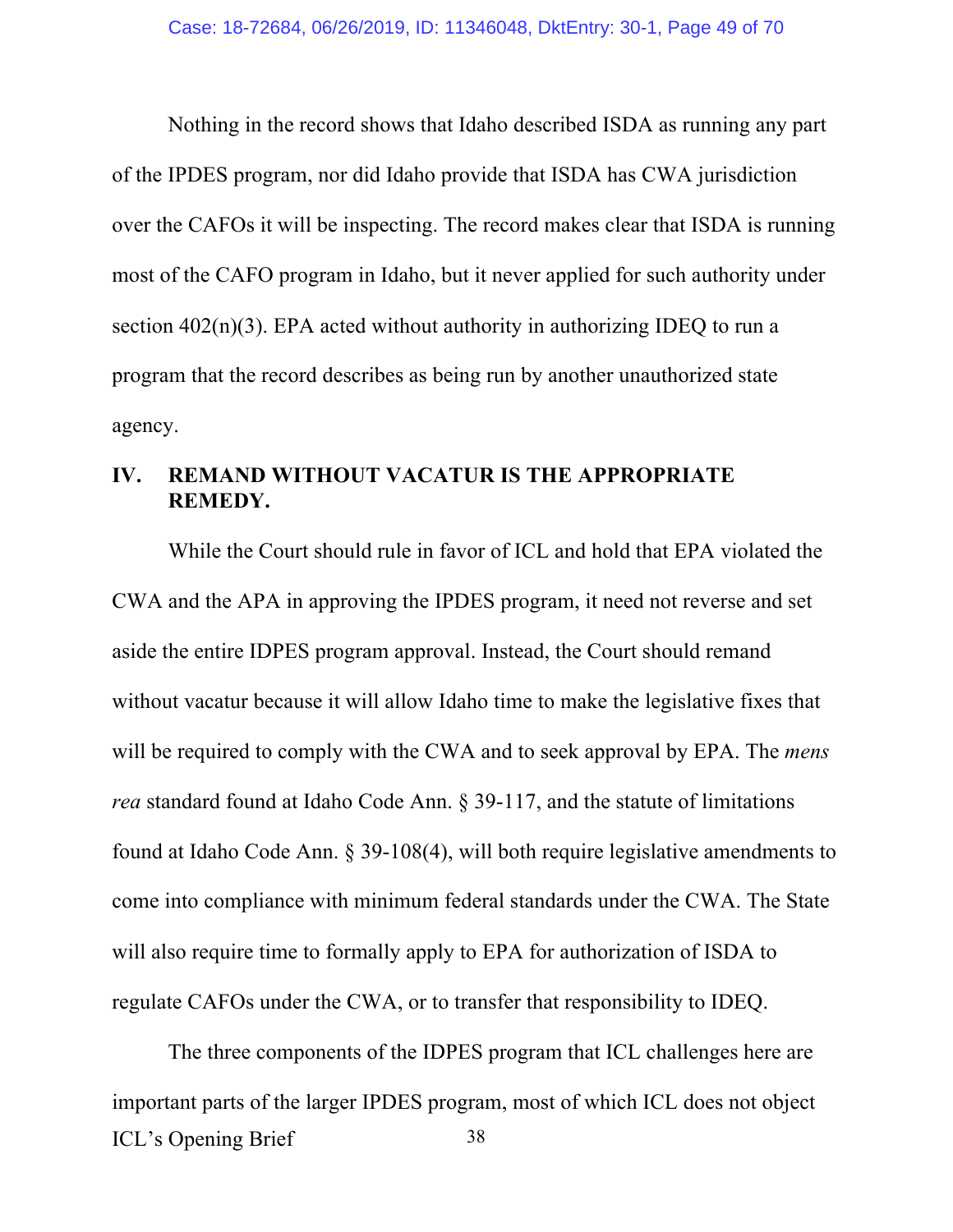#### Case: 18-72684, 06/26/2019, ID: 11346048, DktEntry: 30-1, Page 50 of 70

to. While EPA was wrong to approve the IPDES program with these noted defects, vacatur of the entire IPDES program would not serve the interests of the people of Idaho, ICL, its members or the environment. Remand without vacatur and a twoyear time frame to fix the errors would allow the State to retain control of CWA permitting and enforcement in Idaho and still have a reasonable time frame in which to correct program's shortcomings.

This Court has held that, "[o]rdinarily, when a regulation is not promulgated in compliance with the APA, the regulation is invalid. However, when equity demands, the regulation can be left in place while the agency follows the necessary procedures." *Idaho Farm Bureau Fed'n v. Babbitt*, 58 F.3d 1392, 1405 (9th Cir. 1995) (citations omitted). A court can remand without vacatur where "'there is at least a serious possibility that the [agency] will be able to substantiate its decision' given an opportunity to do so, and when vacating would be 'disruptive.'" *Hawaii Longline Ass'n v. Nat'l Marine Fisheries Serv.*, 288 F. Supp. 2d 7, 12 (D.D.C. 2003) (citing *Radio-Television News Directors Ass'n v. FCC*, 184 F.3d 972, 888 (D.C. Cir. 1999)) (alteration in original).

Here, remand with a two-year window in which to seek two focused state legislative changes to the *mens rea* and statute of limitations requirements for IPDES violations would be reasonable. Also, if the State wishes for ISDA to take over regulation of CAFOs in Idaho under the CWA, two years should afford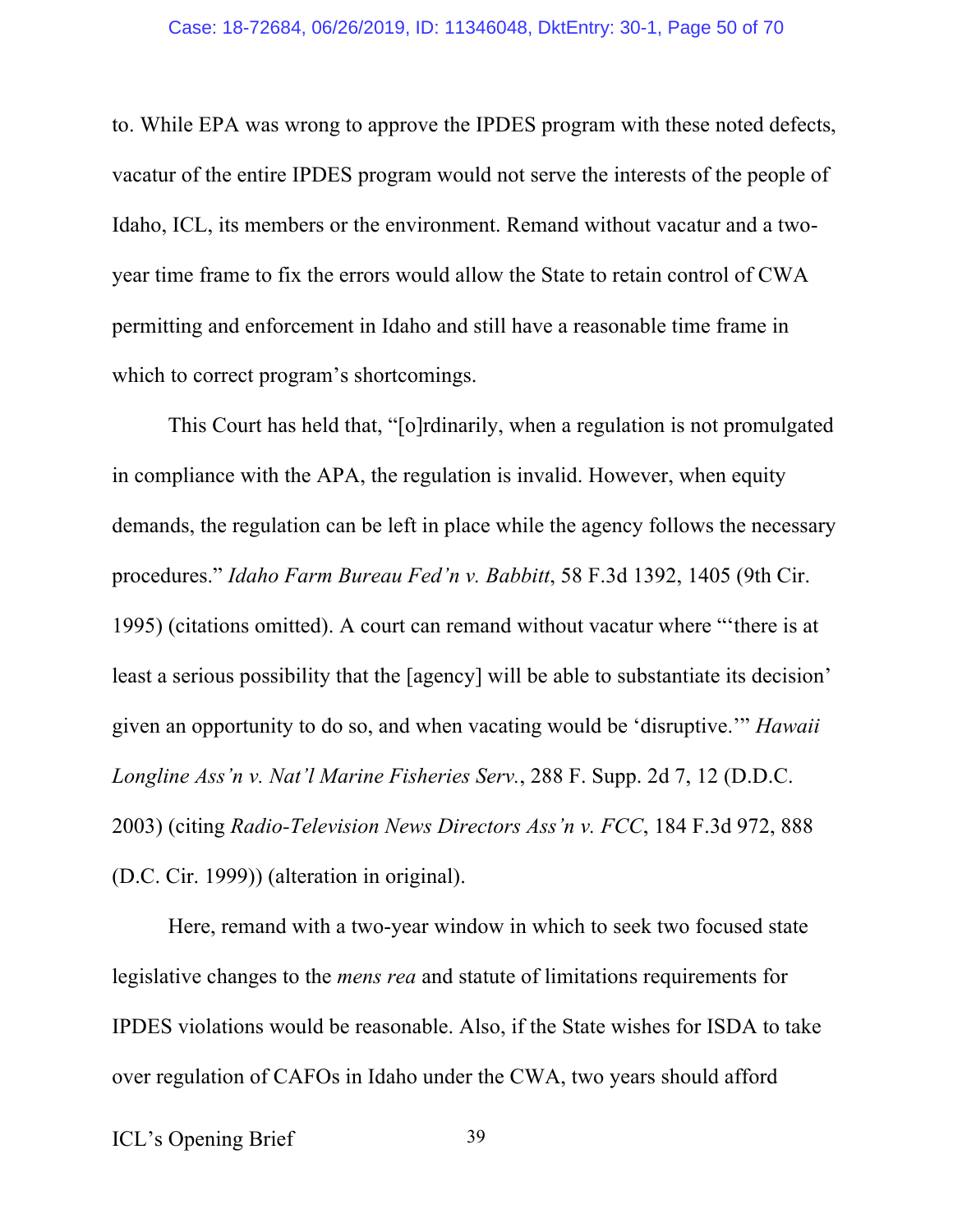enough time to prepare and submit a CWA section  $402(n)(3)$  application to EPA, and to make whatever structural and regulatory changes would be needed to comply with the terms of the EPA authorization.

#### **CONCLUSION**

For the foregoing reasons, the Court should rule that EPA violated the CWA

and APA in the three ways identified above when it approved the IPDES program,

and remand without vacatur for EPA to remedy those errors within two years.

DATED: June 26, 2019

Respectfully submitted,

*/s/ Mark A. Ryan* Mark A. Ryan (WSBA # 18279) RYAN & KUEHLER PLLC, P.O. Box 3059 Winthrop, Washington 98862 (509) 996-2617 (office) (509) 557-5447 (mobile) mr@ryankuehler.com

Keith Cohon (WSBA #15103) 6210 Sycamore Ave. Seattle, Washington 98107 (206) 783-4772 cohon.keith@comcast.net

Laurence ("Laird") J. Lucas (ISB #4733) Bryan Hurlbutt (ISC # 8501) ADVOCATES FOR THE WEST P.O. Box 1612 Boise, ID 83701 (208) 342-7024 (208) 342-8286 (fax)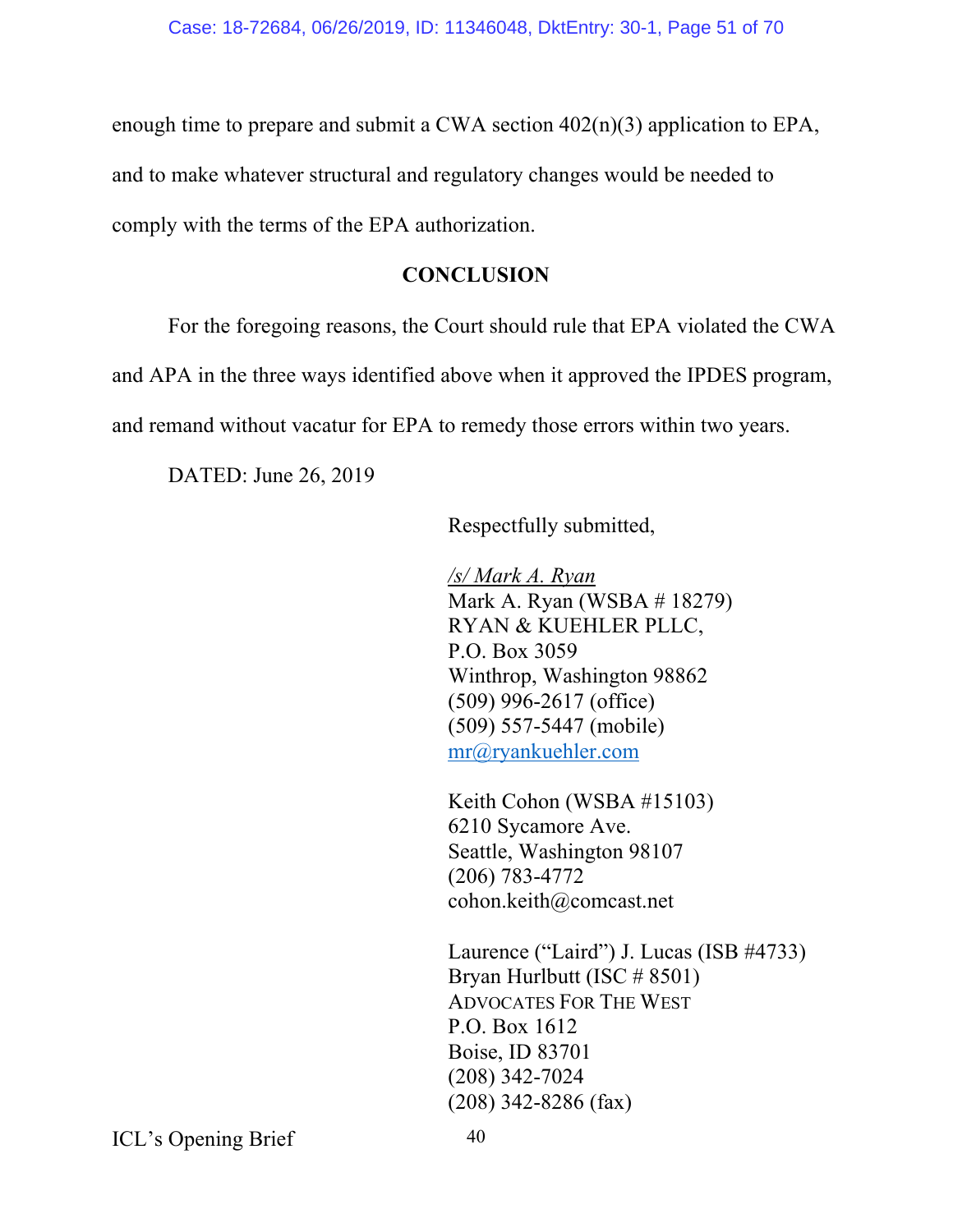bhurlbutt@advocateswest.org llucas@advocateswest.org

*Attorneys for ICL Idaho Conservation League*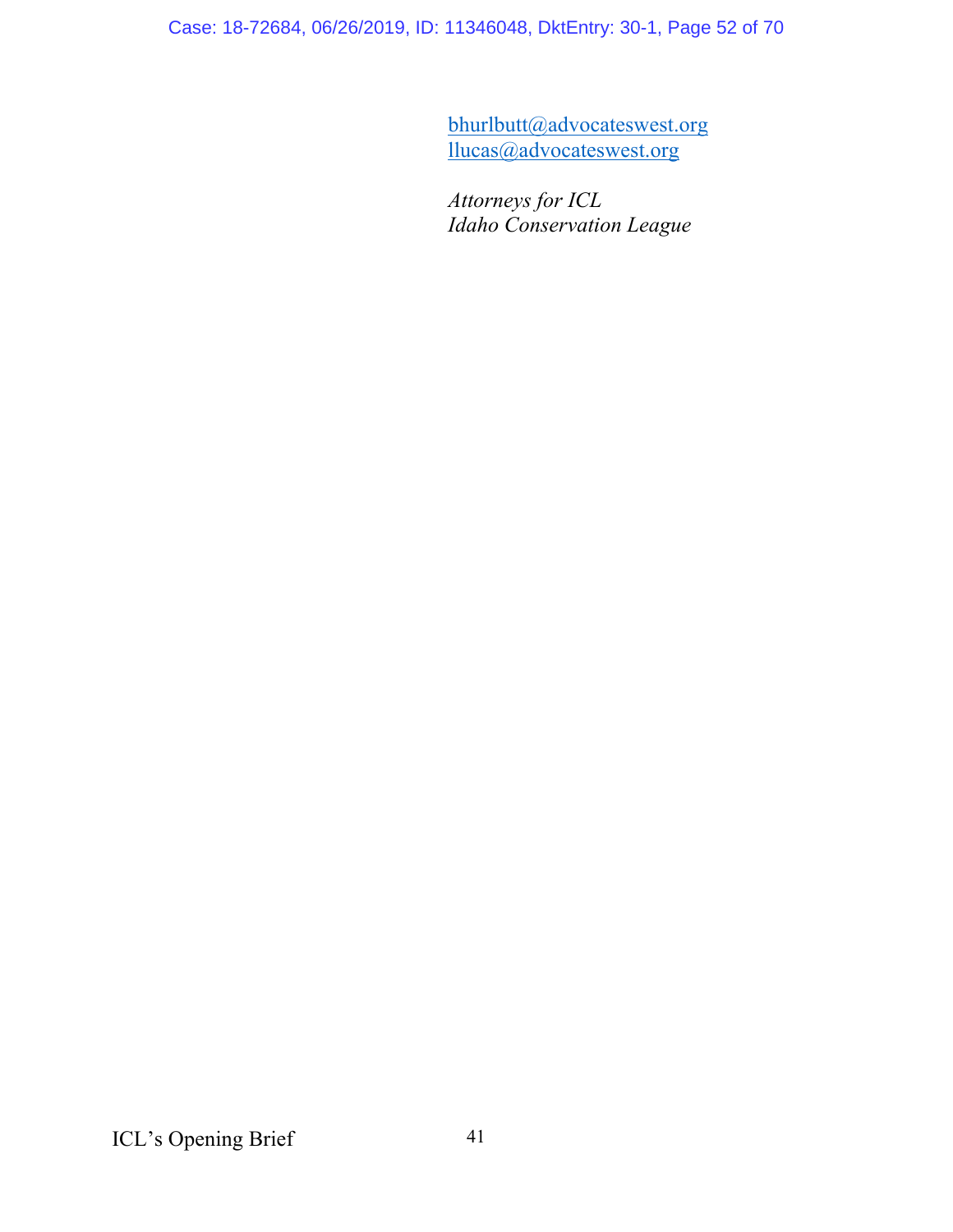Case: 18-72684, 06/26/2019, ID: 11346048, DktEntry: 30-1, Page 53 of 70

# **STATEMENT OF RELATED CASES**

Petitioner is not aware of any related cases within the meaning of Circuit Rule 28-2.6.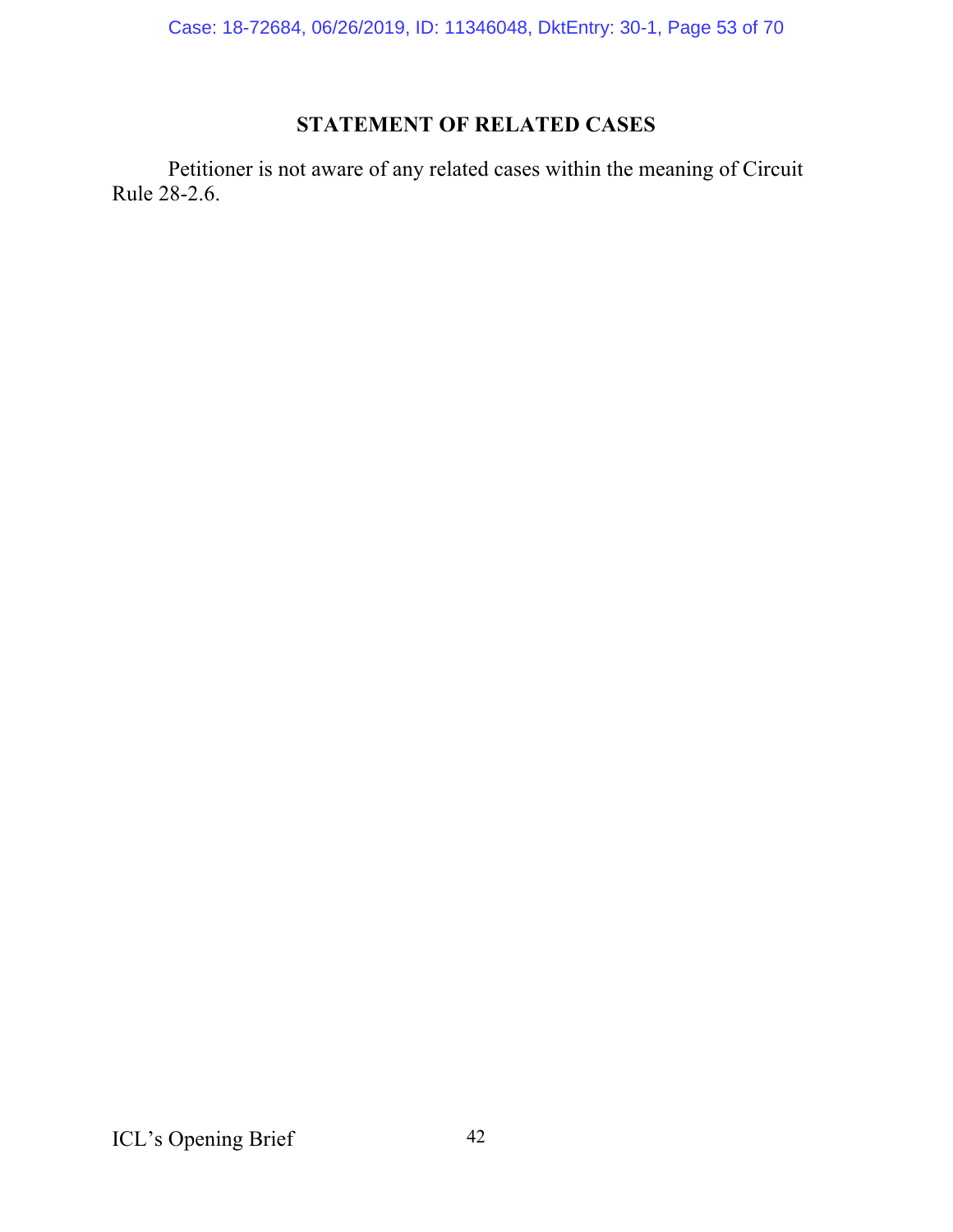#### **CERTIFICATE OF COMPLIANCE**

### **9th Cir. Case Number:** 18-72684

Pursuant to Red. R. App. P. 32(a)(7)(C), I certify that:

This brief contains 9,342 words, excluding the items exempted by Fed. R.

App. P. 32(f). The brief's type size and typeface comply with Fed. R. App. P.

 $32(a)(5)$  and (6).

I certify that this brief complies with the word limit of Cir. R. 32-1(a).

**Signature** s/ Mark A. Ryan

**Date** June 26, 2019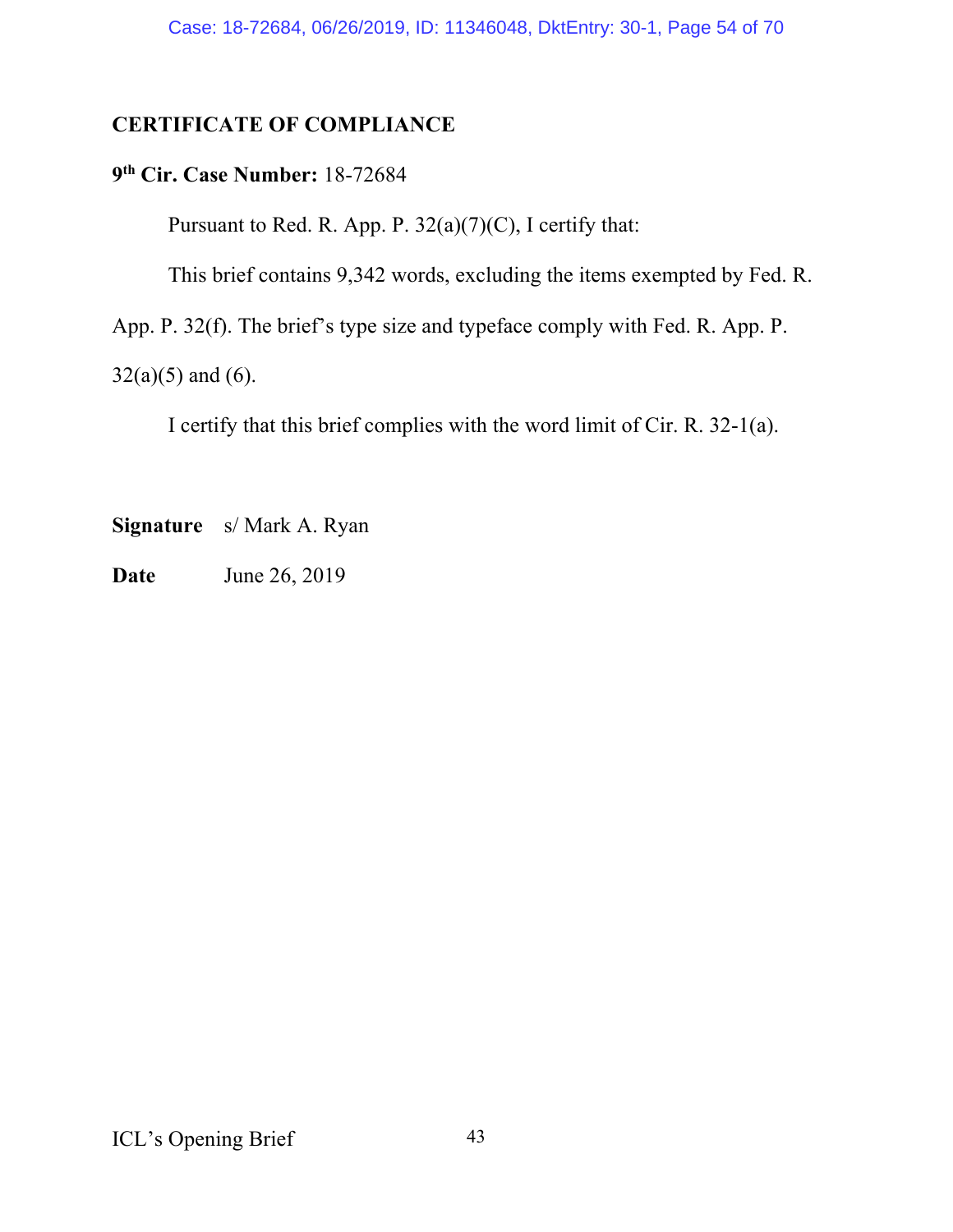Case: 18-72684, 06/26/2019, ID: 11346048, DktEntry: 30-1, Page 55 of 70

# **CERTIFICATE OF SERVICE**

I hereby certify that the foregoing PETITIONER'S OPENING BRIEF was filed with the Clerk this 26th day of June 2019, via ECF.

> */s/ Mark A. Ryan* Mark A. Ryan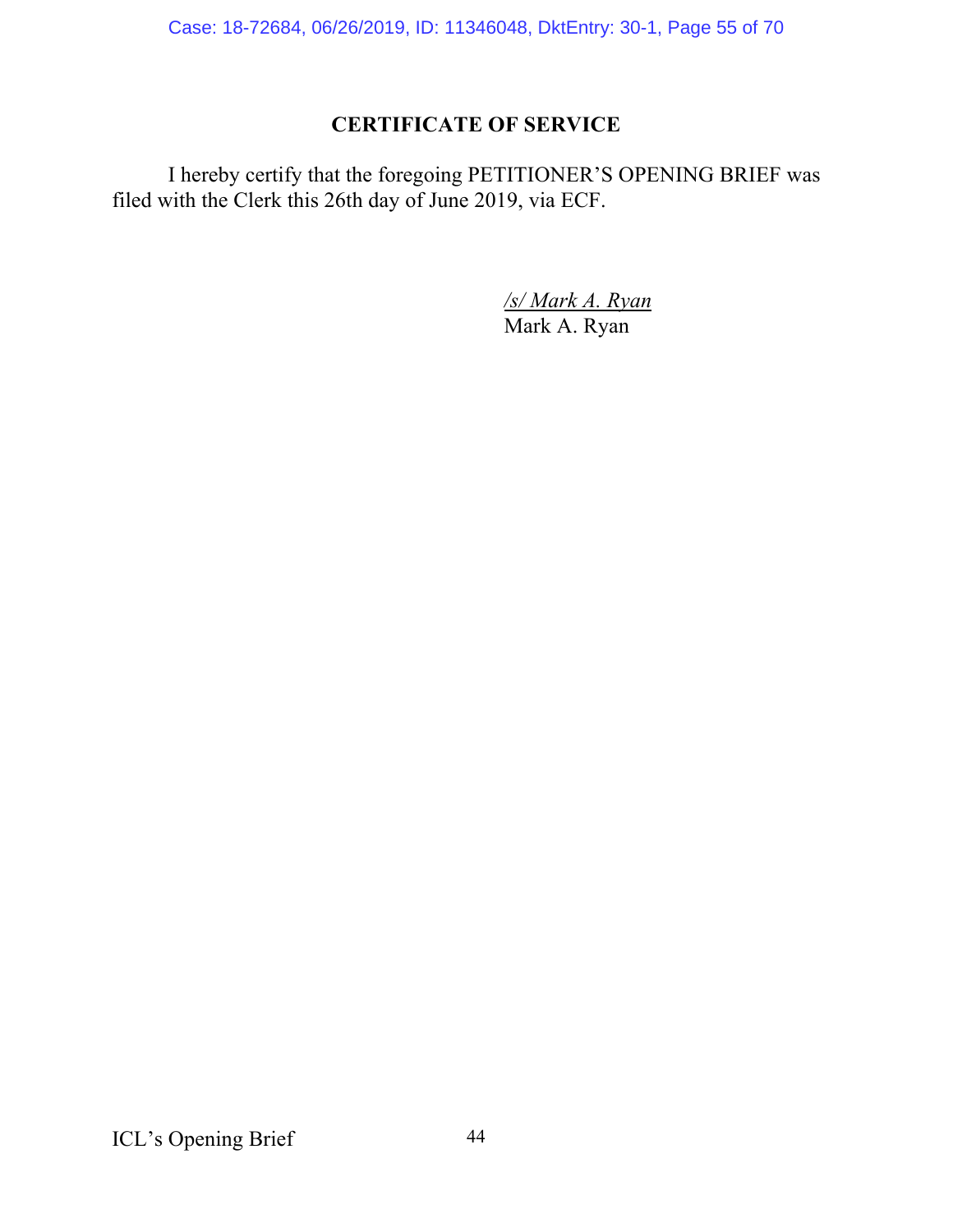Case: 18-72684, 06/26/2019, ID: 11346048, DktEntry: 30-1, Page 56 of 70

# **ADDENDUM**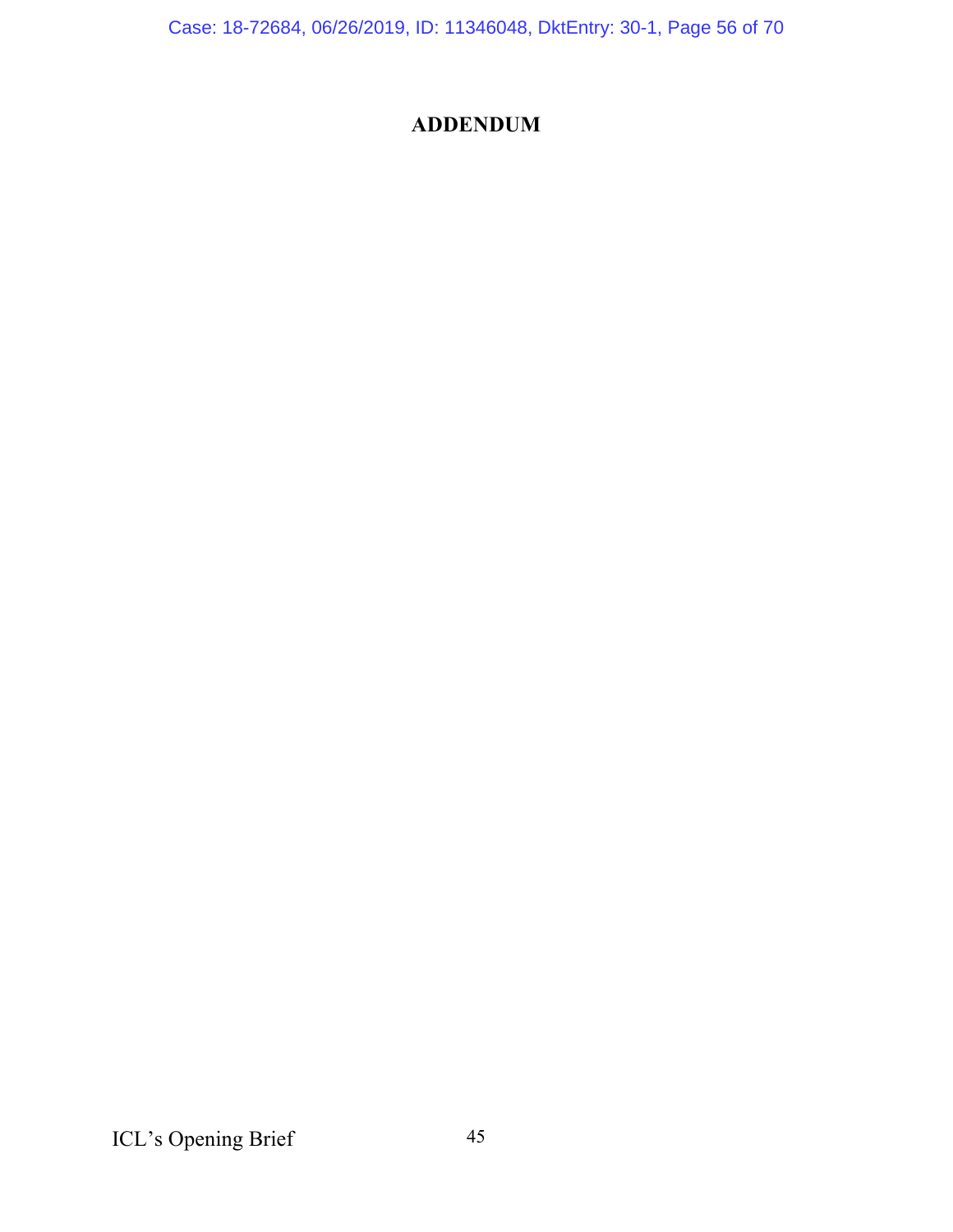### **33 U.S.C. § 1319**

\*\*\*

(c) Criminal penalties

(1) Negligent violations

Any person who--

(A) negligently violates section 1311, 1312, 1316, 1317, 1318, 1321(b)(3), 1322(p), 1328, or 1345 of this title, or any permit condition or limitation implementing any of such sections in a permit issued under section 1342 of this title by the Administrator or by a State, or any requirement imposed in a pretreatment program approved under section 1342(a)(3) or 1342(b)(8) of this title or in a permit issued under section 1344 of this title by the Secretary of the Army or by a State; or

(B) negligently introduces into a sewer system or into a publicly owned treatment works any pollutant or hazardous substance which such person knew or reasonably should have known could cause personal injury or property damage or, other than in compliance with all applicable Federal, State, or local requirements or permits, which causes such treatment works to violate any effluent limitation or condition in any permit issued to the treatment works under section 1342 of this title by the Administrator or a State;

shall be punished by a fine of not less than \$2,500 nor more than \$25,000 per day of violation, or by imprisonment for not more than 1 year, or by both. If a conviction of a person is for a violation committed after a first conviction of such person under this paragraph, punishment shall be by a fine of not more than \$50,000 per day of violation, or by imprisonment of not more than 2 years, or by both.

(2) Knowing violations

Any person who--

(A) knowingly violates section 1311, 1312, 1316, 1317, 1318, 1321(b)(3), 1322(p), 1328, or 1345 of this title, or any permit condition or limitation implementing any of such sections in a permit issued under section 1342 of this title by the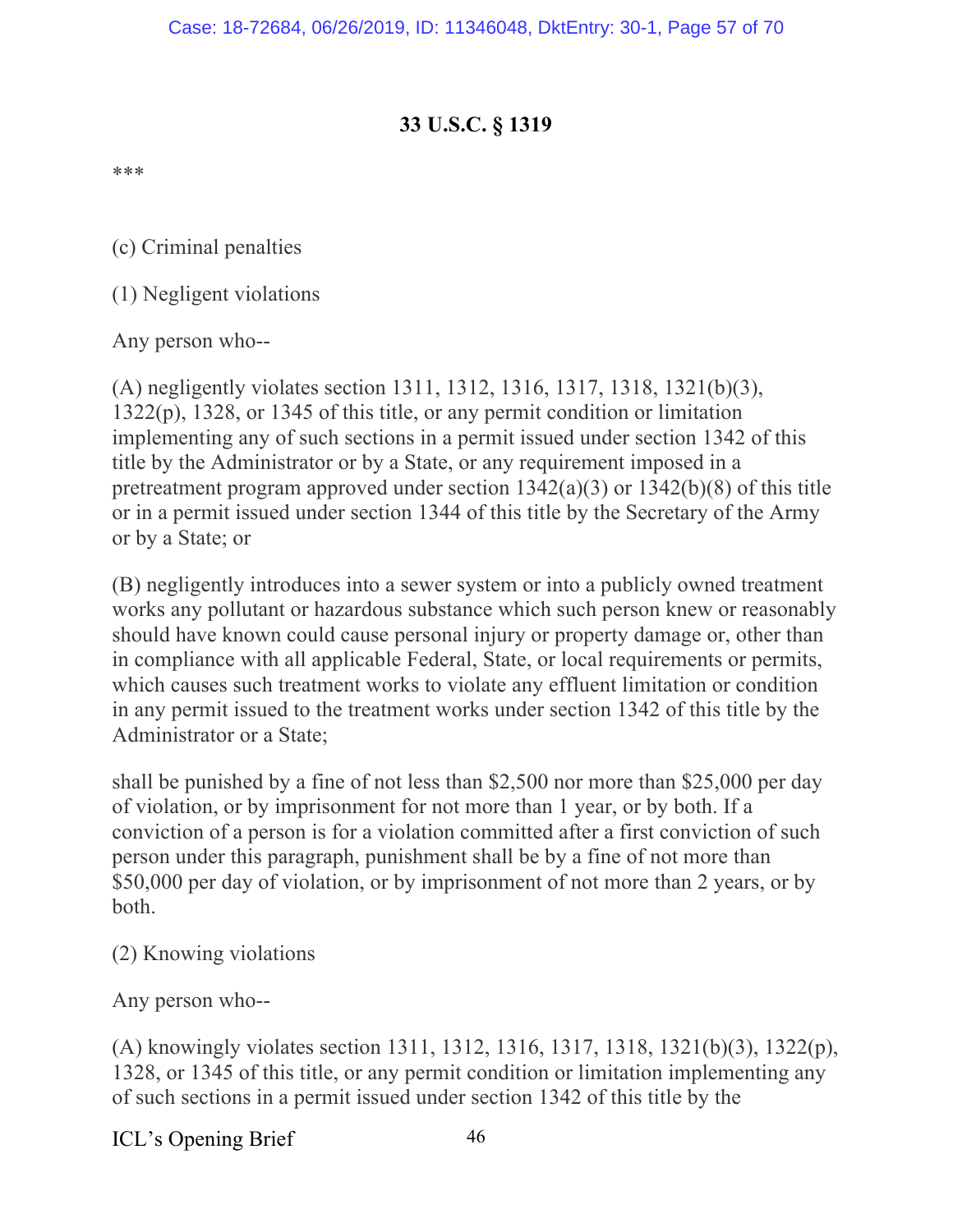Administrator or by a State, or any requirement imposed in a pretreatment program approved under section 1342(a)(3) or 1342(b)(8) of this title or in a permit issued under section 1344 of this title by the Secretary of the Army or by a State; or

(B) knowingly introduces into a sewer system or into a publicly owned treatment works any pollutant or hazardous substance which such person knew or reasonably should have known could cause personal injury or property damage or, other than in compliance with all applicable Federal, State, or local requirements or permits, which causes such treatment works to violate any effluent limitation or condition in a permit issued to the treatment works under section 1342 of this title by the Administrator or a State;

shall be punished by a fine of not less than \$5,000 nor more than \$50,000 per day of violation, or by imprisonment for not more than 3 years, or by both. If a conviction of a person is for a violation committed after a first conviction of such person under this paragraph, punishment shall be by a fine of not more than \$100,000 per day of violation, or by imprisonment of not more than 6 years, or by both.

#### (3) Knowing endangerment

#### (A) General rule

Any person who knowingly violates section 1311, 1312, 1313, 1316, 1317, 1318, 1321(b)(3), 1322(p), 1328, or 1345 of this title, or any permit condition or limitation implementing any of such sections in a permit issued under section 1342 of this title by the Administrator or by a State, or in a permit issued under section 1344 of this title by the Secretary of the Army or by a State, and who knows at that time that he thereby places another person in imminent danger of death or serious bodily injury, shall, upon conviction, be subject to a fine of not more than \$250,000 or imprisonment of not more than 15 years, or both. A person which is an organization shall, upon conviction of violating this subparagraph, be subject to a fine of not more than \$1,000,000. If a conviction of a person is for a violation committed after a first conviction of such person under this paragraph, the maximum punishment shall be doubled with respect to both fine and imprisonment.

(B) Additional provisions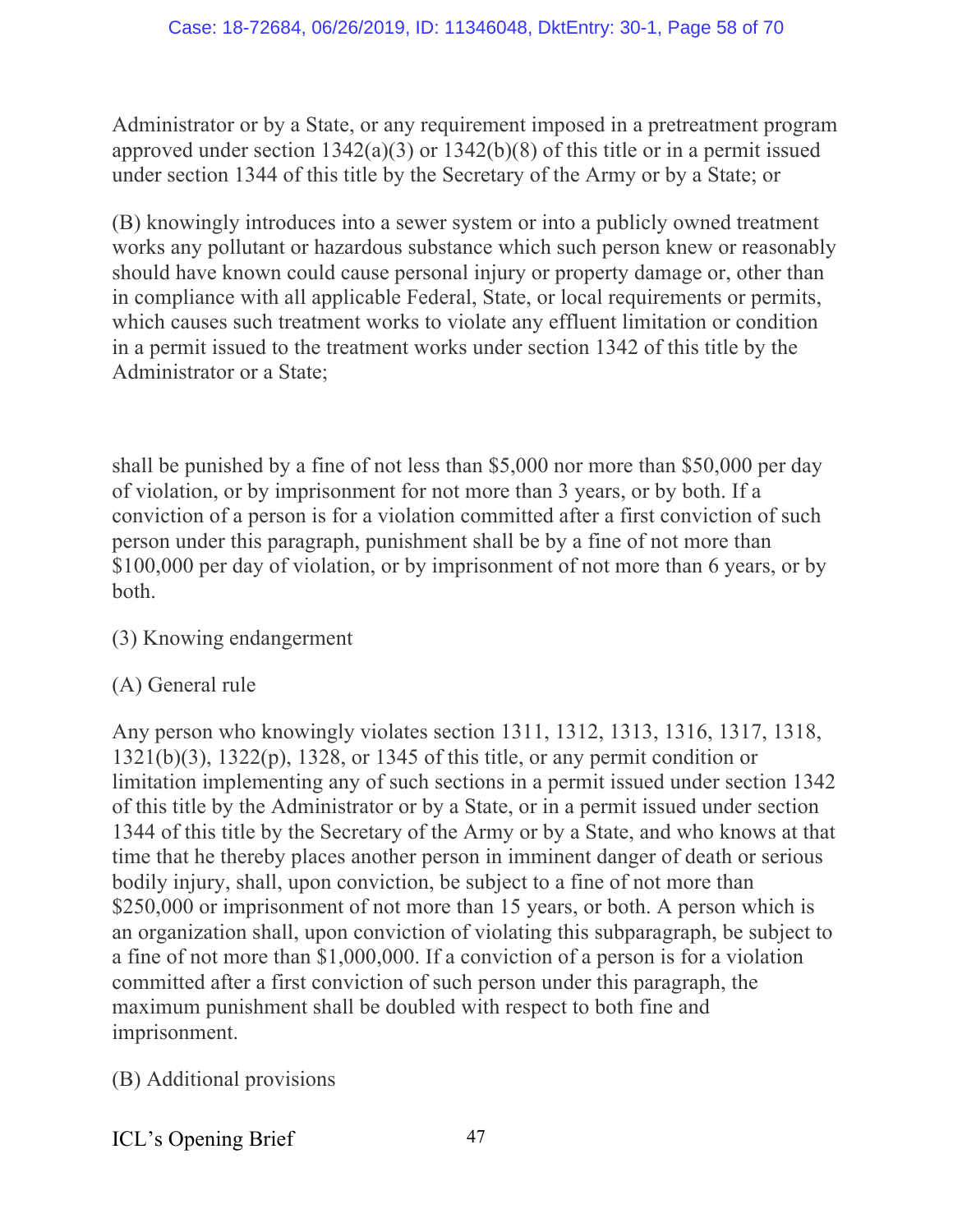For the purpose of subparagraph (A) of this paragraph--

(i) in determining whether a defendant who is an individual knew that his conduct placed another person in imminent danger of death or serious bodily injury--

(I) the person is responsible only for actual awareness or actual belief that he possessed; and

(II) knowledge possessed by a person other than the defendant but not by the defendant himself may not be attributed to the defendant;

except that in proving the defendant's possession of actual knowledge, circumstantial evidence may be used, including evidence that the defendant took affirmative steps to shield himself from relevant information;

(ii) it is an affirmative defense to prosecution that the conduct charged was consented to by the person endangered and that the danger and conduct charged were reasonably foreseeable hazards of--

(I) an occupation, a business, or a profession; or

(II) medical treatment or medical or scientific experimentation conducted by professionally approved methods and such other person had been made aware of the risks involved prior to giving consent;

and such defense may be established under this subparagraph by a preponderance of the evidence;

(iii) the term "organization" means a legal entity, other than a government, established or organized for any purpose, and such term includes a corporation, company, association, firm, partnership, joint stock company, foundation, institution, trust, society, union, or any other association of persons; and

(iv) the term "serious bodily injury" means bodily injury which involves a substantial risk of death, unconsciousness, extreme physical pain, protracted and obvious disfigurement, or protracted loss or impairment of the function of a bodily member, organ, or mental faculty.

(4) False statements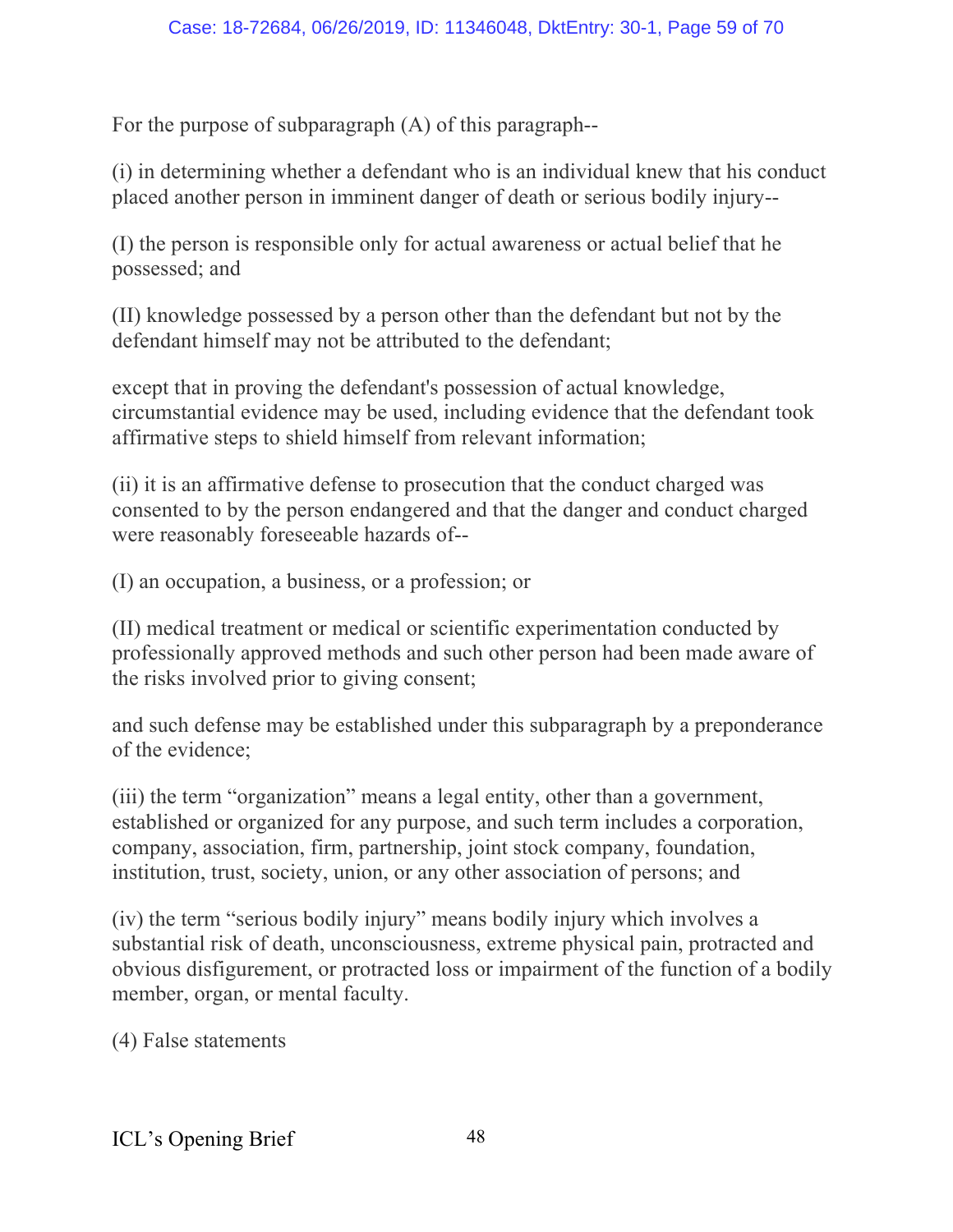Any person who knowingly makes any false material statement, representation, or certification in any application, record, report, plan, or other document filed or required to be maintained under this chapter or who knowingly falsifies, tampers with, or renders inaccurate any monitoring device or method required to be maintained under this chapter, shall upon conviction, be punished by a fine of not more than \$10,000, or by imprisonment for not more than 2 years, or by both. If a conviction of a person is for a violation committed after a first conviction of such person under this paragraph, punishment shall be by a fine of not more than \$20,000 per day of violation, or by imprisonment of not more than 4 years, or by both.

(5) Treatment of single operational upset

For purposes of this subsection, a single operational upset which leads to simultaneous violations of more than one pollutant parameter shall be treated as a single violation.

(6) Responsible corporate officer as "person"

For the purpose of this subsection, the term "person" means, in addition to the definition contained in section 1362(5) of this title, any responsible corporate officer.

(7) Hazardous substance defined

For the purpose of this subsection, the term "hazardous substance" means (A) any substance designated pursuant to section  $1321(b)(2)(A)$  of this title, (B) any element, compound, mixture, solution, or substance designated pursuant to section 9602 of Title 42, (C) any hazardous waste having the characteristics identified under or listed pursuant to section 3001 of the Solid Waste Disposal Act [42 U.S.C.A. § 6921] (but not including any waste the regulation of which under the Solid Waste Disposal Act [42 U.S.C.A. § 6901 et seq.] has been suspended by Act of Congress), (D) any toxic pollutant listed under section 1317(a) of this title, and (E) any imminently hazardous chemical substance or mixture with respect to which the Administrator has taken action pursuant to section 2606 of Title 15. \*\*\*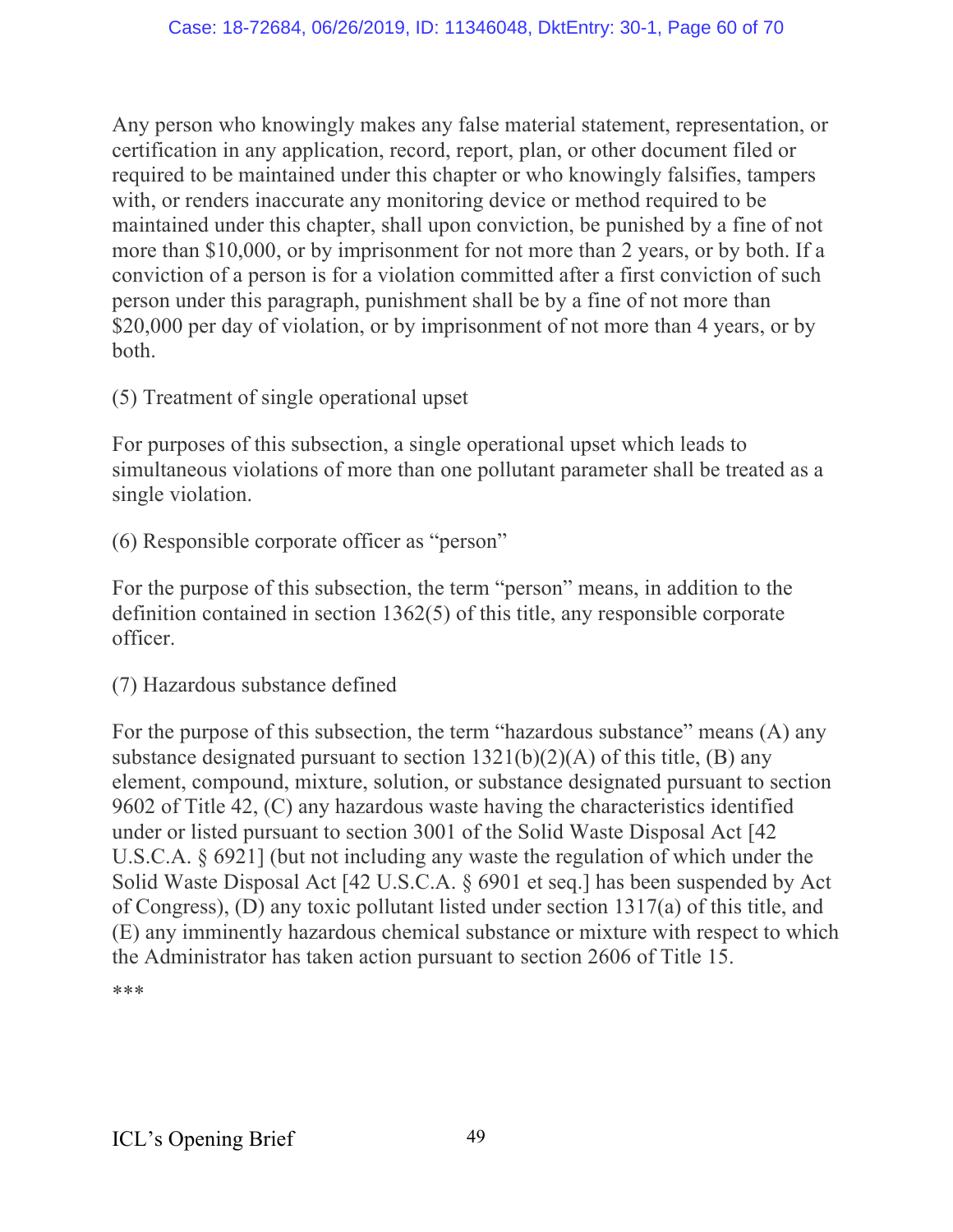### **33 U.S.C. § 1342**

(a) Permits for discharge of pollutants

(1) Except as provided in sections 1328 and 1344 of this title, the Administrator may, after opportunity for public hearing issue a permit for the discharge of any pollutant, or combination of pollutants, notwithstanding section 1311(a) of this title, upon condition that such discharge will meet either (A) all applicable requirements under sections 1311, 1312, 1316, 1317, 1318, and 1343 of this title, or (B) prior to the taking of necessary implementing actions relating to all such requirements, such conditions as the Administrator determines are necessary to carry out the provisions of this chapter.

(2) The Administrator shall prescribe conditions for such permits to assure compliance with the requirements of paragraph (1) of this subsection, including conditions on data and information collection, reporting, and such other requirements as he deems appropriate.

(3) The permit program of the Administrator under paragraph (1) of this subsection, and permits issued thereunder, shall be subject to the same terms, conditions, and requirements as apply to a State permit program and permits issued thereunder under subsection (b) of this section.

(4) All permits for discharges into the navigable waters issued pursuant to section 407 of this title shall be deemed to be permits issued under this subchapter, and permits issued under this subchapter shall be deemed to be permits issued under section 407 of this title, and shall continue in force and effect for their term unless revoked, modified, or suspended in accordance with the provisions of this chapter.

(5) No permit for a discharge into the navigable waters shall be issued under section 407 of this title after October 18, 1972. Each application for a permit under section 407 of this title, pending on October 18, 1972, shall be deemed to be an application for a permit under this section. The Administrator shall authorize a State, which he determines has the capability of administering a permit program which will carry out the objectives of this chapter to issue permits for discharges into the navigable waters within the jurisdiction of such State. The Administrator may exercise the authority granted him by the preceding sentence only during the period which begins on October 18, 1972, and ends either on the ninetieth day after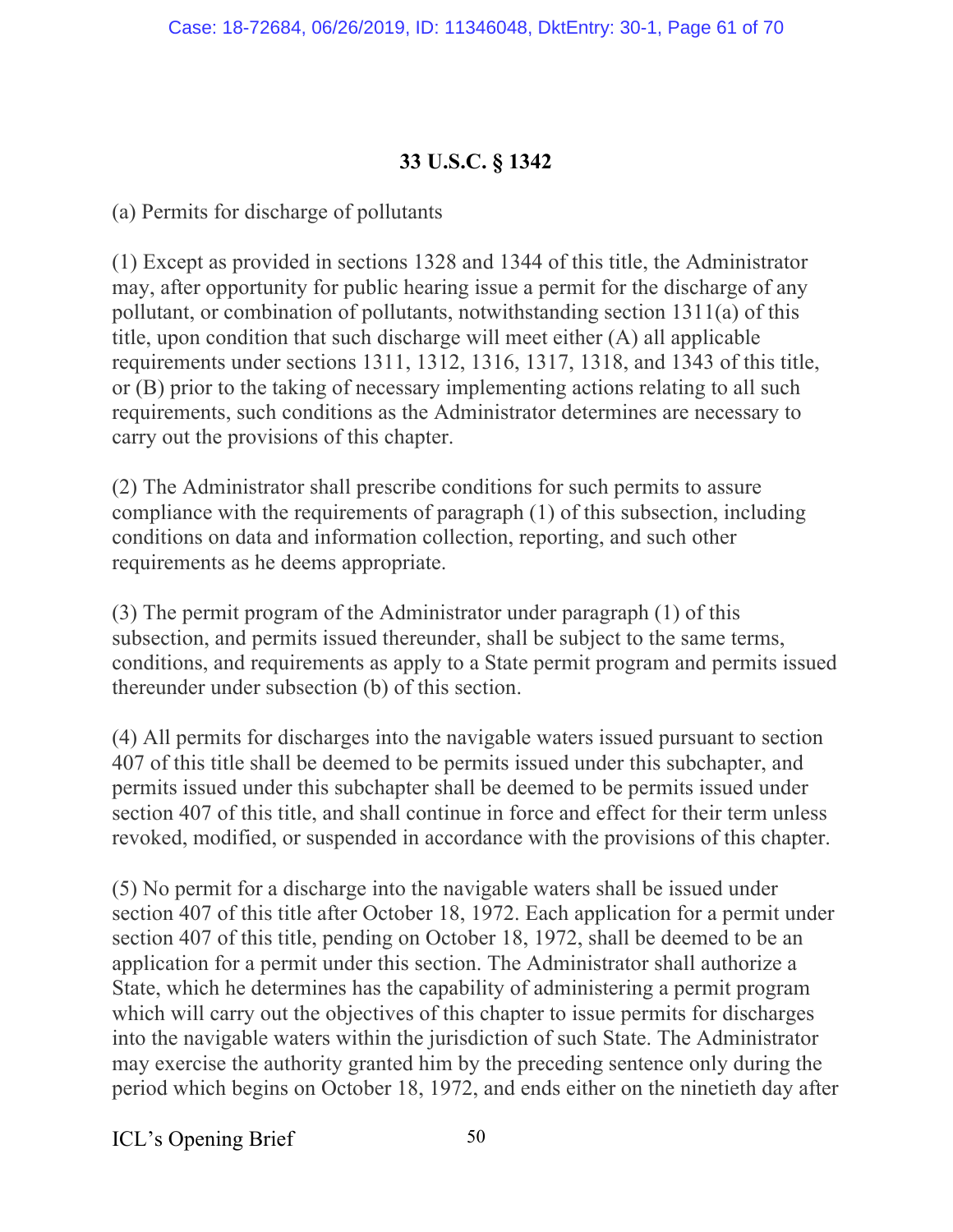the date of the first promulgation of guidelines required by section 1314(i)(2) of this title, or the date of approval by the Administrator of a permit program for such State under subsection (b) of this section, whichever date first occurs, and no such authorization to a State shall extend beyond the last day of such period. Each such permit shall be subject to such conditions as the Administrator determines are necessary to carry out the provisions of this chapter. No such permit shall issue if the Administrator objects to such issuance.

#### (b) State permit programs

At any time after the promulgation of the guidelines required by subsection (i)(2) of section 1314 of this title, the Governor of each State desiring to administer its own permit program for discharges into navigable waters within its jurisdiction may submit to the Administrator a full and complete description of the program it proposes to establish and administer under State law or under an interstate compact. In addition, such State shall submit a statement from the attorney general (or the attorney for those State water pollution control agencies which have independent legal counsel), or from the chief legal officer in the case of an interstate agency, that the laws of such State, or the interstate compact, as the case may be, provide adequate authority to carry out the described program. The Administrator shall approve each submitted program unless he determines that adequate authority does not exist:

#### (1) To issue permits which--

(A) apply, and insure compliance with, any applicable requirements of sections 1311, 1312, 1316, 1317, and 1343 of this title;

(B) are for fixed terms not exceeding five years; and

(C) can be terminated or modified for cause including, but not limited to, the following:

(i) violation of any condition of the permit;

(ii) obtaining a permit by misrepresentation, or failure to disclose fully all relevant facts;

(iii) change in any condition that requires either a temporary or permanent reduction or elimination of the permitted discharge;

(D) control the disposal of pollutants into wells;

(2)

(A) To issue permits which apply, and insure compliance with, all applicable requirements of section 1318 of this title; or

(B) To inspect, monitor, enter, and require reports to at least the same extent as required in section 1318 of this title;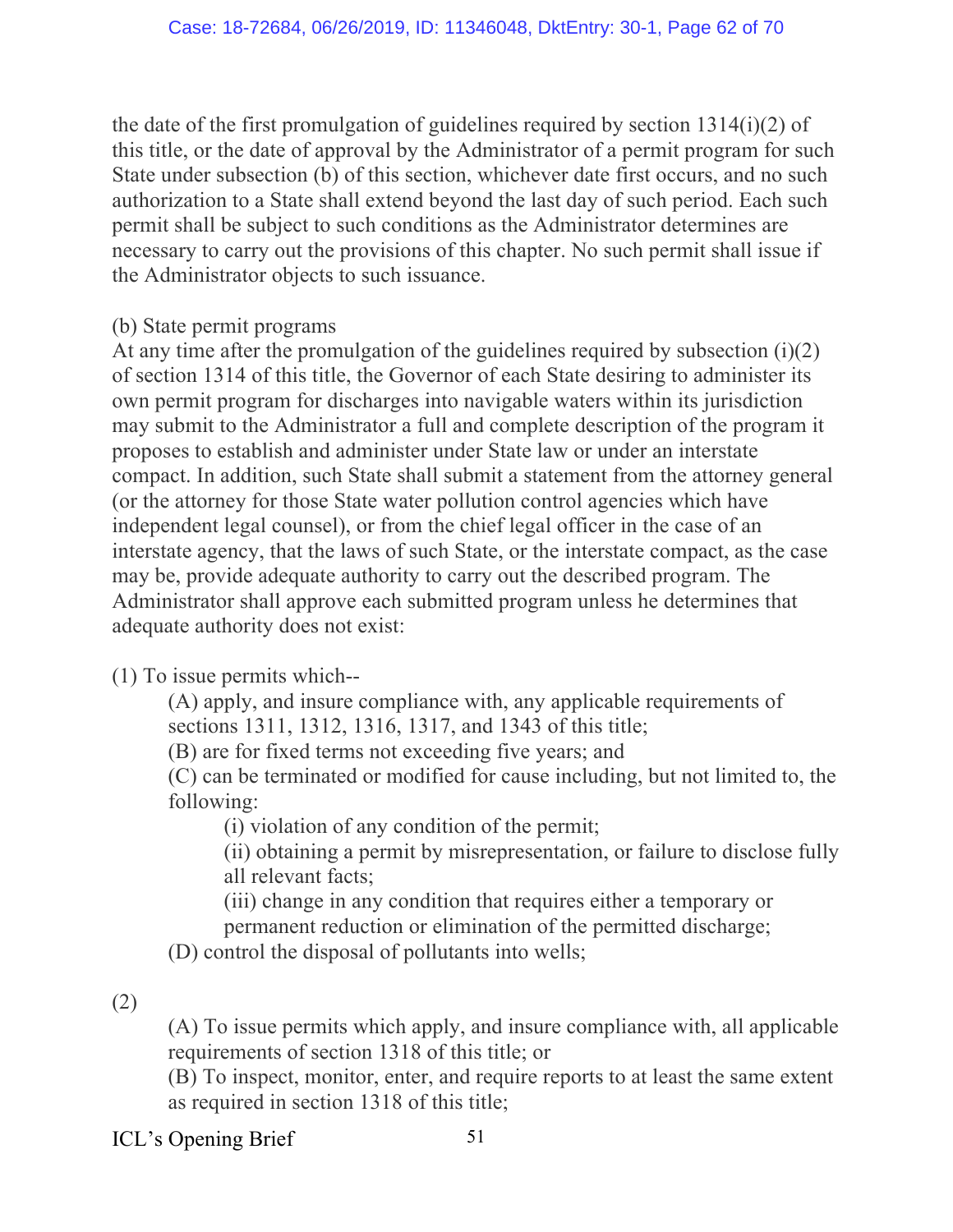(3) To insure that the public, and any other State the waters of which may be affected, receive notice of each application for a permit and to provide an opportunity for public hearing before a ruling on each such application;

(4) To insure that the Administrator receives notice of each application (including a copy thereof) for a permit;

(5) To insure that any State (other than the permitting State), whose waters may be affected by the issuance of a permit may submit written recommendations to the permitting State (and the Administrator) with respect to any permit application and, if any part of such written recommendations are not accepted by the permitting State, that the permitting State will notify such affected State (and the Administrator) in writing of its failure to so accept such recommendations together with its reasons for so doing;

(6) To insure that no permit will be issued if, in the judgment of the Secretary of the Army acting through the Chief of Engineers, after consultation with the Secretary of the department in which the Coast Guard is operating, anchorage and navigation of any of the navigable waters would be substantially impaired thereby;

(7) To abate violations of the permit or the permit program, including civil and criminal penalties and other ways and means of enforcement;

(8) To insure that any permit for a discharge from a publicly owned treatment works includes conditions to require the identification in terms of character and volume of pollutants of any significant source introducing pollutants subject to pretreatment standards under section 1317(b) of this title into such works and a program to assure compliance with such pretreatment standards by each such source, in addition to adequate notice to the permitting agency of (A) new introductions into such works of pollutants from any source which would be a new source as defined in section 1316 of this title if such source were discharging pollutants, (B) new introductions of pollutants into such works from a source which would be subject to section 1311 of this title if it were discharging such pollutants, or (C) a substantial change in volume or character of pollutants being introduced into such works by a source introducing pollutants into such works at the time of issuance of the permit. Such notice shall include information on the quality and quantity of effluent to be introduced into such treatment works and any anticipated impact of such change in the quantity or quality of effluent to be discharged from such publicly owned treatment works; and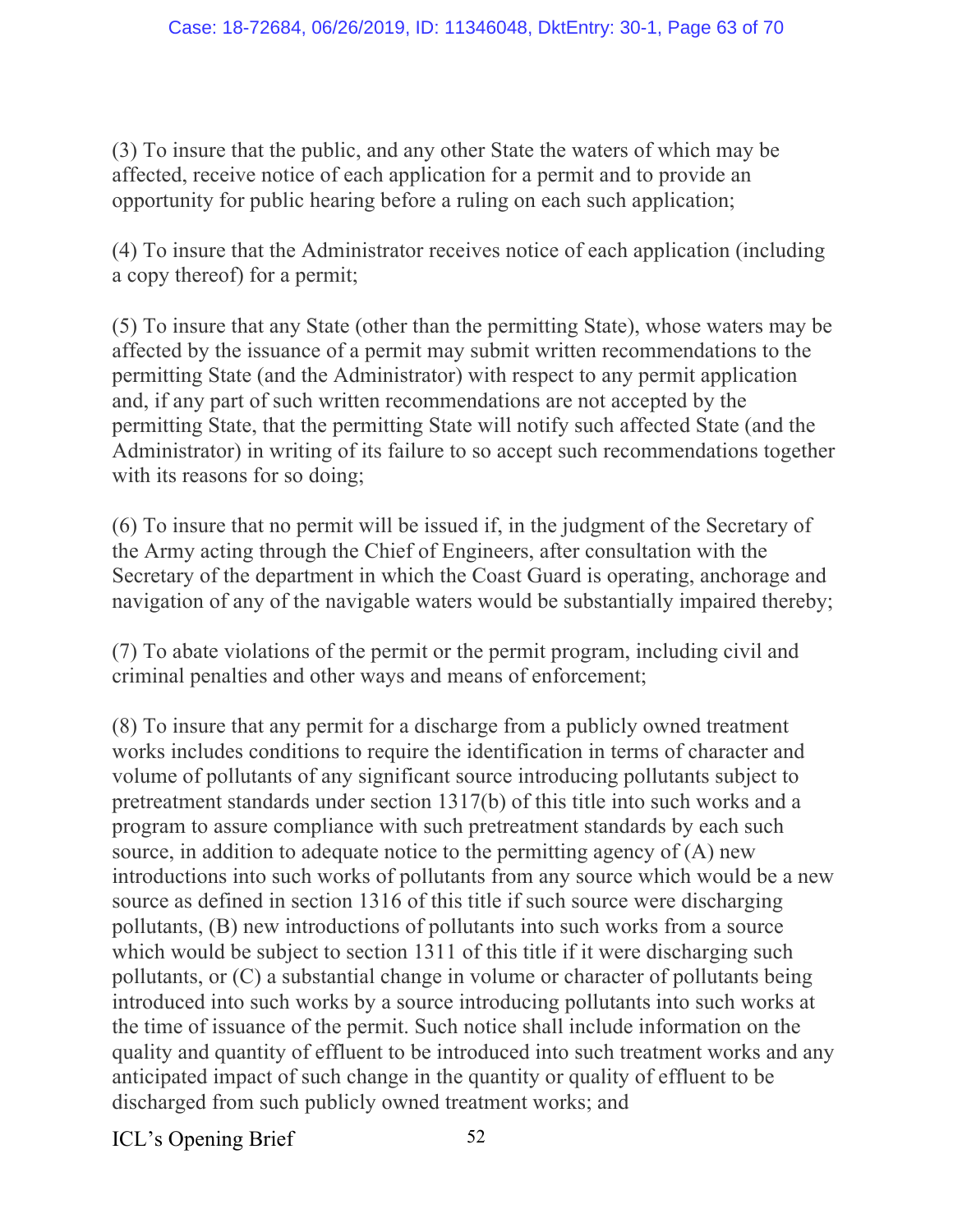(9) To insure that any industrial user of any publicly owned treatment works will comply with sections 1284(b), 1317, and 1318 of this title. \*\*\*

(n) Partial permit program

#### (1) State submission

The Governor of a State may submit under subsection (b) of this section a permit program for a portion of the discharges into the navigable waters in such State.

#### (2) Minimum coverage

A partial permit program under this subsection shall cover, at a minimum, administration of a major category of the discharges into the navigable waters of the State or a major component of the permit program required by subsection (b).

(3) Approval of major category partial permit programs

The Administrator may approve a partial permit program covering administration of a major category of discharges under this subsection if--

(A) such program represents a complete permit program and covers all of the discharges under the jurisdiction of a department or agency of the State; and

(B) the Administrator determines that the partial program represents a significant and identifiable part of the State program required by subsection (b).

(4) Approval of major component partial permit programs

The Administrator may approve under this subsection a partial and phased permit program covering administration of a major component (including discharge categories) of a State permit program required by subsection (b) if--

(A) the Administrator determines that the partial program represents a significant and identifiable part of the State program required by subsection (b); and

(B) the State submits, and the Administrator approves, a plan for the State to assume administration by phases of the remainder of the State program required by subsection (b) by a specified date not more than 5 years after submission of the partial program under this subsection and agrees to make all reasonable efforts to assume such administration by such date.

\*\*\*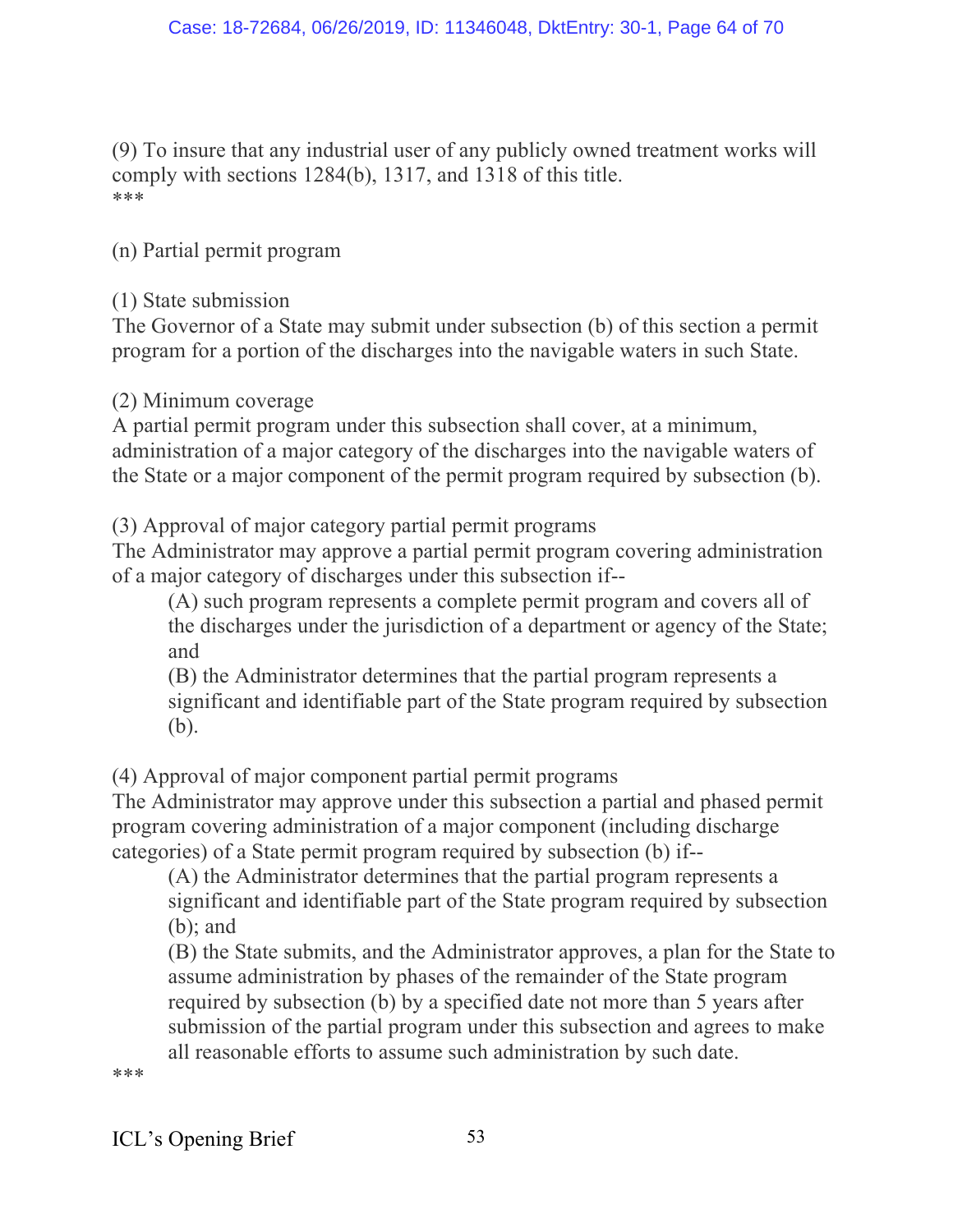### **33 U.S.C. § 1369**

#### § 1369. Administrative procedure and judicial review

#### **(a) Subpenas**

(1) For purposes of obtaining information under section 1315 of this title, or carrying out section 1367(e) of this title, the Administrator may issue subpenas for the attendance and testimony of witnesses and the production of relevant papers, books, and documents, and he may administer oaths. Except for effluent data, upon a showing satisfactory to the Administrator that such papers, books, documents, or information or particular part thereof, if made public, would divulge trade secrets or secret processes, the Administrator shall consider such record, report, or information or particular portion thereof confidential in accordance with the purposes of section 1905 of Title 18, except that such paper, book, document, or information may be disclosed to other officers, employees, or authorized representatives of the United States concerned with carrying out this chapter, or when relevant in any proceeding under this chapter. Witnesses summoned shall be paid the same fees and mileage that are paid witnesses in the courts of the United States. In case of contumacy or refusal to obey a subpena served upon any person under this subsection, the district court of the United States for any district in which such person is found or resides or transacts business, upon application by the United States and after notice to such person, shall have jurisdiction to issue an order requiring such person to appear and give testimony before the Administrator, to appear and produce papers, books, and documents before the Administrator, or both, and any failure to obey such order of the court may be punished by such court as a contempt thereof.

(2) The district courts of the United States are authorized, upon application by the Administrator, to issue subpenas for attendance and testimony of witnesses and the production of relevant papers, books, and documents, for purposes of obtaining information under sections 1314(b) and (c) of this title. Any papers, books, documents, or other information or part thereof, obtained by reason of such a subpena shall be subject to the same requirements as are provided in paragraph (1) of this subsection.

#### **(b) Review of Administrator's actions; selection of court; fees**

(1) Review of the Administrator's action (A) in promulgating any standard of performance under section 1316 of this title, (B) in making any determination pursuant to section  $1316(b)(1)(C)$  of this title, (C) in promulgating any effluent standard, prohibition, or pretreatment standard under section 1317 of this title, (D) in making any determination as to a State permit program submitted under section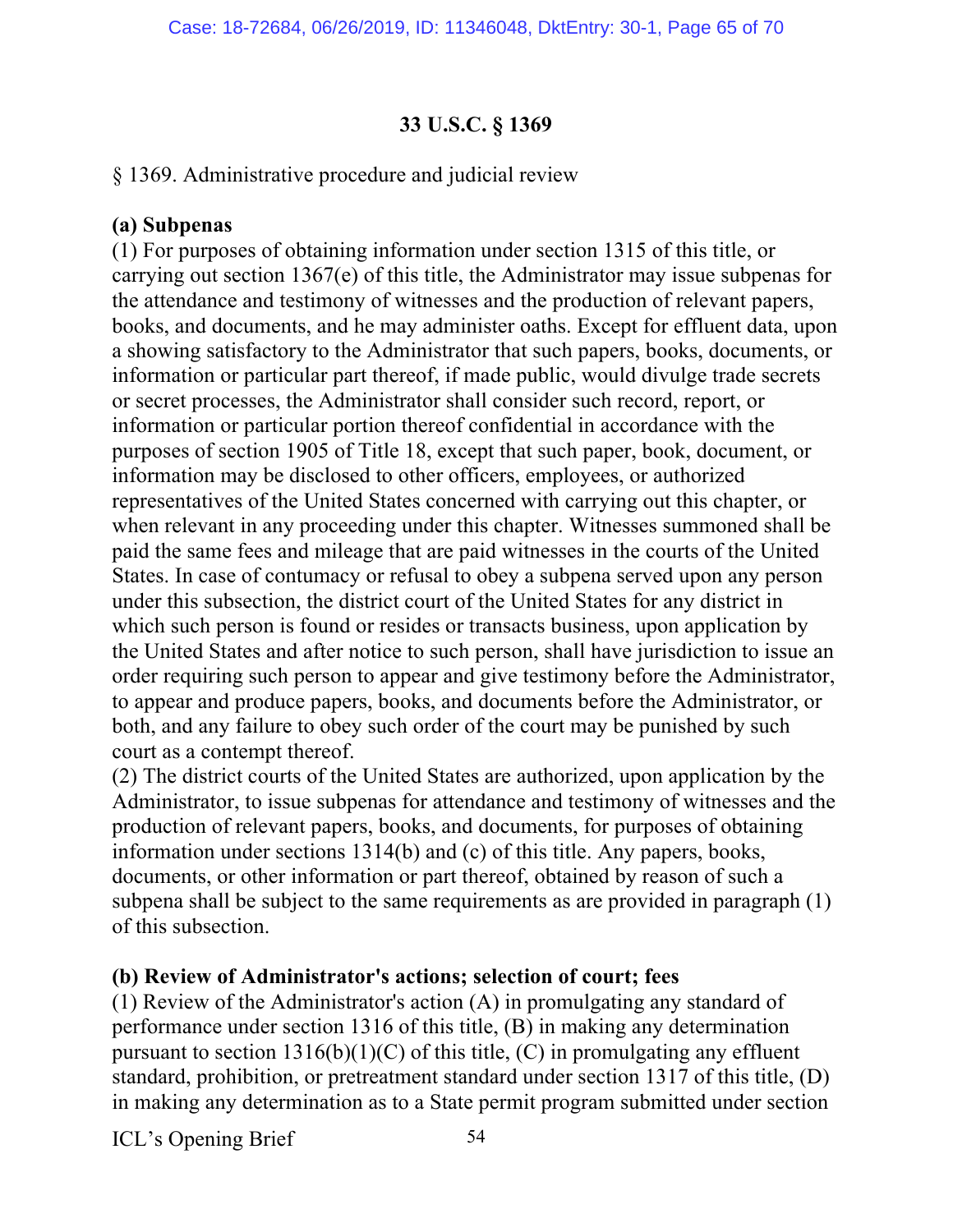1342(b) of this title, (E) in approving or promulgating any effluent limitation or other limitation under section 1311, 1312, 1316, or 1345 of this title, (F) in issuing or denying any permit under section 1342 of this title, and (G) in promulgating any individual control strategy under section 1314(l) of this title, may be had by any interested person in the Circuit Court of Appeals of the United States for the Federal judicial district in which such person resides or transacts business which is directly affected by such action upon application by such person. Any such application shall be made within 120 days from the date of such determination, approval, promulgation, issuance or denial, or after such date only if such application is based solely on grounds which arose after such 120th day. (2) Action of the Administrator with respect to which review could have been

obtained under paragraph (1) of this subsection shall not be subject to judicial review in any civil or criminal proceeding for enforcement.

(3) Award of fees

In any judicial proceeding under this subsection, the court may award costs of litigation (including reasonable attorney and expert witness fees) to any prevailing or substantially prevailing party whenever it determines that such award is appropriate.

(4) Discharges incidental to normal operation of vessels

(A) In general

Except as provided in subparagraph (B), any interested person may file a petition for review of a final agency action under section 1322(p) of this title of the Administrator or the Secretary of the department in which the Coast Guard is operating in accordance with the requirements of this subsection. (B) Venue exception

Subject to section  $1322(p)(7)(C)(v)$  of this title, a petition for review of a final agency action under section 1322(p) of this title of the Administrator or the Secretary of the department in which the Coast Guard is operating may be filed only in the United States Court of Appeals for the District of Columbia Circuit.

#### **(c) Additional evidence**

In any judicial proceeding brought under subsection (b) of this section in which review is sought of a determination under this chapter required to be made on the record after notice and opportunity for hearing, if any party applies to the court for leave to adduce additional evidence, and shows to the satisfaction of the court that such additional evidence is material and that there were reasonable grounds for the failure to adduce such evidence in the proceeding before the Administrator, the court may order such additional evidence (and evidence in rebuttal thereof) to be taken before the Administrator, in such manner and upon such terms and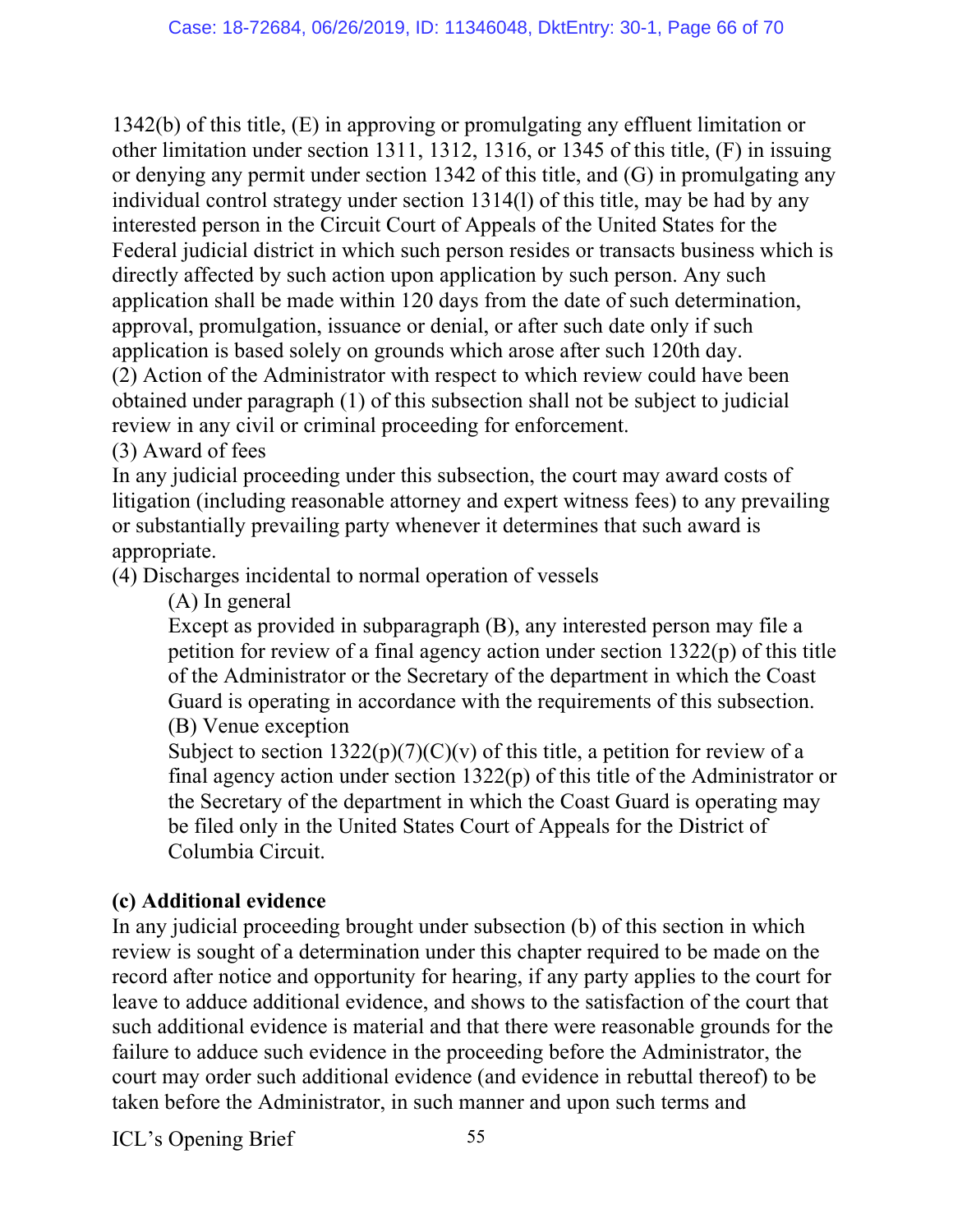conditions as the court may deem proper. The Administrator may modify his findings as to the facts, or make new findings, by reason of the additional evidence so taken and he shall file such modified or new findings, and his recommendation, if any, for the modification or setting aside of his original determination, with the return of such additional evidence.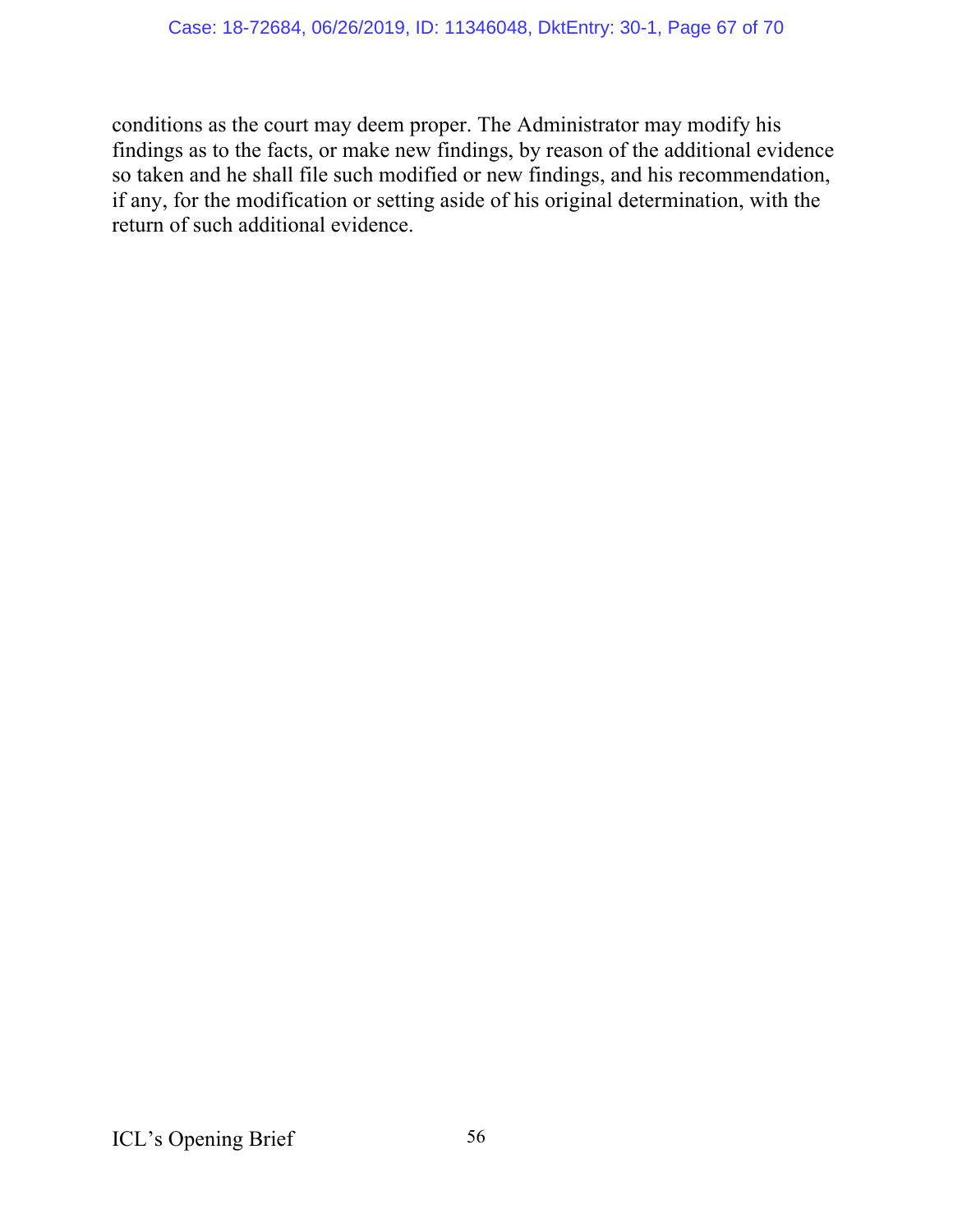# **40 C.F.R. §§ 123.27**

### (a) **Any State agency administering a program shall have available the following remedies for violations of State program requirements:**

(1) To restrain immediately and effectively any person by order or by suit in State court from engaging in any unauthorized activity which is endangering or causing damage to public health or the environment;

Note: This paragraph (a)(1) requires that States have a mechanism (e.g., an administrative cease and desist order or the ability to seek a temporary restraining order) to stop any unauthorized activity endangering public health or the environment.

(2) To sue in courts of competent jurisdiction to enjoin any threatened or continuing violation of any program requirement, including permit conditions, without the necessity of a prior revocation of the permit;

(3) To assess or sue to recover in court civil penalties and to seek criminal remedies, including fines, as follows:

(i) Civil penalties shall be recoverable for the violation of any NPDES permit condition; any NPDES filing requirement; any duty to allow or carry out inspection, entry or monitoring activities; or, any regulation or orders issued by the State Director. These penalties shall be assessable in at least the amount of \$5,000 a day for each violation.

(ii) Criminal fines shall be recoverable against any person who willfully or negligently violates any applicable standards or limitations; any NPDES permit condition; or any NPDES filing requirement. These fines shall be assessable in at least the amount of \$10,000 a day for each violation. Note: States which provide the criminal remedies based on "criminal negligence," "gross negligence" or strict liability satisfy the requirement of paragraph  $(a)(3)(ii)$  of this section.

(iii) Criminal fines shall be recoverable against any person who knowingly makes any false statement, representation or certification in any NPDES form, in any notice or report required by an NPDES permit, or who knowingly renders inaccurate any monitoring device or method required to be maintained by the Director. These fines shall be recoverable in at least the amount of \$5,000 for each instance of violation.

Note: In many States the State Director will be represented in State courts by the State Attorney General or other appropriate legal officer. Although the State Director need not appear in court actions he or she should have power to request that any of the above actions be brought.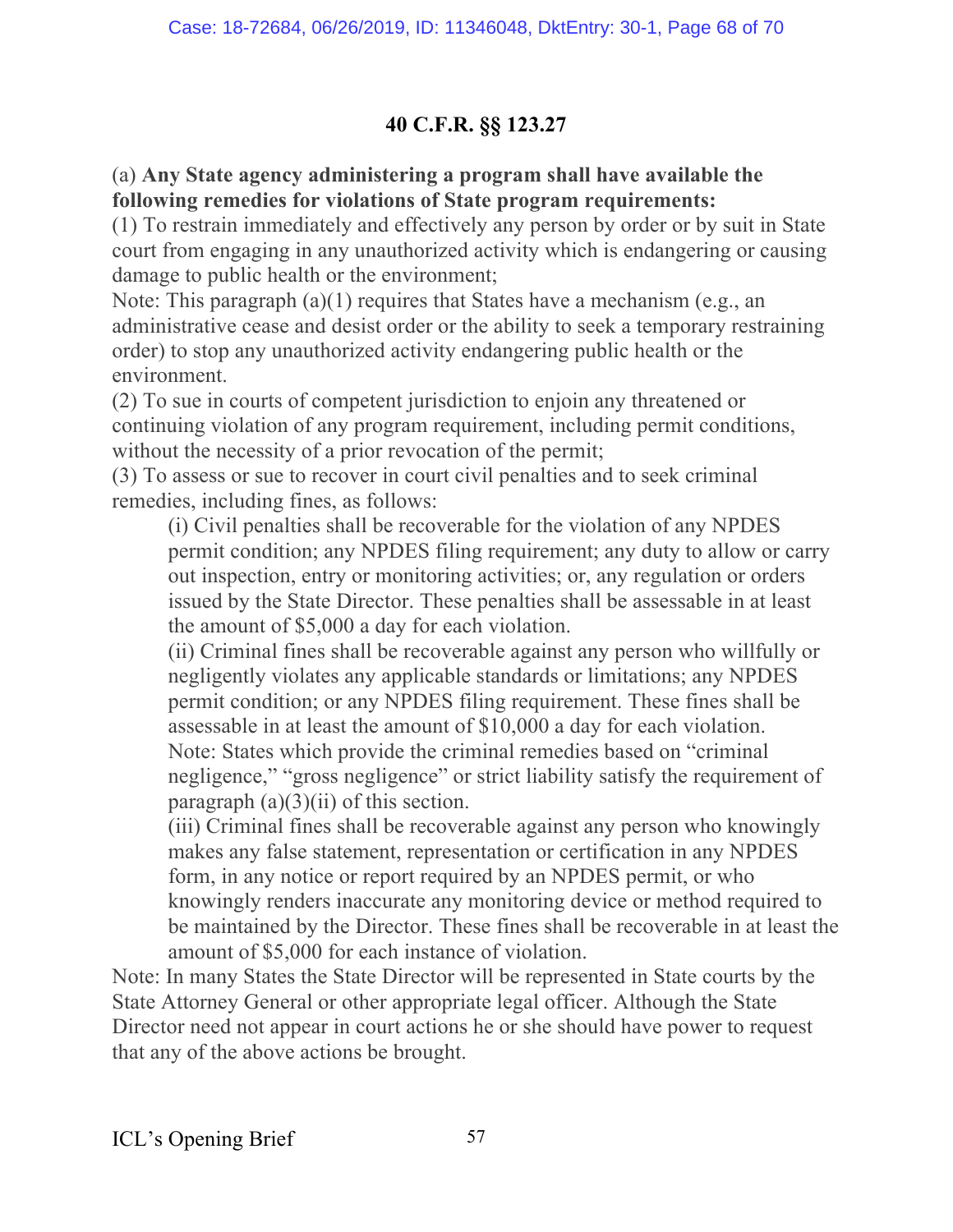$(b)(1)$  The maximum civil penalty or criminal fine (as provided in paragraph  $(a)(3)$ ) of this section) shall be assessable for each instance of violation and, if the violation is continuous, shall be assessable up to the maximum amount for each day of violation.

(2) The burden of proof and degree of knowledge or intent required under State law for establishing violations under paragraph (a)(3) of this section, shall be no greater than the burden of proof or degree of knowledge or intent EPA must provide when it brings an action under the appropriate Act;

Note: For example, this requirement is not met if State law includes mental state as an element of proof for civil violations.

### (c) **A civil penalty assessed, sought, or agreed upon by the State Director under paragraph (a)(3) of this section shall be appropriate to the violation.**

Note: To the extent that State judgments or settlements provide penalties in amounts which EPA believes to be substantially inadequate in comparison to the amounts which EPA would require under similar facts, EPA, when authorized by the applicable statute, may commence separate actions for penalties.

Procedures for assessment by the State of the cost of investigations, inspections, or monitoring surveys which lead to the establishment of violations;

In addition to the requirements of this paragraph, the State may have other enforcement remedies. The following enforcement options, while not mandatory, are highly recommended:

Procedures which enable the State to assess or to sue any persons responsible for unauthorized activities for any expenses incurred by the State in removing, correcting, or terminating any adverse effects upon human health and the environment resulting from the unauthorized activity, whether or not accidental; Procedures which enable the State to sue for compensation for any loss or destruction of wildlife, fish or aquatic life, or their habitat, and for any other damages caused by unauthorized activity, either to the State or to any residents of the State who are directly aggrieved by the unauthorized activity, or both; and Procedures for the administrative assessment of penalties by the Director.

### (d) **Any State administering a program shall provide for public participation in the State enforcement process by providing either:**

(1) Authority which allows intervention as of right in any civil or administrative action to obtain remedies specified in paragraphs (a)(1), (2) or (3) of this section by any citizen having an interest which is or may be adversely affected; or (2) Assurance that the State agency or enforcement authority will:

(i) Investigate and provide written responses to all citizen complaints submitted pursuant to the procedures specified in  $\S$  123.26(b)(4);